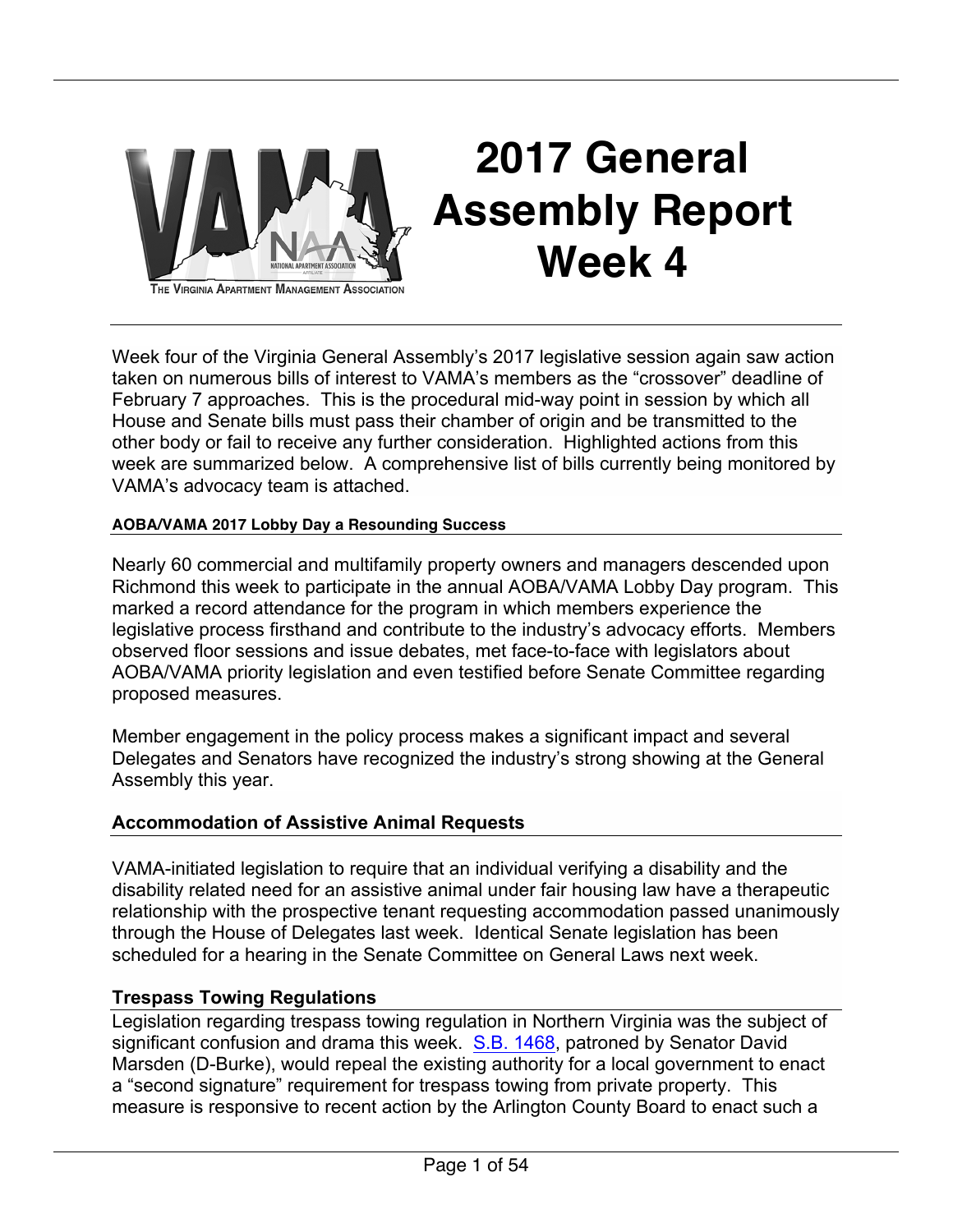burdensome regulation. The bill passed the Senate Committee on Transportation last week on a 9-4 over the strenuous objections of Arlington County. Arlington County continued to oppose the measure as the bill moved to the Senate floor, where Senator Barbara Favola (D-Arlington) called on the Support of her colleagues in the Democratic caucus to vote against the measure. The bill passed on a 23-17 vote, but was brought back for reconsideration as Senator Favola managed to flip the votes of a few more of her Democratic colleagues. When a revote was cast, the result was a 20-20 tie. Lieutenant Governor Ralph Northam (D) cast a tie-breaking vote to defeat the legislation on the Senate floor. However, the issue became even more convoluted as Senator Lionell Spruill (D-Chesapeake) subsequently indicated that he was not in the room during the vote and another Senator had improperly cast his vote against the bill. Senator Spruill had intended to support the bill. Procedurally, a third vote would require unanimous consent to put the bill back before the full Senate, a professional courtesy that Senator Spruill's colleagues from Arlington were not willing to grant.

Identical House legislation, however, remains viable. H.B. 1960, patroned by Delegate Tim Hugo (R-Clifton) passed unanimously through a Transportation Subcommittee and then through the full House Committee on Transportation this week. It will head to the House floor on the uncontested calendar to be voted on in block with other noncontroversial measures next week. If the bill passes, it will set up another vote before the full Senate after Crossover.

### **Misdemeanor Crime for Failing to Inspect Units for Abandoned Animals**

Last week, VAMA defeated legislation introduced at the request of the ASPCA to establish a misdemeanor crime if a housing provider fails to inspect a unit vacated by a tenant for abandoned animals within two days where the housing provider "should have known" that a companion animal was present. VAMA testified against H.B. 2382 in the Civil Law Subcommittee of the House Committee on Courts of Justice and the bill was unanimously laid on the table to receive no further consideration this year.

Senator Lionell Spruill (D-Chesapeake) introduced similar legislation (S.B. 959) on behalf of ASPCA in the Senate. Senator Spruill agreed to amend his bill to place the onus where it properly belongs, on the tenant perpetrating the crime of animal abandonment. The bill was successfully amended this week and reported from the Senate Committee on General Laws.

### **Transfer of Authority over the Statewide Fire Prevention Codes**

Senator John Edwards introduced S.B. 1365. This legislation would transfer authority over the promulgation and adoption of the Statewide Fire Prevention Codes from the Board of Housing and Community Development (where it has resided since 1972) to the Fire Services Board. This is another in a series of legislative and administrative attempts to wrest control over the Fire Prevention Codes over the last ten years. VAMA has engaged in the current regulatory process for over 20 years and it is among the most fair, open and transparent in the country. In contrast, the Fire Services Board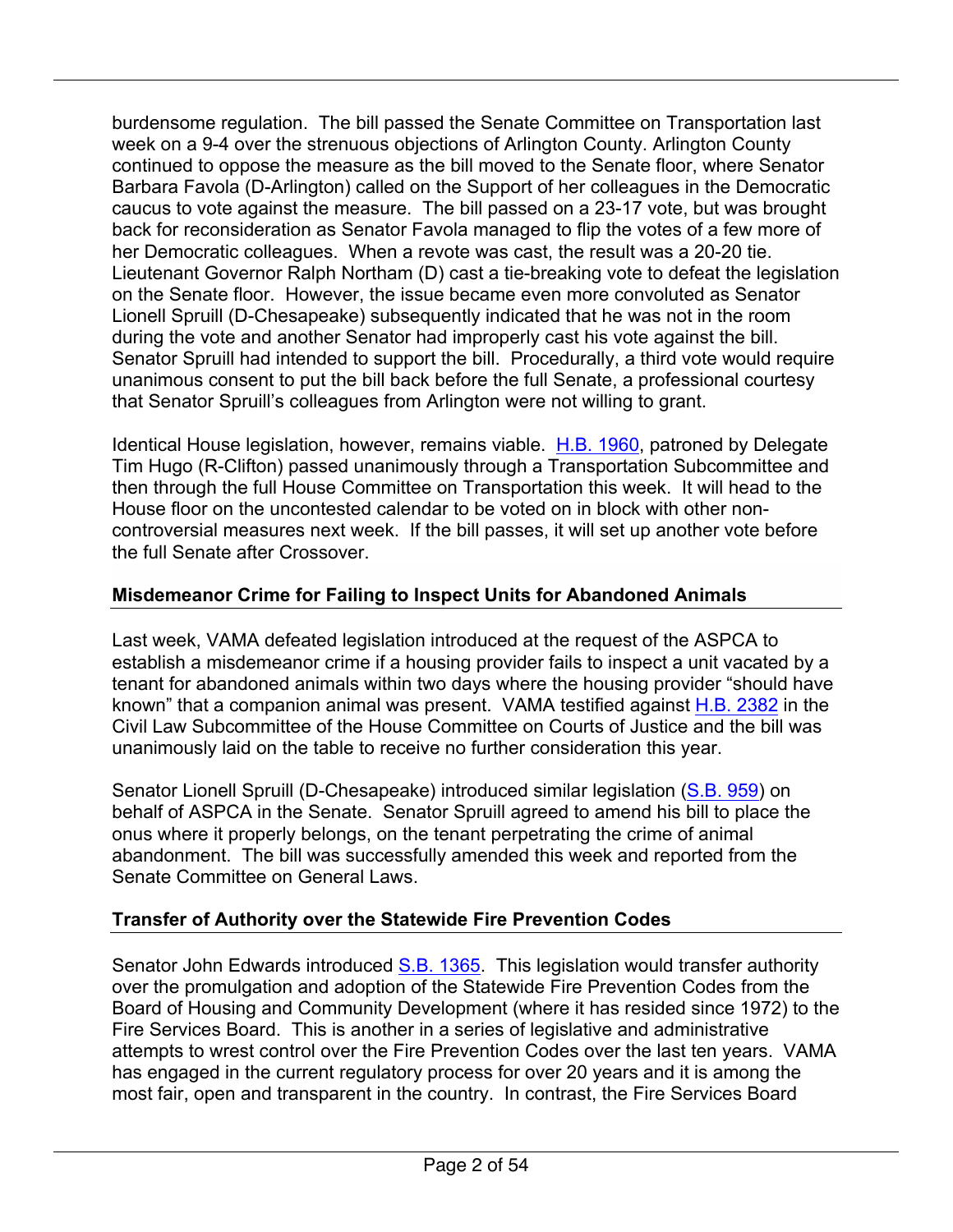does not represent the broad array of stakeholder groups affected by the codes. The Board is comprised of 15 positions, of which 12 are legislative proscribed to be affiliated with either local government or the fire services industry. Only one position is designated to represent the industries affected by the codes.

VAMA rallied a coalition of stakeholder groups including retailers, the hospitality industry, churches, homebuilders, and code officials to oppose the measure. The bill was defeated in the Senate Committee on General Laws on a 10-5 vote this week with strong opposition from the business community.

### **Local Authority to Place Liens on Property for Tenant Delinquencies**

Senator Mamie Locke (D-Hampton) introduced a bill at the request of the City of Newport News to allow local governments to place a lien on a property for the delinquent waste and recycling collection debts of a tenant. VAMA testified against the measure, S.B. 884, in the Senate Committee on Local Government and the bill was passed by indefinitely on a narrow vote of 7-6.

### **Amendments to the Virginia Rental Housing Act**

Delegate Jackson Miller (R-Manassas) once again introduced the annual omnibus bill containing industry-friendly amendments to the Virginia Rental Housing Act. Below are some of the highlights of provisions included in this year's legislation:

- Creates further uniformity in the application of the provisions of the Virginia Residential Landlord/Tenant Act (VRLTA) to all residencies, while allowing a housing provider that owns no more than two single-family units to opt out of the VRLTA and be subject only to the Virginia Landlord/Tenant Act (VLTA)
- Conforms sections in the VRLTA and VLTA, including provisions related to security deposits, lease terms, notice and disclosure
- Clarifies that a housing provider must provide a tenant with written notice of their right to be present for a unit inspection and provides for a housing provider to furnish a tenant with a written statement of charges and payments over the previous 12 months rather than an "accounting" as presently required under current law
- Clarifies that any activity involving or constituting a criminal or willful act by a tenant or authorized occupant, guest or invitee qualifies as an immediate nonremediable violation for which the housing provider may terminate the tenancy
- Stipulates procedures in the event of the death of a tenant, including authorizing a housing provider to dispose of the property of a deceased tenant within 30 days if a personal representative has not been appointed by the Circuit Court after provision of 10 days notice
- Provides that authorized occupants, guests or invitees must vacate the unit upon the death of a sole tenant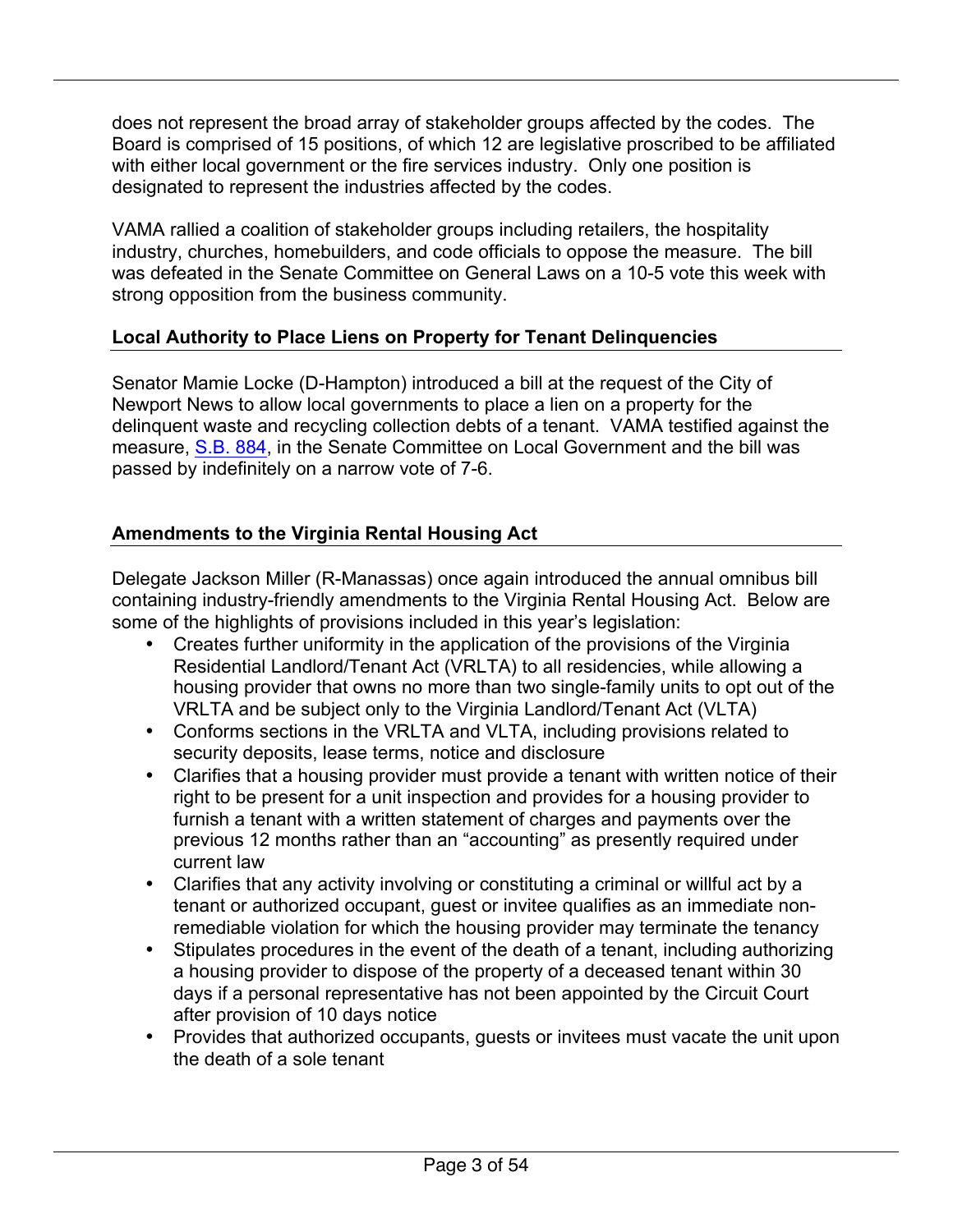- Allows a housing provider to request during a pending unlawful detainer action an order holding the tenant in contempt for failing to provide the housing provider with access to the dwelling unit
- Adds oil to the utilities that may be included in ratio utility billing
- Requires a landlord to provide a written security deposit deposition statement following a move-out inspection and allows a housing provider to seek recovery for additional damages discovered after the security deposit deposition has been made
- Authorizes a housing provider to retain an attorney to prepare or provide any required written notice and permits the use of electronic signature or notarization

The bill moved this week unanimously through the Housing Subcommittee and the full House Committee on General Laws. It will head to the House floor next week for a vote.

NOTE: Below are an additional 50 pages of actual bills and updates taken from the Virginia Legislative Information System. Anyone is able to look up the status of any bill at any time by using the link below.

http://leg1.state.va.us/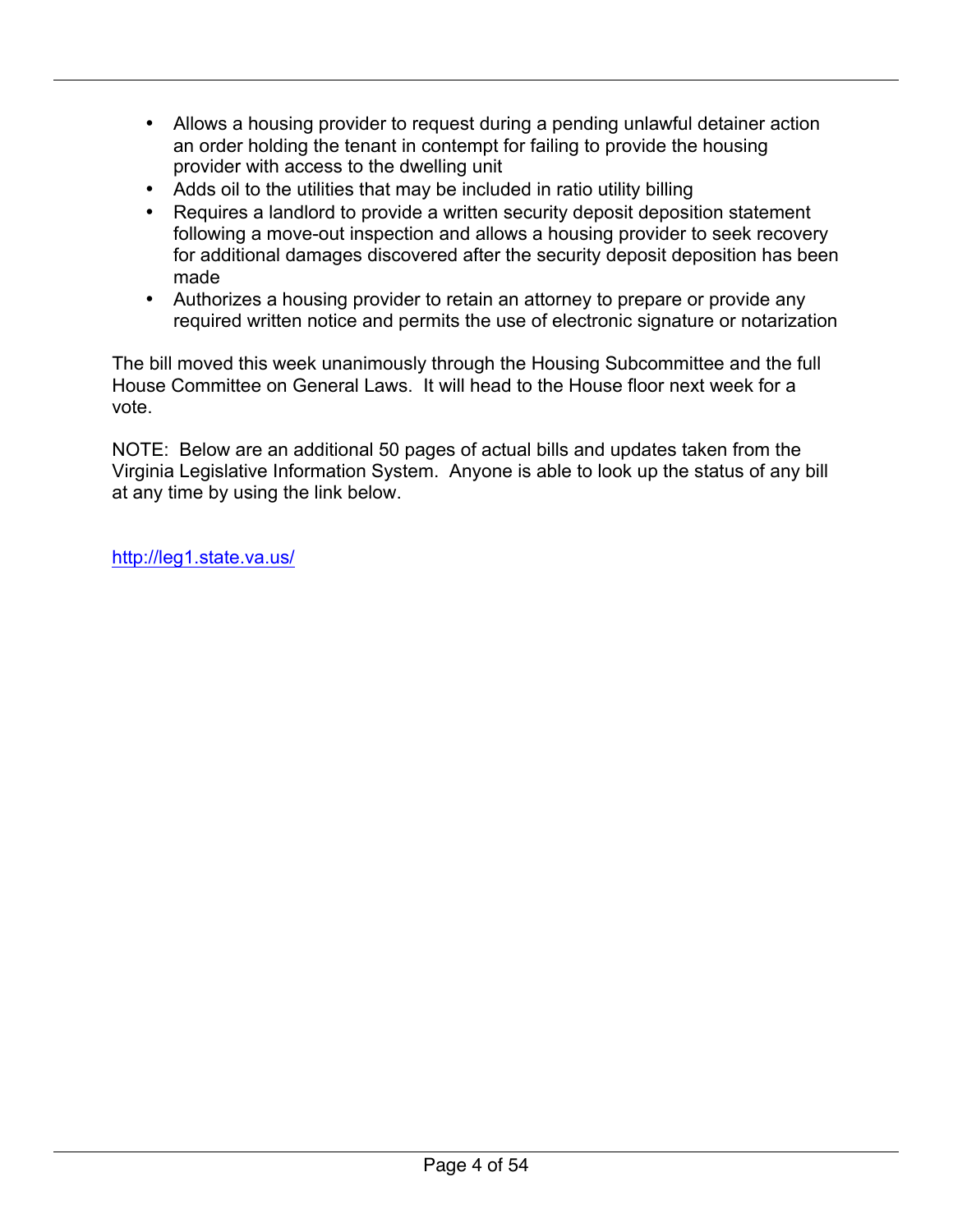#### **HB 1506** Vacant developed property; overgrown shrubs and trees.

*Chief patron:* Helsel

A BILL to amend and reenact § 15.2-901 of the Code of Virginia, relating to cutting of overgrown shrubs and trees on vacant developed property.

17101688D

*Summary as introduced:*

**Vacant developed property; overgrown shrubs and trees.** Authorizes localities to require owners of vacant developed property to cut overgrown shrubs and trees on the property. The bill also authorizes localities, after reasonable notice, to cut overgrown shrubs and trees on vacant developed property and charge the cost to the owner.

12/19/16 House: Prefiled and ordered printed; offered 01/11/17 17101688D

12/19/16 House: Referred to Committee on Counties, Cities and Towns

01/12/17 House: Assigned CC & T sub: Subcommittee #2

01/18/17 House: Subcommittee failed to recommend reporting (4-Y 5-N)

#### **HB 1515** Circuit court clerks; electronic transfer of certain documents.

*Chief patron:* Leftwich

A BILL to amend and reenact §§ 58.1-3303, 58.1-3360.1, 58.1-3361, and 64.2-510 of the Code of Virginia, relating to electronic transfer of certain documents from circuit court clerks.

17101620D *Summary as passed House:*

**Circuit court clerks; electronic transfer of certain documents.** Permits circuit court clerks to transfer electronically, or provide electronic access to, documents related to certain real property information to certain public officials.

01/25/17 House: Printed as engrossed 17101620D-E

01/26/17 House: Read third time and passed House BLOCK VOTE (99-Y 0-N)

01/26/17 House: VOTE: BLOCK VOTE PASSAGE (99-Y 0-N)

01/27/17 Senate: Constitutional reading dispensed

01/27/17 Senate: Referred to Committee for Courts of Justice

#### **HB 1516** Surviving spouse's elective share; homestead allowance benefit.

*Chief patron:* Leftwich

A BILL to amend and reenact § 64.2-311 of the Code of Virginia, relating to surviving spouse's elective share; homestead allowance benefit; emergency.

17100816D

*Summary as introduced:*

**Surviving spouse's elective share; homestead allowance benefit.** Provides that if a surviving spouse of a decedent dying on or after January 1, 2017, claims and receives an elective share, the homestead allowance available to the spouse shall be in addition to any benefit or elective share passing to such surviving spouse. The bill provides consistency with other provisions of Article 1.1 (§ 64.2-308.1 et seq.) of Chapter 3 of Title 64.2, which governs the elective share of the surviving spouse of a decedent dying on or after July 1, 2017, which was enacted in 2016. The bill contains an emergency clause.

**EMERGENCY** 

01/25/17 House: Read second time and engrossed

01/26/17 House: Read third time and passed House BLOCK VOTE (99-Y 0-N)

01/26/17 House: VOTE: BLOCK VOTE PASSAGE (99-Y 0-N)

01/27/17 Senate: Constitutional reading dispensed

01/27/17 Senate: Referred to Committee for Courts of Justice

#### **HB 1521** Commonwealth's tax code; conformity with federal law; emergency.

#### *Chief patron:* Ware

An Act to amend and reenact § 58.1-301 of the Code of Virginia, relating to conformity of the Commonwealth's taxation system with the Internal Revenue Code.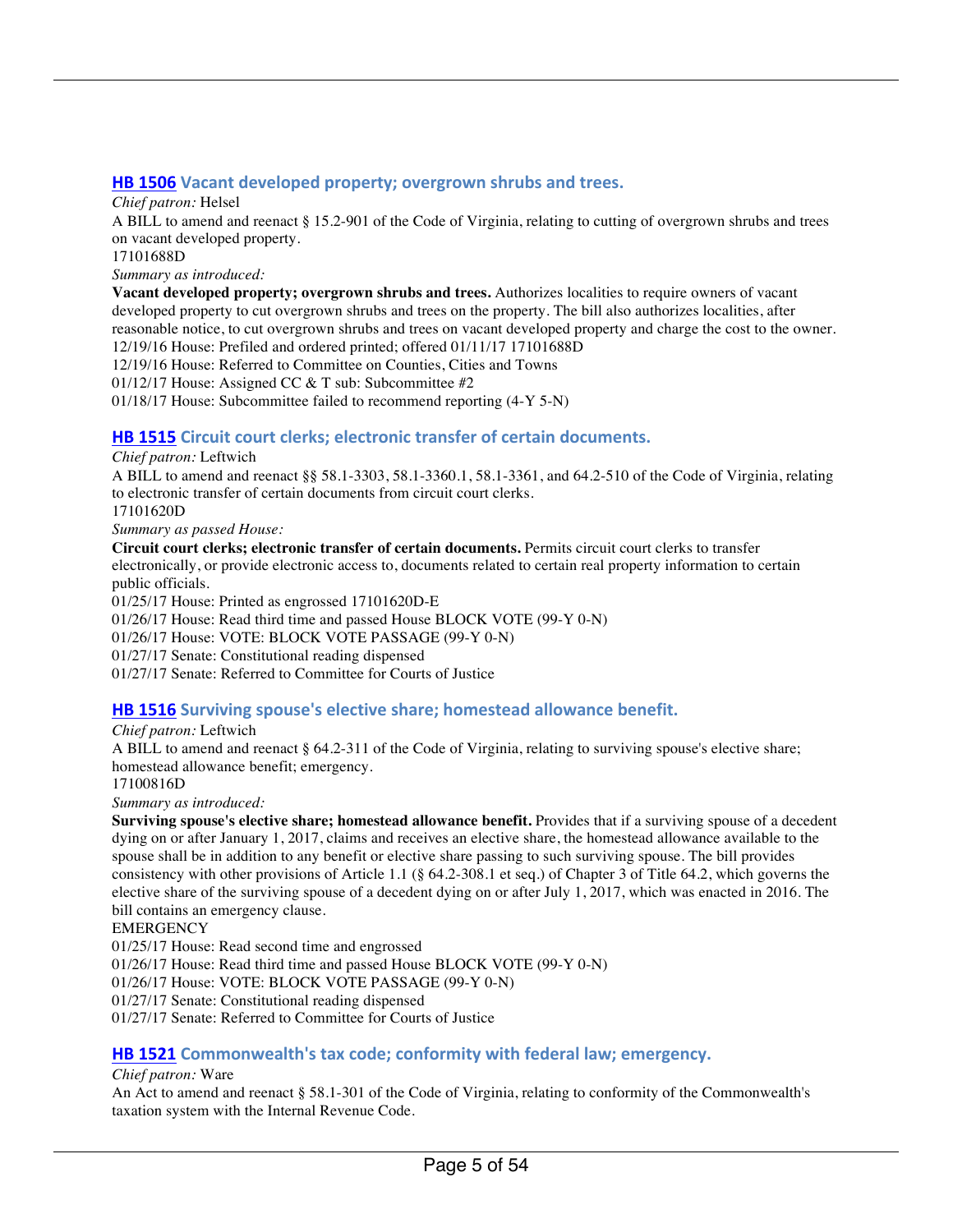#### *Summary as introduced:*

**Commonwealth's tax code; conformity with federal law; emergency.** Advances conformity with the federal tax code to December 31, 2016. The bill contains an emergency clause. **EMERGENCY** 01/30/17 House: Signed by Speaker 01/30/17 Senate: Signed by President 01/31/17 House: Impact statement from TAX (HB1521ER) 01/31/17 House: Enrolled Bill communicated to Governor on 1/31/17 01/31/17 Governor: Governor's Action Deadline Midnight, February 7, 2017

#### **HB 1532 Fire Programs Fund.**

*Chief patron:* Wright

A BILL to amend and reenact § 38.2-401 of the Code of Virginia, relating to the Fire Programs Fund; rate of assessment; allocations.

17102058D

*Summary as passed House:*

**Fire Programs Fund.** Increases the share of certain moneys in the Fund to be allocated to localities for the improvement of volunteer and career fire services from 75 percent to 80 percent. The measure has a delayed effective date of January 1, 2018.

01/23/17 House: Read third time and passed House (97-Y 2-N)

01/23/17 House: VOTE: PASSAGE (97-Y 2-N)

01/24/17 Senate: Constitutional reading dispensed

01/24/17 Senate: Referred to Committee on Commerce and Labor

01/25/17 House: Impact statement from DPB (HB1532E)

#### **HB 2312** Industrial development authorities; issuance of bonds to finance local tax

#### **preferences.**

*Chief patron:* Morefield

A BILL to amend and reenact § 15.2-4905 of the Code of Virginia, relating to industrial development authorities; issuance of bonds to finance local tax preferences.

17103377D

*Summary as introduced:*

**Industrial development authorities; issuance of bonds to finance local tax preferences.** Authorizes industrial development authorities to make loans to any locality for the purpose of reducing local tax rates.

01/12/17 House: Presented and ordered printed 17103377D

01/12/17 House: Referred to Committee on Counties, Cities and Towns

01/19/17 House: Assigned CC & T sub: Subcommittee #1

01/23/17 House: Impact statement from TAX (HB2312)

**Counts:** HB: 6

#### **HB 1465** Electric energy consumption reduction goal; progress reports.

#### *Chief patron:* Sullivan

A BILL to amend and reenact the third enactment of Chapter 888 and the third enactment of Chapter 933 of the Acts of Assembly of 2007, relating to the Commonwealth's goal of reducing the consumption of electric energy. 17101751D

*Summary as introduced:*

**Electric energy consumption reduction goal; progress reports.** Directs the Department of Mines, Minerals and Energy, in consultation with the staff of the State Corporation Commission, to report annually, commencing no later than December 15, 2018, on the progress the Commonwealth is making toward meeting the goal adopted in 2007 of reducing the consumption of electric energy by retail customers by the year 2022 by an amount equal to 10 percent of the amount of electric energy consumed by retail customers in 2006. The bill requires the reports to be made to the General Assembly and the Governor's Executive Committee on Energy Efficiency (the Committee) or, if the Committee ceases operations, to the Governor.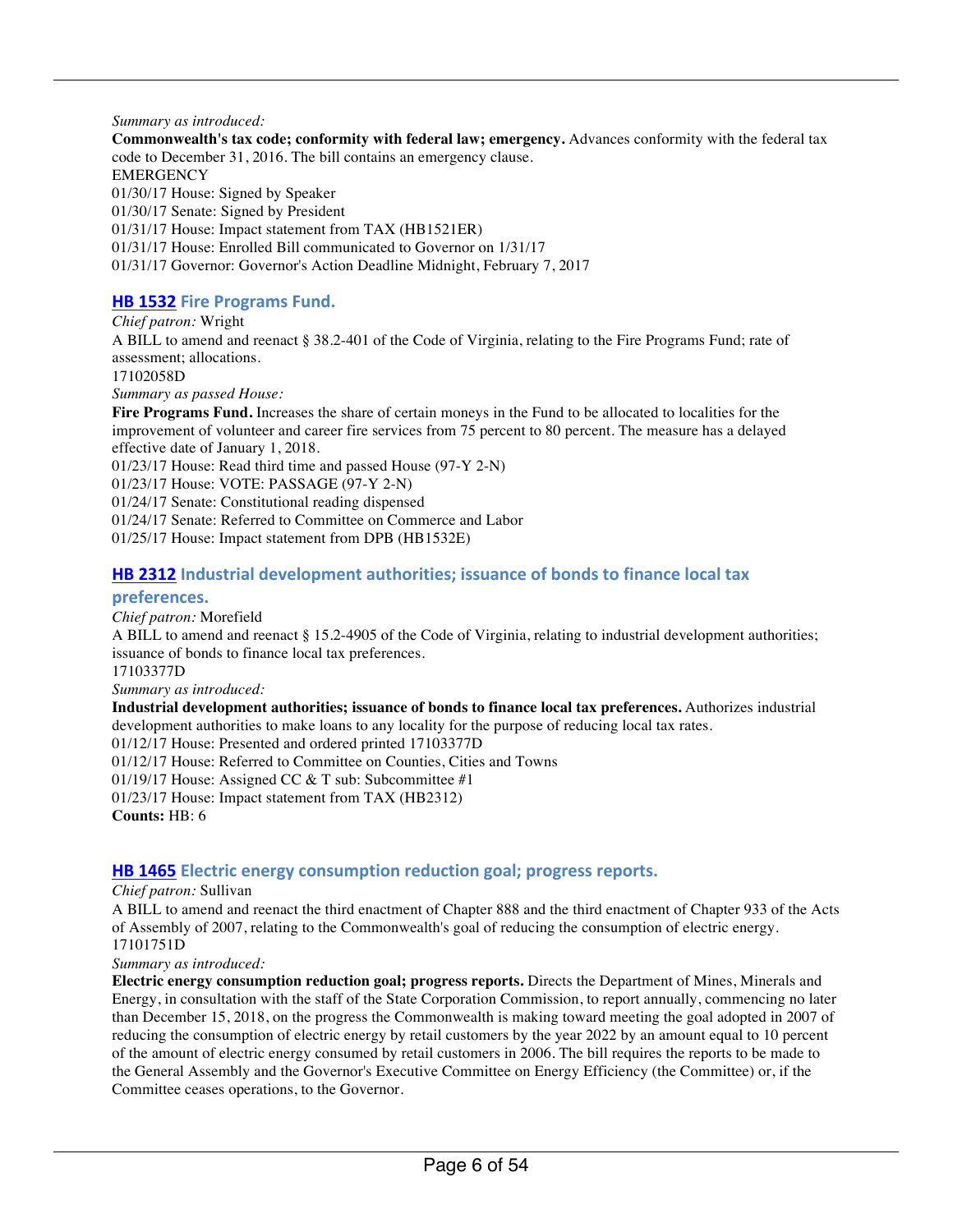12/07/16 House: Prefiled and ordered printed; offered 01/11/17 17101751D

12/07/16 House: Referred to Committee on Commerce and Labor

01/12/17 House: Impact statement from DPB (HB1465)

01/17/17 House: Assigned C & L sub: Special Subcommittee on Energy

01/31/17 House: Subcommittee recommends laying on the table

#### **HB 1658** Electric utility customer account information confidential.

#### *Chief patron:* Marshall, R.G.

A BILL to amend the Code of Virginia by adding a section numbered 56-245.1:3, relating to electric utility customer account information.

17103692D

*Summary as introduced:*

**Electric utility customer account information confidential.** Provides that an electric utility or any officer, agent, or employee of the electric utility, or for any other person the electric utility authorizes to receive customer account information in connection with any business of the electric utility, shall not without the consent of the customer knowingly disclose any customer account information to any person, subject to certain exceptions.

01/05/17 House: Prefiled and ordered printed; offered 01/11/17 17103692D

01/05/17 House: Referred to Committee on Commerce and Labor

01/11/17 House: Impact statement from SCC (HB1658)

01/17/17 House: Assigned C & L sub: Special Subcommittee on Energy

01/31/17 House: Subcommittee recommends laying on the table

#### **HB 1703** Electric and natural gas utilities; energy efficiency goals.

*Chief patron:* Sullivan

A BILL to amend and reenact § 56-235.1 of the Code of Virginia, relating to electric and natural gas utilities; energy efficiency goals established.

17102468D

*Summary as introduced:*

**Electric and natural gas utilities; energy efficiency goals.** Requires investor-owned electric utilities, cooperative electric utilities, and investor-owned natural gas distribution utilities to meet incremental annual energy efficiency goals. Electric utilities are required to implement cost-effective energy efficiency measures to achieve the goal of two percent savings by 2032 and thereafter, with interim goals that start at 0.25 percent for 2018-2019 and increase in biennial increments of 0.25 percent until 2032. Gas utilities are required to achieve the goal of one percent savings by 2032 and thereafter, with interim goals that start at 0.125 percent for 2018-2019 and increase in biennial increments of 0.125 percent until 2032. The utilities are required to submit energy efficiency plans with the State Corporation Commission (SCC). The SCC (i) shall order changes to a plan submitted by a utility that does not demonstrate that the utility will achieve incremental annual energy efficiency goals; (ii) shall require utilities to commence compliance efforts with the incremental annual energy efficiency goals during calendar year 2018, though it may adjust the goal for 2018 if appropriate to address a partial year of implementation; (iii) may design performance incentives that reward utilities for exceeding efficiency goals; (iv) shall require utilities to report annually to the SCC on their efforts and progress in meeting the incremental annual energy efficiency goals; and (v) shall submit reports regarding compliance with the requirements of the incremental annual energy efficiency goals every five years.

01/06/17 House: Prefiled and ordered printed; offered 01/11/17 17102468D

01/06/17 House: Referred to Committee on Commerce and Labor

01/17/17 House: Assigned C & L sub: Special Subcommittee on Energy

01/17/17 House: Impact statement from SCC (HB1703)

01/31/17 House: Subcommittee recommends laying on the table

#### **HB 1800** Electric utility regulation; third party power purchase agreements.

#### *Chief patron:* Toscano

A BILL to amend and reenact § 56-577 of the Code of Virginia, relating to electric utility regulation; retail sales of renewable energy under third party power purchase agreements. 17101835D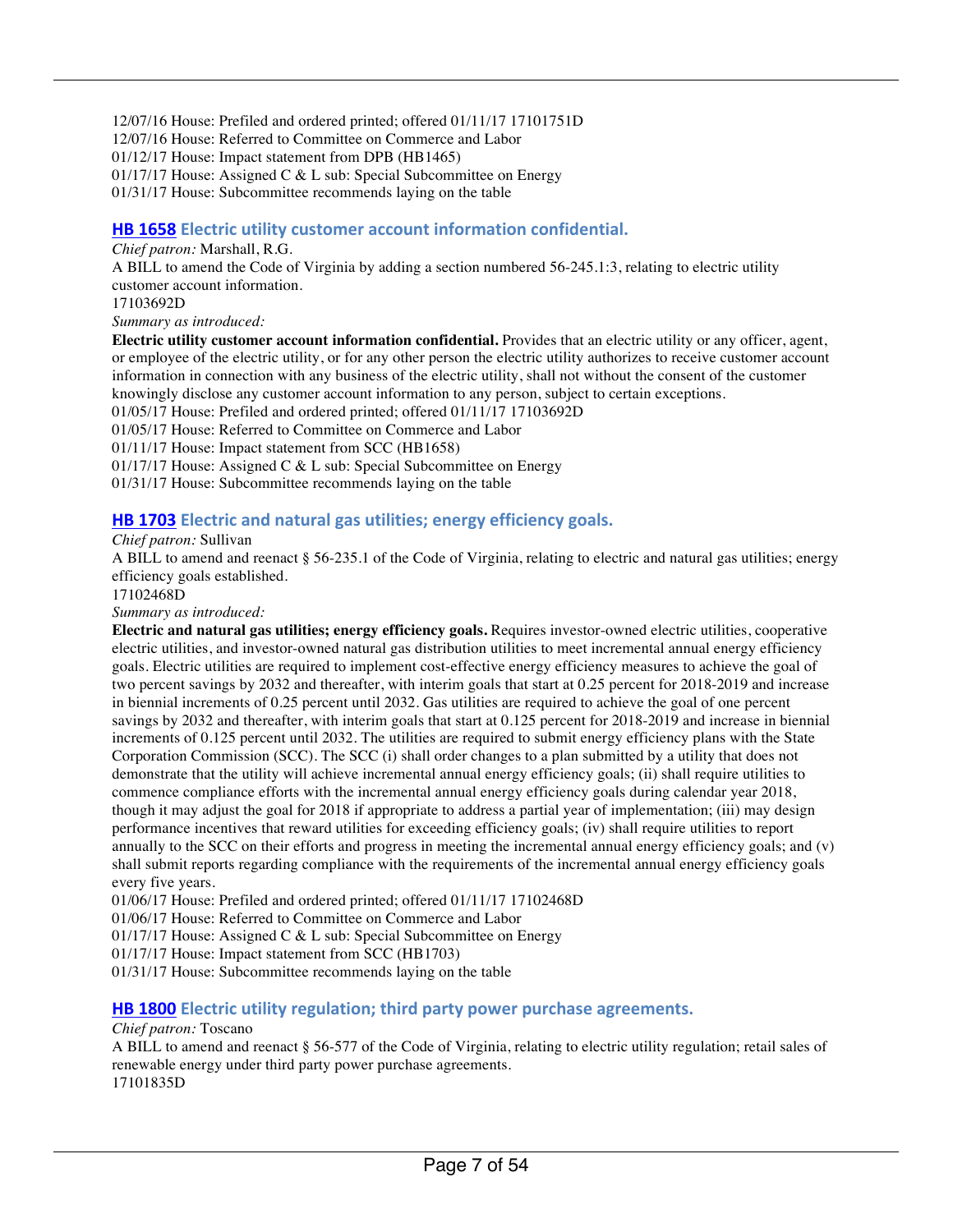#### *Summary as introduced:*

**Electric utility regulation; third party power purchase agreements.** Authorizes individual retail customers of electric energy to own and operate, or contract with other persons to own, operate, or both, a renewable electrical generating facility under a third party power purchase agreement, on the customer's premises that meets the "eligible customer-generator" requirements for nonresidential customers and agricultural customers under the Commonwealth's net energy metering program.

01/09/17 House: Prefiled and ordered printed; offered 01/11/17 17101835D

01/09/17 House: Referred to Committee on Commerce and Labor

01/17/17 House: Assigned C & L sub: Special Subcommittee on Energy

01/18/17 House: Impact statement from SCC (HB1800)

01/31/17 House: Subcommittee recommends laying on the table

#### **HB 1974** Clean Power Plan; state implementation plan; General Assembly approval.

#### *Chief patron:* O'Quinn

A BILL to require the Department of Environmental Quality to receive approval from the General Assembly for a state plan to regulate carbon dioxide emissions from existing stationary sources prior to submitting the state plan to the U.S. Environmental Protection Agency for approval.

17101920D

*Summary as introduced:*

**Clean Power Plan; state implementation plan; General Assembly approval.** Requires the Department of Environmental Quality to receive approval from the General Assembly for a state implementation plan to regulate carbon dioxide emissions from existing power plants prior to submitting the plan to the U.S. Environmental Protection Agency for approval.

01/26/17 House: Read first time

01/27/17 House: Motion to refer to committee agreed to

01/27/17 House: Referred to Committee on Appropriations

01/27/17 House: Assigned App. sub: Commerce, Agriculture, Natural Resources and Technology

02/01/17 House: Subcommittee recommends reporting (6-Y 1-N)

#### **HB 2018** Virginia Alternative Energy and Coastal Protection Act; established, report.

*Chief patron:* Villanueva

A BILL to establish a statewide funding source to affected localities for flood resilience by joining the Regional Greenhouse Gas Initiative; Virginia Alternative Energy and Coastal Protection Act. 17102526D

*Summary as introduced:*

**Virginia Alternative Energy and Coastal Protection Act.** Requires the Governor to seek to join the Regional Greenhouse Gas Initiative or other carbon trading program with an open auction of carbon allowances. The Department of Environmental Quality is directed to establish a carbon dioxide cap and trade program to reduce emissions released by electric generation stations. The revenues from the sale of carbon allowances are to be deposited in the Virginia Shoreline Resiliency Fund, a revolving fund established in 2016 for the purposes of mitigating future flood damage and creating a low-interest loan program to help residents and businesses that are subject to recurrent flooding.

01/10/17 House: Prefiled and ordered printed; offered 01/11/17 17102526D

01/10/17 House: Referred to Committee on Commerce and Labor

01/17/17 House: Assigned C & L sub: Special Subcommittee on Energy

01/19/17 House: Impact statement from DPB (HB2018)

01/31/17 House: Subcommittee recommends laying on the table

#### **HB 2112** Electric utilities; community renewable projects.

#### *Chief patron:* Keam

A BILL to amend the Code of Virginia by adding a section numbered 56-585.1:3, relating to electric utilities; community renewable projects. 17102459D

*Summary as introduced:*

**Electric utilities; community renewable projects.** Requires the State Corporation Commission to adopt rules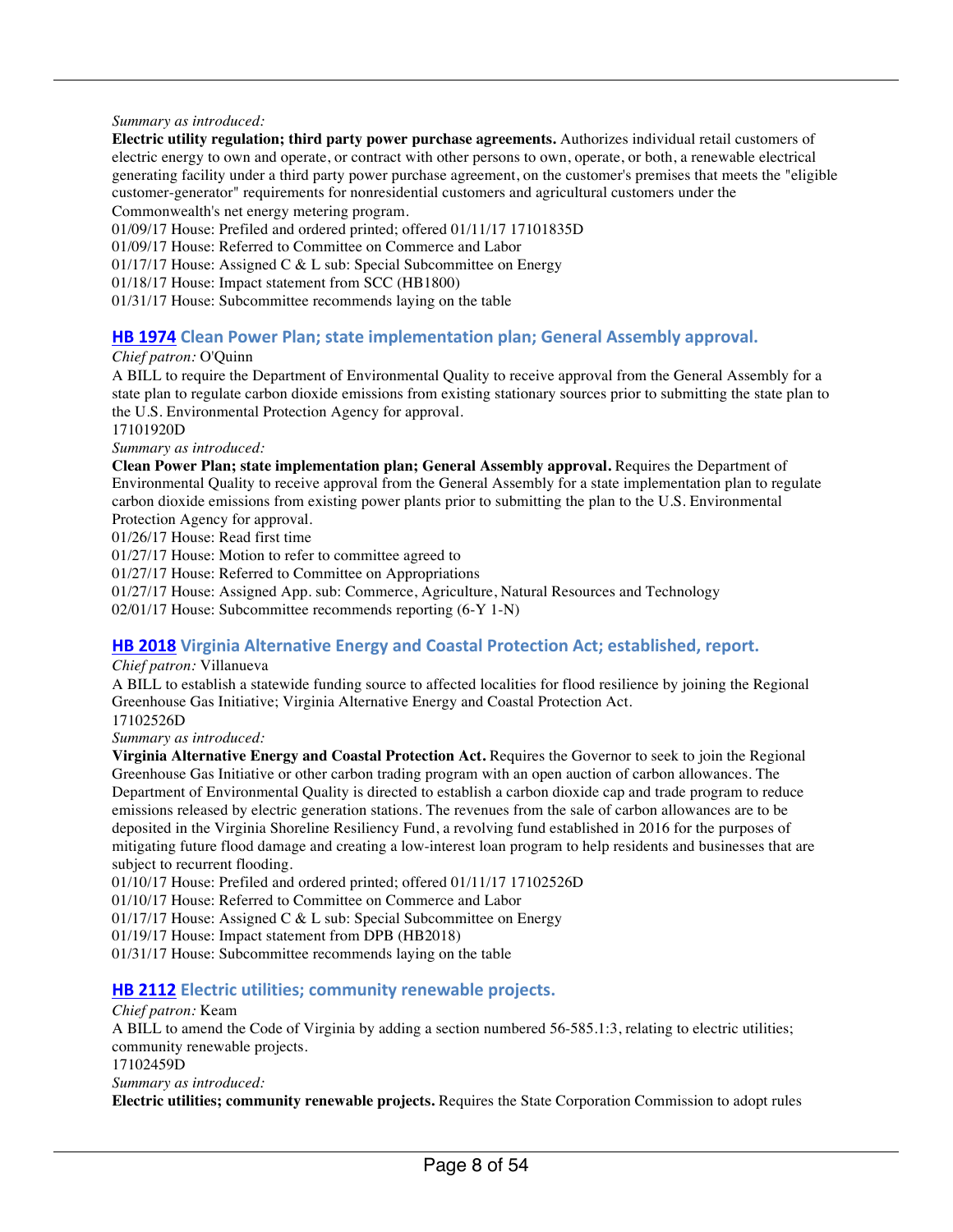under which community renewable projects are authorized to operate. A community renewable project is solar or wind-powered electric generation facility with a capacity of not more than 20 megawatts that is operated subject to requirements that the electricity generated by the facility belongs to the project's subscribers. The facility may be owned either by the investor-owned electric utility or distribution cooperative in whose service territory the facility is located or a for-profit or nonprofit entity, which may be an entity entirely owned by or consisting of subscribers, that contracts to sell the electricity generated by the facility to the retail utility. The measure provides that neither the owner of a project nor its subscribers are public utilities and that prices paid for subscriptions in projects shall not be subject to regulation by the Commission. The measure also requires the retail utility to purchase all of the electricity generated by the project and that the purchase of the electricity by the utility shall take the form of a credit against the utility's electric bill to each of the project's subscribers. Finally, the measure requires the Commission to formulate and implement policies that simultaneously encourage the ownership by customers of subscriptions in projects and of other forms of distributed generation to the extent the Commission finds there to be demand for such ownership; the development of projects with attributes that the Commission finds result in lower overall total costs for the retail utility's customers; and successful financing and operation of subscriber-owned projects. 01/10/17 House: Prefiled and ordered printed; offered 01/11/17 17102459D 01/10/17 House: Referred to Committee on Commerce and Labor

01/17/17 House: Assigned C & L sub: Special Subcommittee on Energy

01/18/17 House: Impact statement from SCC (HB2112)

01/31/17 House: Subcommittee recommends laying on the table

#### **HB 2291** Electric utilities; costs of modifications to nuclear generation facilities.

#### *Chief patron:* Kilgore

A BILL to amend and reenact § 56-585.1 of the Code of Virginia, relating to electric utility regulation; recovering costs of modifications to nuclear power generation facilities.

17103327D

*Summary as passed House:*

**Electric utilities; costs of modifications to nuclear generation facilities.** Authorizes an investor-owned electric utility to petition the State Corporation Commission for approval of a rate adjustment clause for recovery of the costs of a system or equipment upgrade, system or equipment replacement, or other cost reasonably appropriate to extend the combined operating license for, or the operating life of, nuclear generation facilities. The measure limits the scope of the requirement that a utility demonstrate that it has considered and weighed alternative options, including third-party market alternatives, in its selection process to certain new generation facilities. The measure provides that a utility's costs incurred in extending the combined operating license for, or the operating life of, a nuclear generation facility, which costs are prudently incurred prior to the Commission's entry of a final order on the petition, shall be deferred on the books and records of the utility until the later of the entry of a final order in the proceeding or until the implementation of any applicable approved rate adjustment clauses.

01/25/17 House: Passed by for the day

01/26/17 House: Read third time and passed House (93-Y 3-N 2-A)

01/26/17 House: VOTE: PASSAGE (93-Y 3-N 2-A)

01/27/17 Senate: Constitutional reading dispensed

01/27/17 Senate: Referred to Committee on Commerce and Labor

#### **HB 2358** Water utilities; temporary and interim rate increases.

#### *Chief patron:* Ransone

A BILL to amend and reenact §§ 56-237, 56-238, 56-240, and 56-245 of the Code of Virginia, relating to interim or temporary rates increases; water utilities.

17103616D

*Summary as introduced:*

**Water utilities; temporary and interim rate increases.** Bars an investor-owned water utility from changing its rates on an interim or temporary basis pending completion of a proceeding in which the utility is seeking a rate increase. The measure prohibits a change in the scheduled rates of such a water utility unless and until approved by the State Corporation Commission.

01/16/17 House: Presented and ordered printed 17103616D

01/16/17 House: Referred to Committee on Commerce and Labor

01/20/17 House: Impact statement from SCC (HB2358)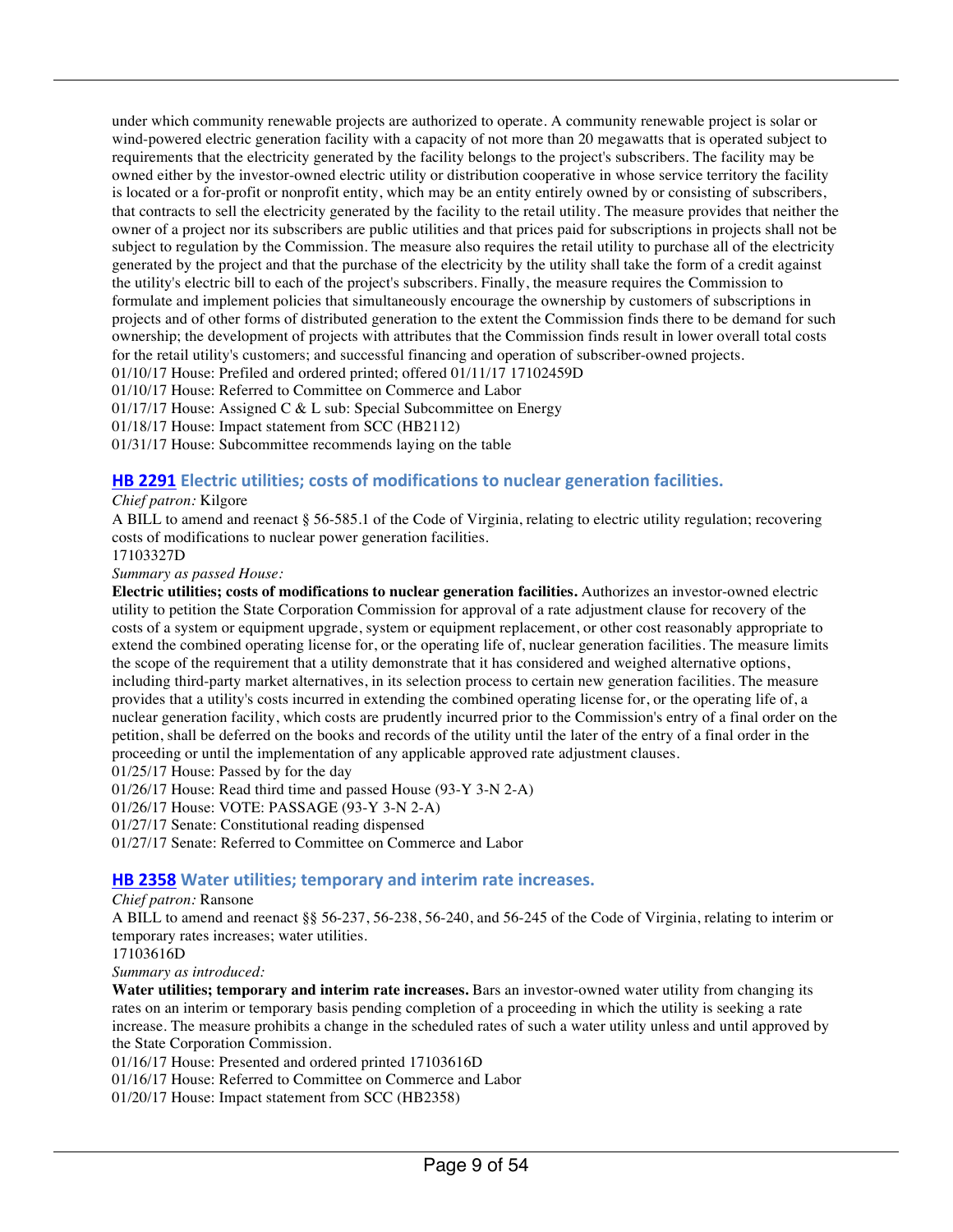#### **HB 2390** Renewable energy power purchase agreements; expands pilot program.

#### *Chief patron:* Kilgore

A BILL to amend and reenact § 1 of the first enactment of Chapters 358 and 382 of the Acts of Assembly of 2013, relating to pilot programs for third party power purchase agreements; institutions of higher education. 17103912D

*Summary as introduced:*

**Renewable energy power purchase agreements; pilot programs.** Expands the pilot program for renewable energy power purchase agreements authorized under legislation enacted in 2013 by directing that a pilot program be conducted by Appalachian Power. Currently, a pilot program is authorized only within Dominion Power's service territory. The measure provides that within the certificated service territory of Appalachian Power, nonprofit, private institutions of higher education are deemed to be customer-generators eligible to participate in the pilot program, without the requirement that they participate in the utility's net energy metering program. The aggregated capacity of all generation facilities that are subject to third party power purchase agreements in Appalachian Power's pilot program is capped at 10 megawatts.

01/18/17 House: Presented and ordered printed 17103912D 01/18/17 House: Referred to Committee on Commerce and Labor 01/24/17 House: Assigned C & L sub: Special Subcommittee on Energy 01/24/17 House: Impact statement from SCC (HB2390) 01/31/17 House: Subcommittee recommends reporting (11-Y 1-N)

#### **SB 813 Electric utility regulation; solar generation facilities.**

*Chief patron:* Marsden

A BILL to amend and reenact § 56-585.1 of the Code of Virginia, relating to electric utility regulation; solar generation facilities.

17100749D

*Summary as introduced:*

**Electric utility regulation; solar generation facilities.** Exempts investor-owned electric utilities from the requirement that in a proceeding for approval to construct a generating facility they demonstrate that they have considered and weighed alternative options, including third-party market alternatives, in their selection process, if the proposed generating facility is located in the Commonwealth, uses energy derived from sunlight, and has been declared by statute to be in the public interest. The measure also directs that (i) any cost incurred or projected to be incurred by a utility in connection with such a generation facility is reasonable and prudent if the costs of the generation facility do not exceed by more than 10 percent the cost that would be incurred in the construction and operation of a combined-cycle combustion turbine generation facility with the same capacity and (ii) any increase in rates paid by customers as a result of the construction and operation of such a generation facility is reasonable if the projected increase in rates resulting from the construction and operation of such facility does not exceed by more than two percent the projected increase in rates that would occur if the utility constructed and operated a combinedcycle combustion turbine generation facility with the same capacity.

11/02/16 Senate: Prefiled and ordered printed; offered 01/11/17 17100749D

11/02/16 Senate: Referred to Committee on Commerce and Labor

01/06/17 Senate: Impact statement from SCC (SB813)

01/18/17 Senate: Assigned C&L sub: Renewable Energy

01/30/17 Senate: Passed by indefinitely in Commerce and Labor (15-Y 0-N)

#### **SB 990** Electric energy consumption reduction goal; progress reports.

#### *Chief patron:* Dance

A BILL to amend and reenact the third enactment of Chapter 888 and the third enactment of Chapter 933 of the Acts of Assembly of 2007, relating to the Commonwealth's goal of reducing the consumption of electric energy. 17104559D

*Summary as introduced:*

**Electric energy consumption reduction goal; progress reports.** Directs the Department of Mines, Minerals and Energy, in consultation with the staff of the State Corporation Commission, to report annually, commencing no later than December 15, 2018, on the progress the Commonwealth is making toward meeting the goal adopted in 2007 of reducing the consumption of electric energy by retail customers by the year 2022 by an amount equal to 10 percent of the amount of electric energy consumed by retail customers in 2006. The bill requires the reports to be made to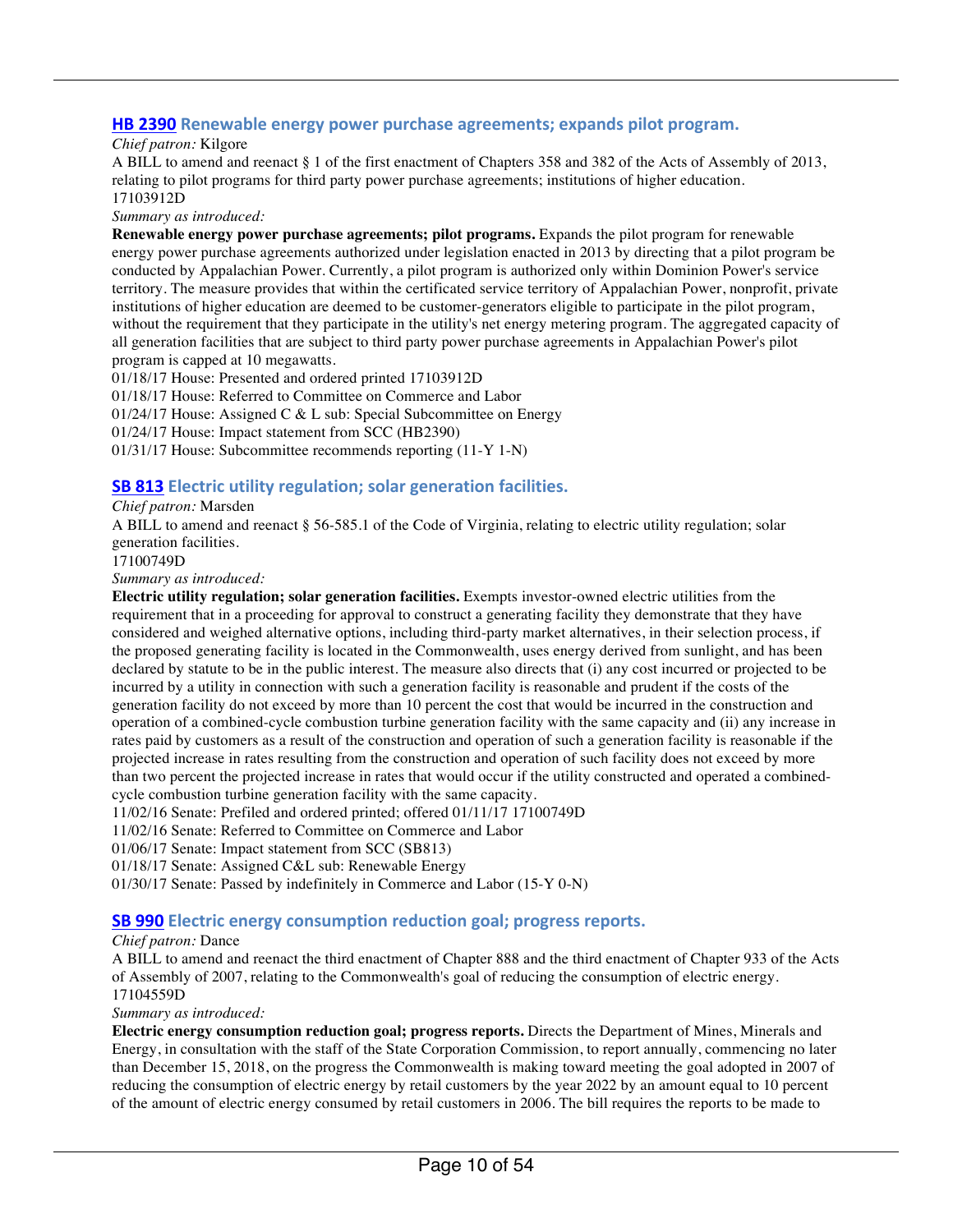the General Assembly and the Governor's Executive Committee on Energy Efficiency (the Committee) or, if the Committee ceases operations, to the Governor.

01/27/17 Senate: Reconsideration of passage agreed to by Senate (39-Y 0-N)

01/27/17 Senate: Passed Senate (34-Y 4-N 1-A)

01/31/17 House: Placed on Calendar

01/31/17 House: Read first time

01/31/17 House: Referred to Committee on Commerce and Labor

#### **SB 1014** Water public utilities; rate increases.

#### *Chief patron:* Ebbin

A BILL to amend and reenact § 56-265.13:4 of the Code of Virginia and to amend the Code of Virginia by adding a section numbered 56-262.1, relating to water public utilities; rate increases.

17102150D

*Summary as introduced:*

**Water public utilities; rate increases.** Prohibits the State Corporation Commission from authorizing a water public utility, including a small water utility, from increasing its approved rates, fees, or charges through the use of a surcharge for non-revenue-generating infrastructure replacement or a similar surcharge pursuant to which the utility utilizes an automatic rate adjustment feature to increase its rates, fees, or charges. The measure further provides that the rates, fees, and charges that the Commission has approved for a utility to charge its customers shall not be authorized to increase above the amounts specified in an order of the Commission unless the Commission specifically increases such amounts in an order entered by the Commission.

01/12/17 Senate: Impact statement from SCC (SB1014)

01/30/17 Senate: Impact statement from DHCD/CLG (SB1014)

01/30/17 Senate: Committee substitute printed to LIS only 17104659D-S1

01/30/17 Senate: Passed by indefinitely in Commerce and Labor (13-Y 2-N)

02/02/17 Senate: Impact statement from SCC (SB1014S1)

### **SB 1095** Electric utility regulation; suspension of reviews of earnings, Transitional Rate Period.

#### *Chief patron:* Petersen

A BILL to amend and reenact § 56-585.1:1 of the Code of Virginia, relating to electric utility regulation; suspension of reviews of earnings; conclusion of Transitional Rate Period.

17101905D

*Summary as introduced:*

**Electric utility regulation; suspension of reviews of earnings; Transitional Rate Period.** Provides that the Transitional Rate Period will conclude on the date the carbon emission guidelines for existing electric power generation facilities that the U.S. Environmental Protection Agency has issued pursuant to § 111(d) of the federal Clean Air Act are withdrawn, repealed, found to be invalid or unenforceable, or otherwise barred from being implemented, if that date precedes the date when the Transitional Rate Period is scheduled to conclude under existing law. Pursuant to legislation enacted in 2015, the State Corporation Commission (SCC) is barred from conducting a biennial review of the rates, terms, and conditions for any service of these electric utilities during the Transitional Rate Period. Under existing law, the Transitional Rate Period is scheduled to conclude on December 31, 2017, for Appalachian Power and on December 31, 2019, for Dominion Virginia Power.

01/06/17 Senate: Prefiled and ordered printed; offered 01/11/17 17101905D

01/06/17 Senate: Referred to Committee on Commerce and Labor

01/16/17 Senate: Passed by indefinitely in Commerce and Labor (12-Y 2-N)

01/18/17 Senate: Impact statement from SCC (SB1095)

#### **SB 1208** Electric utilities; community renewable projects.

#### *Chief patron:* Wexton

A BILL to amend the Code of Virginia by adding a section numbered 56-585.1:3, relating to electric utilities; community renewable projects.

17102606D

*Summary as introduced:*

**Electric utilities; community renewable projects.** Requires the State Corporation Commission to adopt rules under which community renewable projects are authorized to operate. A community renewable project is solar or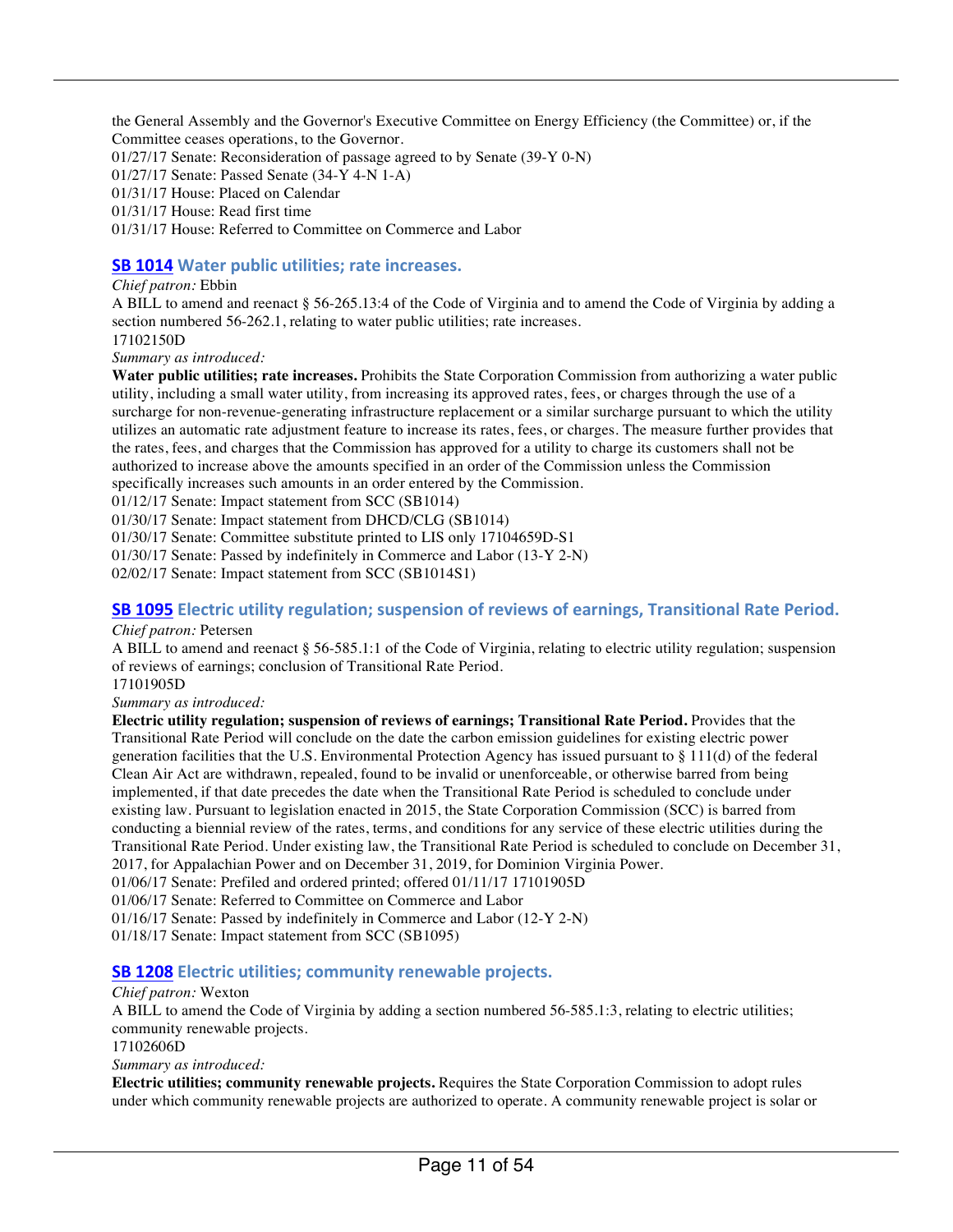wind-powered electric generation facility with a capacity of not more than 20 megawatts that is operated subject to requirements that the electricity generated by the facility belongs to the project's subscribers. The facility may be owned either by the investor-owned electric utility or distribution cooperative in whose service territory the facility is located or a for-profit or nonprofit entity, which may be an entity entirely owned by or consisting of subscribers, that contracts to sell the electricity generated by the facility to the retail utility. The measure provides that neither the owner of a project nor its subscribers are public utilities and that prices paid for subscriptions in projects shall not be subject to regulation by the Commission. The measure also requires the retail utility to purchase all of the electricity generated by the project and that the purchase of the electricity by the utility shall take the form of a credit against the utility's electric bill to each of the project's subscribers. Finally, the measure requires the Commission to formulate and implement policies that simultaneously encourage the ownership by customers of subscriptions in projects and of other forms of distributed generation to the extent the Commission finds there to be demand for such ownership; the development of projects with attributes that the Commission finds result in lower overall total costs for the retail utility's customers; and successful financing and operation of subscriber-owned projects.

01/10/17 Senate: Prefiled and ordered printed; offered 01/11/17 17102606D

01/10/17 Senate: Referred to Committee on Commerce and Labor

01/18/17 Senate: Assigned C&L sub: Renewable Energy

01/18/17 Senate: Impact statement from SCC (SB1208)

01/30/17 Senate: Incorporated by Commerce and Labor (SB1393-Wagner) (15-Y 0-N)

#### **SB 1388** Electric utilities; margin on solar energy power purchase agreements.

*Chief patron:* Wagner

A BILL to amend the Code of Virginia by adding a section numbered 56-581.2, relating to electric utility regulation; earning a return under certain power purchase agreements.

17102584D

*Summary as introduced:*

**Electric utilities; margin on solar energy power purchase agreements.** Authorizes any investor-owned incumbent electric utility to enter into, recover the costs of, and earn a margin on power purchase agreements that (i) are executed between July 1, 2017, and July 1, 2018, and (ii) are for power generated by solar energy systems located in the Commonwealth and not constructed, owned, or operated by the utility (a) each of which systems has a capacity equal to or greater than two megawatts and (b) which systems in the aggregate have a capacity that is not more than one percent of the utility's adjusted Virginia peak-load forecast for the previous year. The costs and margin are recoverable through the utility's fuel factor proceeding. The measure provides that such agreements are in the public interest and that in reviewing the costs and the level of costs to be recovered, the State Corporation Commission shall liberally construe the provisions of this measure and shall presume that the costs associated with such agreements are reasonably and prudently incurred.

01/11/17 Senate: Prefiled and ordered printed; offered 01/11/17 17102584D

01/11/17 Senate: Referred to Committee on Commerce and Labor

01/18/17 Senate: Assigned C&L sub: Renewable Energy

01/19/17 Senate: Impact statement from SCC (SB1388)

01/30/17 Senate: Stricken at request of Patron in Commerce and Labor (15-Y 0-N)

#### **SB 1395** Small renewable energy projects; eligibility for permits by rule.

#### *Chief patron:* Wagner

A BILL to amend and reenact §§ 10.1-1197.5, 10.1-1197.6, and 10.1-1197.8 of the Code of Virginia, relating to small renewable energy projects; environmental permit by rule process. 17104843D

*Summary as introduced:*

**Small renewable energy projects; permits by rule.** Provides that certain small renewable energy projects proposed, developed, constructed, or purchased by a public utility if the project's costs are not recovered from Virginia jurisdictional customers under base rates or a rate adjustment clause, or by a utility aggregation cooperative, are eligible for a permit by rule and are exempt from environmental review and permitting by the State Corporation Commission. The measure exempts a small renewable energy project for which the Department of Environmental Quality has issued a permit by rule from the requirement that it obtain a certificate of public convenience and necessity for the construction or operation of the project. Finally, the measure increases the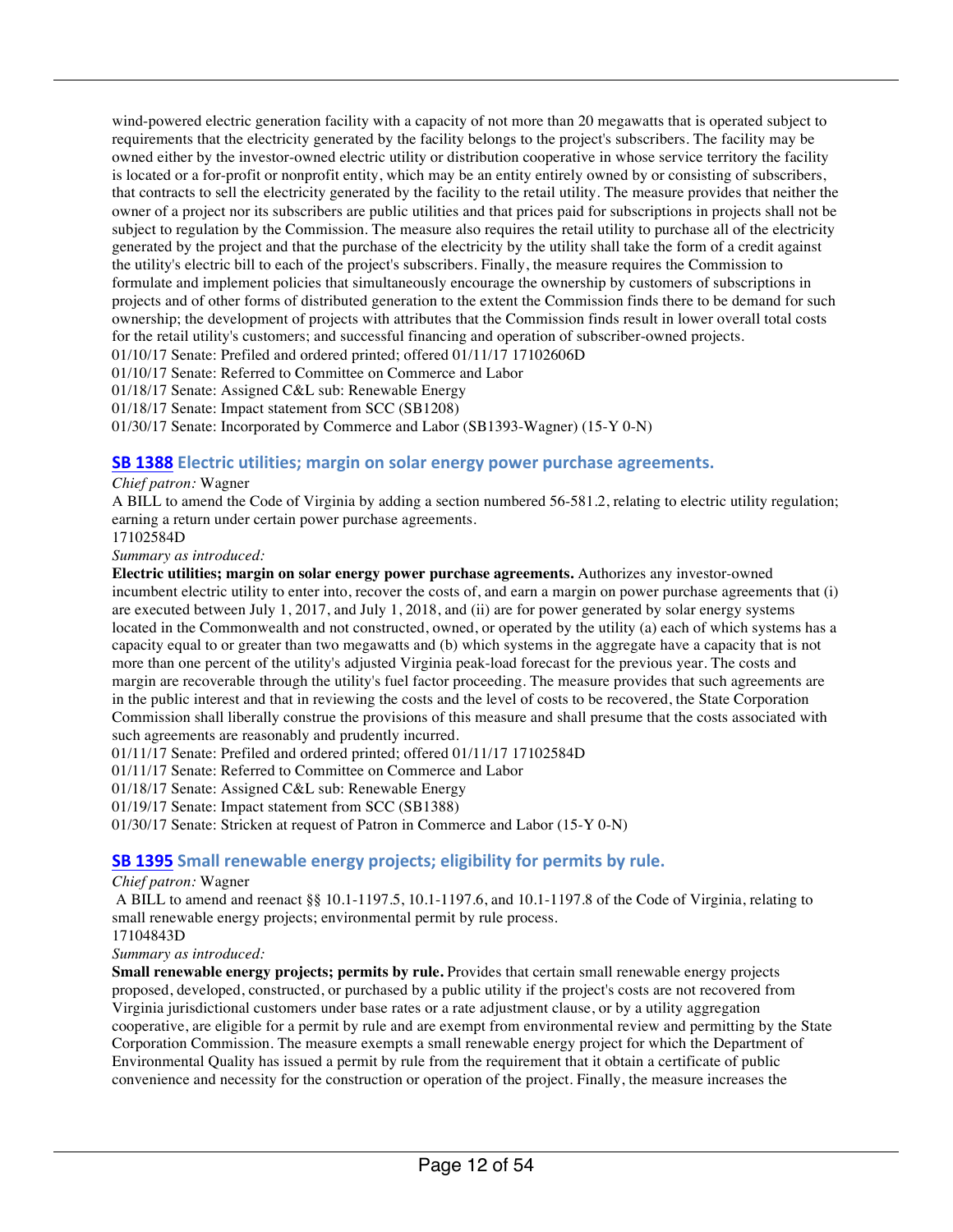maximum rated capacity of solar and wind facilities that qualify as small renewable energy projects from 100 megawatts to 150 megawatts.

01/31/17 Senate: Engrossment reconsidered by Senate (38-Y 0-N)

01/31/17 Senate: Passed by for the day

02/01/17 Senate: Read second time

02/01/17 Senate: Engrossed by Senate - committee substitute SB1395S1

02/02/17 Senate: Read third time and passed Senate (36-Y 3-N 1-A)

#### **SB 1418** Electric utilities; costs of pumped hydroelectricity generation and storage facilities.

#### *Chief patron:* Chafin

A BILL to amend and reenact § 56-585.1 of the Code of Virginia, relating to electric utility regulation; pumped hydroelectricity generation and storage facilities.

17103515D

*Summary as introduced:*

**Electric utilities; costs of pumped hydroelectricity generation and storage facilities.** Authorizes an investorowned electric utility to petition the State Corporation Commission for approval of a rate adjustment clause for recovery of the costs of one or more pumped hydroelectricity generation and storage facilities that utilize renewable energy as all or a portion of their power source and are located in the coalfield region of the Commonwealth. The measure provides that the requirement that a utility demonstrate that it has considered and weighed alternative options, including third-party market alternatives, in its selection process does not apply to these generation and storage facilities. The construction of these generation and storage facilities is declared to be in the public interest, and in determining whether to approve such facility, the Commission is directed to liberally construe the provisions of Title 56.

02/02/17 Senate: Reading of amendments waived

02/02/17 Senate: Committee amendments agreed to

02/02/17 Senate: Engrossed by Senate as amended SB1418E

02/02/17 Senate: Constitutional reading dispensed (40-Y 0-N)

02/02/17 Senate: Passed by for the day

#### **SB 1471** Virginia Alternative Energy and Coastal Protection Act; established, report.

#### *Chief patron:* Locke

A BILL to establish a statewide funding source to affected localities for flood resilience by joining the Regional Greenhouse Gas Initiative; Virginia Alternative Energy and Coastal Protection Act.

17104118D

*Summary as introduced:*

**Virginia Alternative Energy and Coastal Protection Act.** Requires the Governor to seek to join the Regional Greenhouse Gas Initiative or other carbon trading program with an open auction of carbon allowances. The Department of Environmental Quality is directed to establish a carbon dioxide cap and trade program to reduce emissions released by electric generation stations. The revenues from the sale of carbon allowances are to be deposited in the Virginia Shoreline Resiliency Fund, a revolving fund established in 2016 for the purposes of mitigating future flood damage and creating a low-interest loan program to help residents and businesses that are subject to recurrent flooding.

01/17/17 Senate: Presented and ordered printed 17104118D

01/17/17 Senate: Referred to Committee on Agriculture, Conservation and Natural Resources 01/19/17 Senate: Impact statement from DPB (SB1471)

#### **SB 1473** Electric utilities; recovery of costs of undergrounding distribution lines.

#### *Chief patron:* Saslaw

A BILL to amend and reenact § 56-585.1 of the Code of Virginia, relating to electric utility regulation; recovery of costs of undergrounding distribution lines.

17103391D

#### *Summary as introduced:*

**Electric utilities; undergrounding distribution lines.** Declares that the replacement of any subset of an investorowned electric utility's existing overhead distribution tap lines that have, in the aggregate, a history of nine or more total unplanned outage events-per-mile over a preceding 10-year period with new underground facilities in order to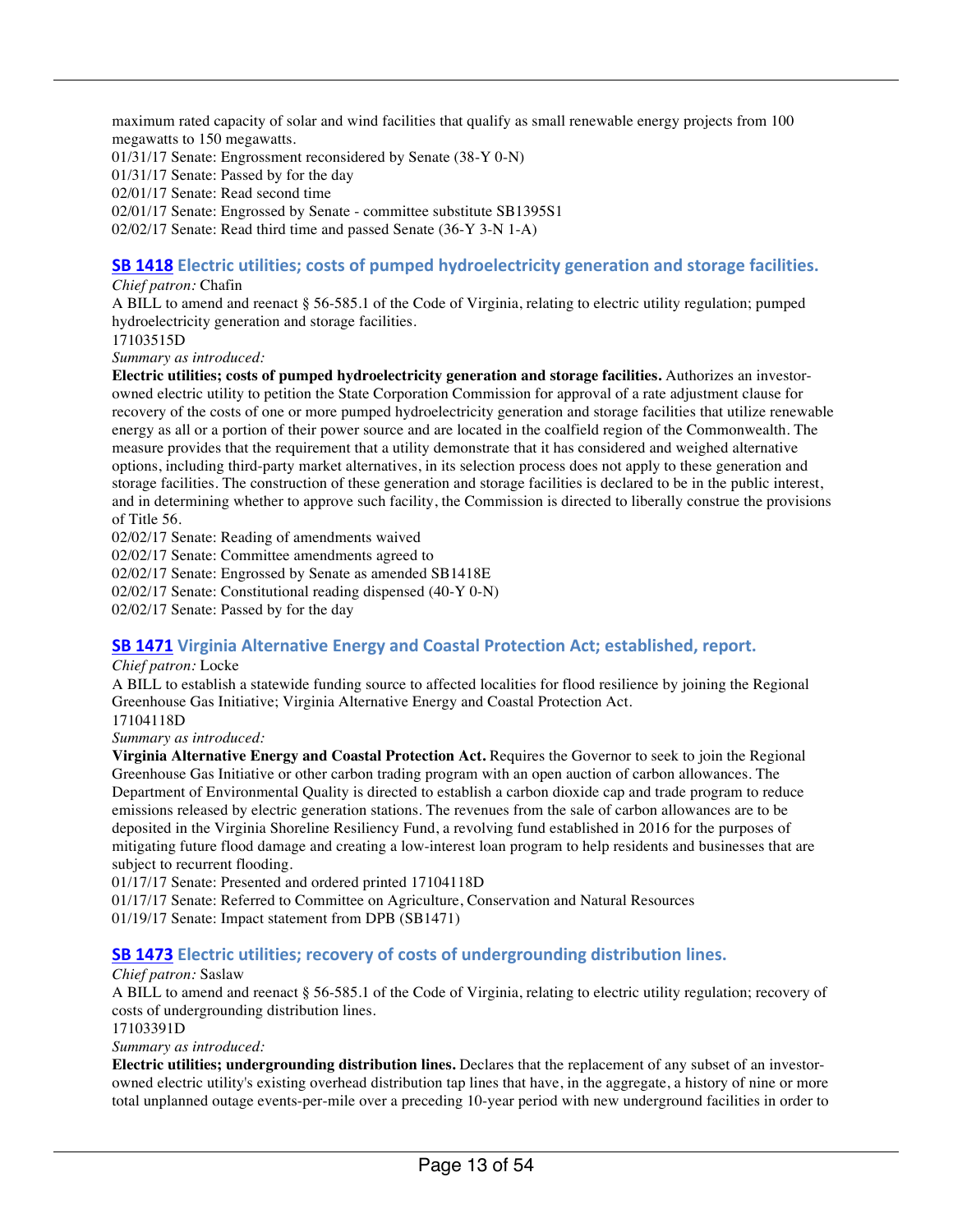improve electric service reliability is in the public interest. The measure also directs the State Corporation Commission, in a cost-recovery proceeding, to presume that (i) the conversion of such facilities will provide local and system-wide benefits, (ii) the new underground facilities are cost beneficial, and (iii) the costs associated with the new underground facilities are reasonably and prudently incurred. An enactment clause provides that the measure shall apply to any applications pending with the Commission regarding new underground facilities on or after January 1, 2017.

02/02/17 Senate: Reading of amendments waived

02/02/17 Senate: Committee amendments agreed to

02/02/17 Senate: Engrossed by Senate as amended SB1473E

02/02/17 Senate: Constitutional reading dispensed (40-Y 0-N)

02/02/17 Senate: Passed Senate (37-Y 3-N)

#### **SB 1492** Water utilities; retail supply choice.

*Chief patron:* Stuart

A BILL to amend the Code of Virginia by adding a section numbered 56-235.11, relating to water utilities; retail supply choice.

17103650D

*Summary as introduced:*

**Water utilities; retail supply choice.** Establishes a procedure under which investor-owned water utilities operating in Virginia may be required to prepare and implement plans to provide retail supply choice to all their customers. The governing body of a locality may petition the State Corporation Commission (SCC) to institute a proceeding to determine whether the rates charged by the water utility to its customers impose an undue hardship on the customers. Rates shall be deemed to impose an undue hardship on customers if the volumetric rates charged to the majority of the water utility's customers have increased by over 100 percent in the five calendar years preceding the filing of the petition. If a water utility fails or refuses to file an acceptable plan for implementation of retail supply choice, the governing body of the locality may proceed against the incumbent water utility by a writ of quo warranto. The bill also establishes a private right of action for individuals harmed by competitive water suppliers' deceptive or unfair practices in providing or marketing water service. A competitive water supplier may be either a private entity licensed by the SCC or a political subdivision of the Commonwealth that is authorized to provide water utility service within the locality in which an incumbent water utility's certificated service territory is located. 01/18/17 Senate: Presented and ordered printed 17103650D

01/18/17 Senate: Referred to Committee on Commerce and Labor

01/25/17 Senate: Impact statement from SCC (SB1492)

#### **SB 1496** Virginia Alternative Energy and Coastal Protection Act; established, report.

*Chief patron:* Lewis

A BILL to establish a statewide funding source to affected localities for flood resilience by joining the Regional Greenhouse Gas Initiative; Virginia Alternative Energy and Coastal Protection Act.

17104147D

*Summary as introduced:*

**Virginia Alternative Energy and Coastal Protection Act.** Requires the Governor to seek to join the Regional Greenhouse Gas Initiative or other carbon trading program with an open auction of carbon allowances. The Department of Environmental Quality is directed to establish a carbon dioxide cap and trade program to reduce emissions released by electric generation stations. The revenues from the sale of carbon allowances are to be deposited in the Virginia Shoreline Resiliency Fund, a revolving fund established in 2016 for the purposes of mitigating future flood damage and creating a low-interest loan program to help residents and businesses that are subject to recurrent flooding.

01/18/17 Senate: Presented and ordered printed 17104147D

01/18/17 Senate: Referred to Committee on Agriculture, Conservation and Natural Resources

01/23/17 Senate: Impact statement from DPB (SB1496)

01/26/17 Senate: Incorporated by Agriculture, Conservation and Natural Resources (SB1471-Locke) (15-Y 0-N) **Counts:** HB: 10 SB: 12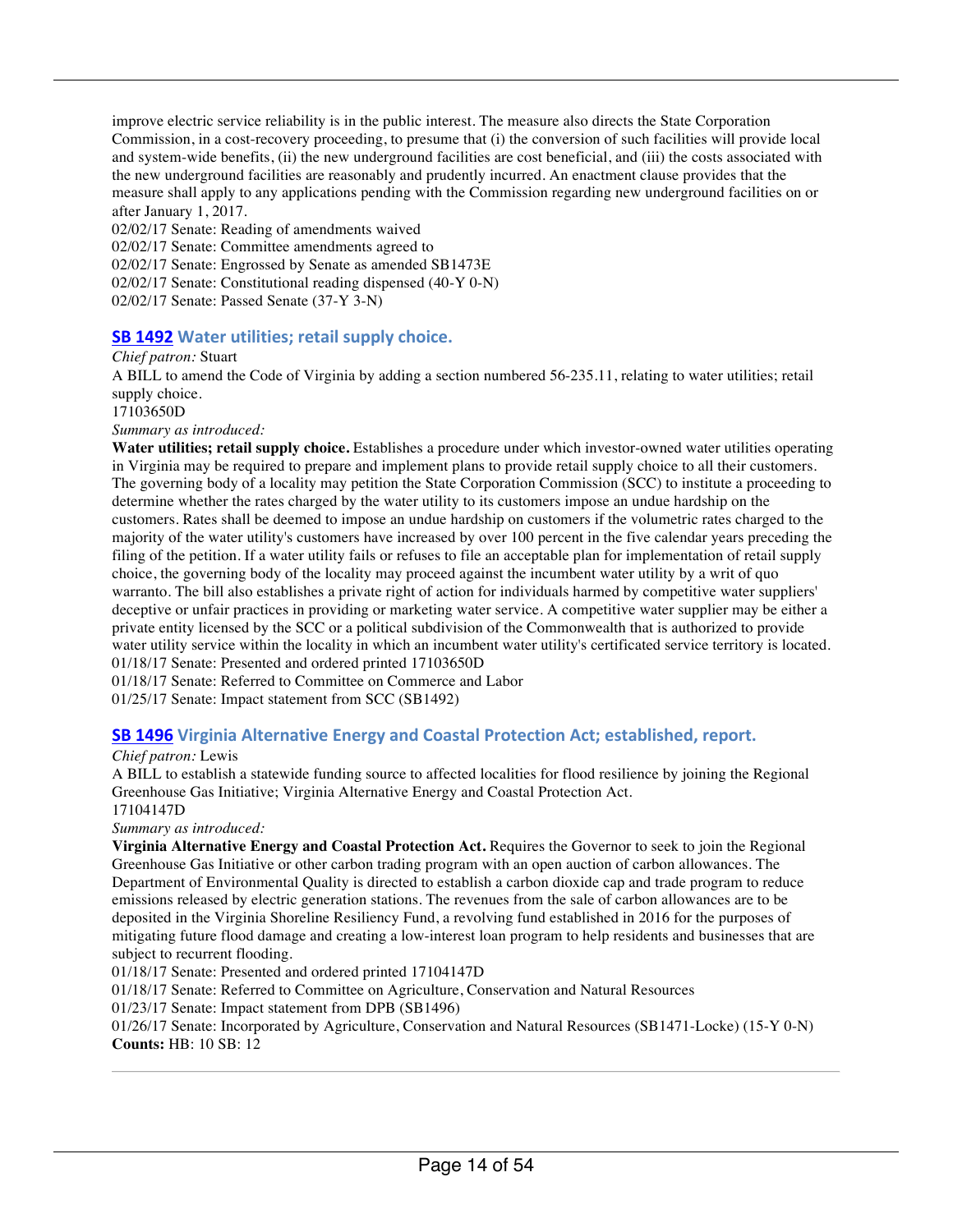### **HB 1847** Washington Metropolitan Area Transit Authority Compact of 1966; amendments,

#### **effective clause.**

*Chief patron:* Minchew

A BILL to amend and reenact § 33.2-3100 of the Code of Virginia, relating to the Washington Metropolitan Area Transit Authority Compact of 1966.

17103483D

*Summary as introduced:*

**Washington Metropolitan Area Transit Authority Compact of 1966.** Proposes amendments to the Washington Metropolitan Area Transit Authority Compact of 1966 (the Compact). The bill allows members of the Board of Directors of the Washington Metropolitan Area Transit Authority (the Authority) to be provided reasonable compensation. The bill eliminates requirements for overtime compensation and requirements that set the minimum wage equal to the prevailing wage on similar construction in the locality for all laborers and mechanics employed by contractors or subcontractors in the construction, alteration, or repair of projects, buildings, and works undertaken by the Authority or who are financially assisted by it. The bill eliminates the requirement that the Authority negotiate employees' wages, salaries, hours, working conditions, and pension or retirement provisions through labor organizations and removes employee protective arrangements under the Federal Transit Act. The bill eliminates the mandatory-binding-arbitration provision associated with union contract negotiations. The bill eliminates requirements regarding the Authority assumption of labor contracts, collective bargaining agreements, and the obligations of any transportation system acquired by it with regard to wages, salaries, hours, working conditions, sick leave, and health and welfare and pension or retirement provisions for employees of an existing transit facility acquired by the Authority. These amendments to the Compact shall not become effective until they are enacted by the State of Maryland and the District of Columbia and consented to by Congress, as provided for in the Compact. 01/10/17 House: Prefiled and ordered printed; offered 01/11/17 17103483D

01/10/17 House: Referred to Committee on Transportation

01/20/17 House: Assigned Transportation sub: Subcommittee #3

01/26/17 House: Subcommittee recommends striking from docket

#### **HB 2120** Northern Virginia Transportation Authority (NVTA); membership composition.

#### *Chief patron:* Keam

A BILL to amend and reenact § 33.2-2502 of the Code of Virginia, relating to Northern Virginia Transportation Authority; membership composition.

17102324D

#### *Summary as introduced:*

**Northern Virginia Transportation Authority (NVTA); membership composition.** Increases from 17 to 18 the membership of the NVTA and provides that the additional nonlegislative citizen member represent towns that receive funds for urban highway systems.

01/10/17 House: Prefiled and ordered printed; offered 01/11/17 17102324D

01/10/17 House: Referred to Committee on Transportation

01/17/17 House: Assigned Transportation sub: Subcommittee #3

01/26/17 House: Subcommittee recommends reporting with amendment (5-Y 1-N)

#### **HB 2121** Northern Virginia Transportation Authority; use of certain revenues by localities.

#### *Chief patron:* Keam

A BILL to amend and reenact § 33.2-2510 of the Code of Virginia, relating to use of certain revenues by the Northern Virginia Transportation Authority.

17102322D *Summary as introduced:*

**Use of certain revenues by the Northern Virginia Transportation Authority.** Allows revenues of the Northern Virginia Transportation Authority distributed to localities to be used, as determined solely by the applicable locality, to fund new sidewalk projects.

01/10/17 House: Prefiled and ordered printed; offered 01/11/17 17102322D

01/10/17 House: Referred to Committee on Transportation

01/17/17 House: Assigned Transportation sub: Subcommittee #3

01/26/17 House: Subcommittee recommends laying on the table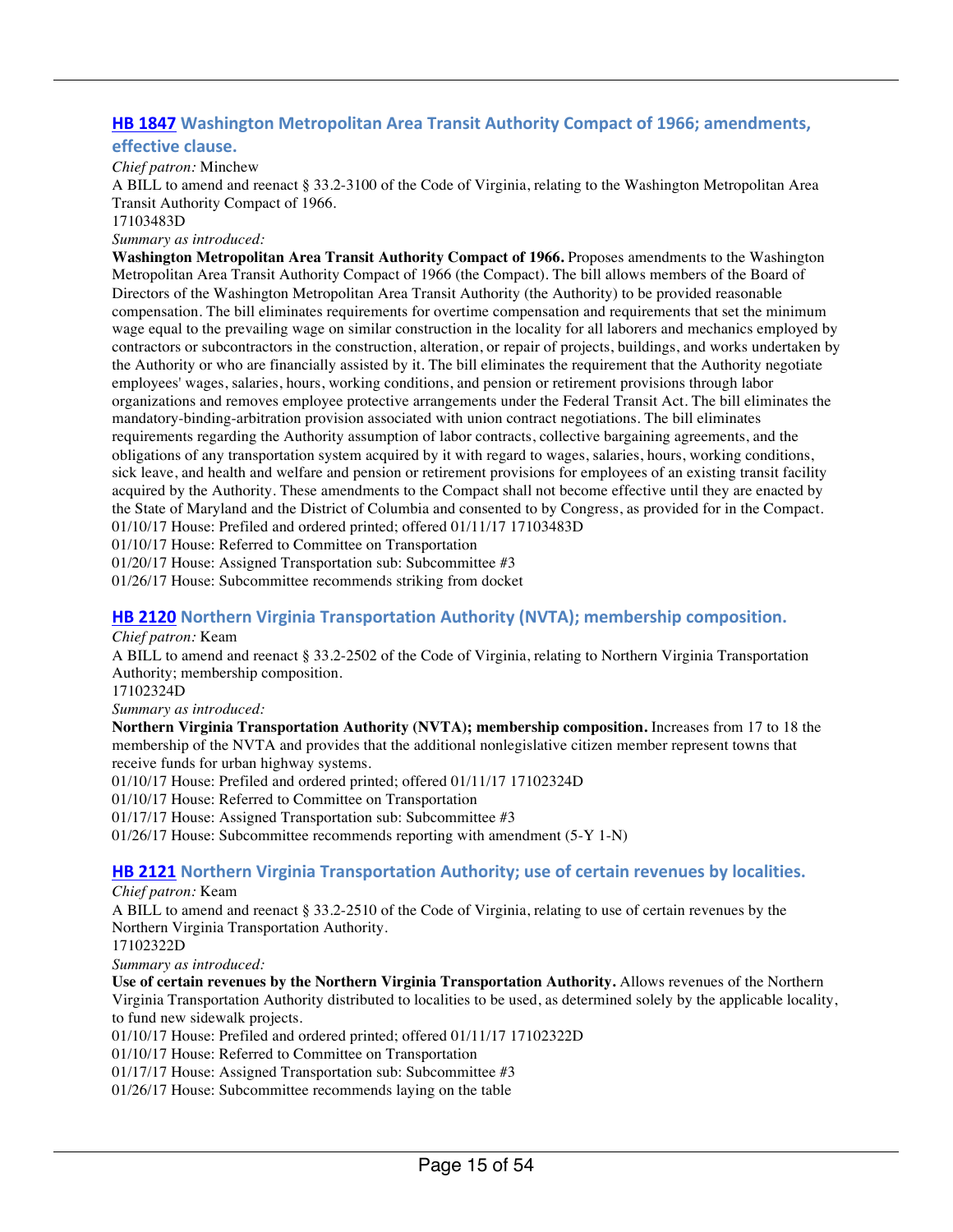#### **HB 2130** Motor vehicles; motor fuel sales tax in certain transportation districts.

#### *Chief patron:* Levine

A BILL to amend and reenact §§ 58.1-2292, 58.1-2295, as it is currently effective, and 58.1-2299.20, as it is currently effective, of the Code of Virginia, relating to the motor vehicle fuels sales tax in certain transportation districts.

17103725D

*Summary as introduced:*

**Motor vehicle fuels sales tax in certain transportation districts.** Provides that the tax that is imposed on the sales price of motor fuel in Northern Virginia shall be imposed on the regional price of gas, defined and computed as a six-month average price of fuel. The regional price has an initial floor of January 11, 2017. If a newly averaged regional price is higher than the preceding regional price, the tax is imposed on the new regional price, but if a newly averaged regional price is less than the preceding regional price, the higher of the two remains the regional price. If the regional price is at any time equal to or greater than the statewide average wholesale price of unleaded regular gasoline on February 20, 2013, then the tax is imposed on the regional price, which moving forward shall not be less than the statewide average wholesale price of unleaded regular gasoline on February 20, 2013, and shall not be more than a price of \$4 per gallon of unleaded regular gasoline. The bill also raises the rate of taxation of motor fuel in Northern Virginia from 2.1% to 3%.

The bill also changes the regional gas tax in Hampton Roads from a percentage to a cents-per-gallon tax that decreases as the price of gas increases. The regional gas tax in Hampton Roads would have a floor of \$0.05 per gallon and a ceiling of \$0.14 per gallon and would be determined on the basis of the average wholesale price of unleaded regular gasoline.

01/11/17 House: Prefiled and ordered printed; offered 01/11/17 17103725D

01/11/17 House: Referred to Committee on Finance

01/17/17 House: Assigned Finance sub: Subcommittee #2

01/25/17 House: Impact statement from DPB (HB2130)

01/25/17 House: Subcommittee recommends laying on the table

#### **HB 2136** Washington Metrorail Safety Commission Interstate Compact; Va. authorized to **become a signatory.**

#### *Chief patron:* LeMunyon

A BILL to amend the Code of Virginia by adding in Title 33.2 a chapter numbered 31.1, consisting of a section numbered 33.2-3101, relating to the Washington Metrorail Safety Commission Interstate Compact. 17102733D

*Summary as introduced:*

**Washington Metrorail Safety Commission Interstate Compact.** Authorizes Virginia to become a signatory to the Washington Metrorail Safety Commission Interstate Compact. The compact establishes a state safety oversight authority for the Washington Metropolitan Area Transit Authority (WMATA) Rail System, pursuant to the mandate of federal law, to review, approve, oversee, and enforce the safety of the WMATA Rail System.

01/11/17 House: Prefiled and ordered printed; offered 01/11/17 17102733D

01/11/17 House: Referred to Committee on Transportation

01/17/17 House: Assigned Transportation sub: Subcommittee #3

01/26/17 House: Subcommittee recommends reporting with substitute (5-Y 2-N)

02/02/17 House: Reported from Transportation with substitute (21-Y 0-N)

#### **HB 2137** Northern Virginia Transportation Authority; regional transportation plan.

#### *Chief patron:* LeMunyon

A BILL to amend and reenact § 33.2-2508 of the Code of Virginia, relating to the Northern Virginia Transportation Authority; regional transportation plan.

17100338D

*Summary as introduced:*

**Northern Virginia Transportation Authority; regional transportation plan.** Requires the Northern Virginia Transportation Authority (the Authority) to annually publish on its website any land use or transportation elements of a locality's comprehensive plan that each locality embraced by the Authority is currently required to report when such locality's plan is inconsistent with the Authority's regional transportation plan. Additionally, the bill requires the Authority to consider for revision and revise as necessary its regional transportation plan at least once every five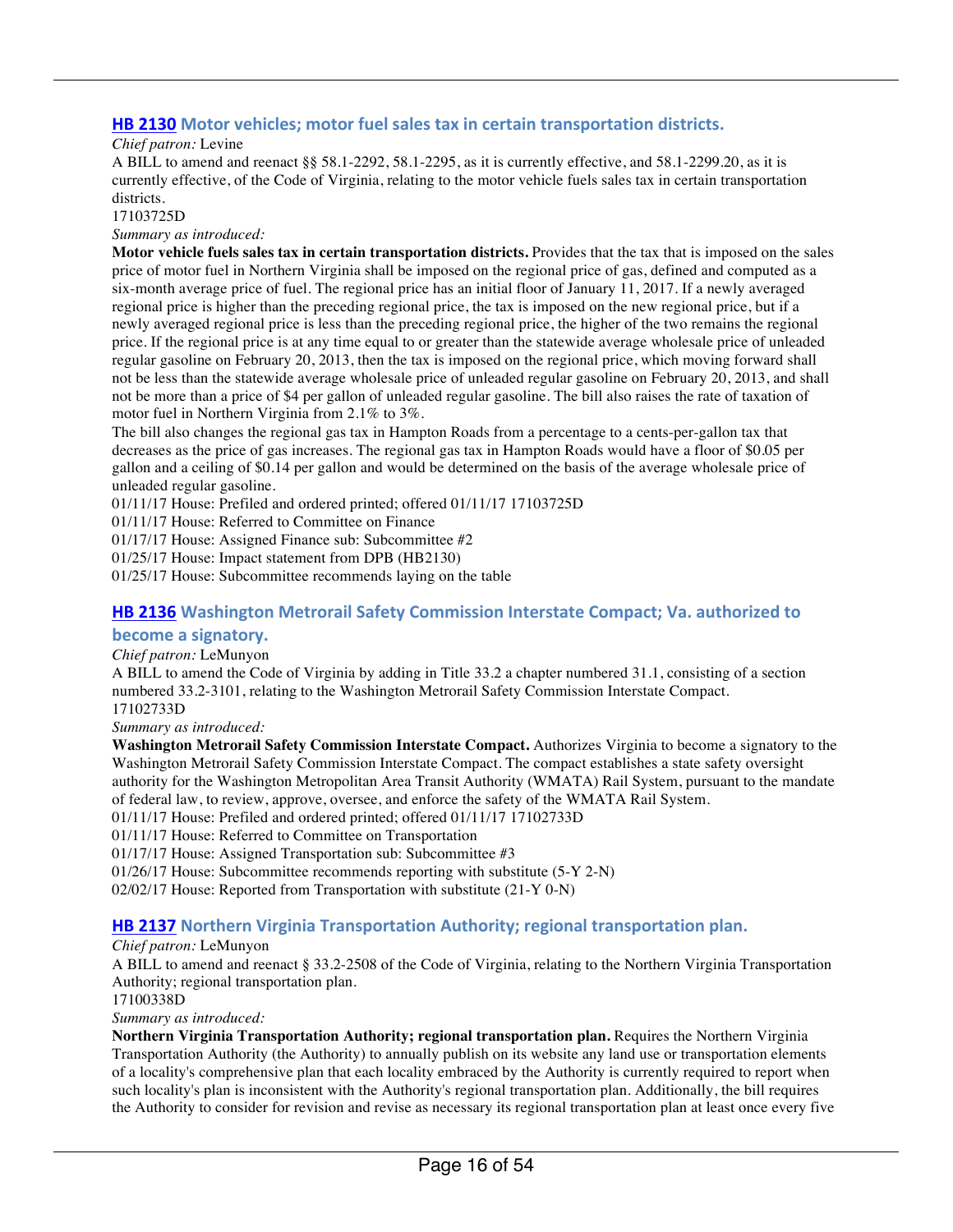years. In the procedures for such consideration for revision, the Authority is required to certify that the plan would reduce congestion in Planning District 8 to the greatest extent practicable or, if unable to so certify, specify the reasons and any need for cooperation by other regional entities. 01/11/17 House: Prefiled and ordered printed; offered 01/11/17 17100338D 01/11/17 House: Referred to Committee on Transportation 01/20/17 House: Assigned Transportation sub: Subcommittee #3 02/02/17 House: Subcommittee recommends reporting with amendment (7-Y 0-N) 02/02/17 House: Reported from Transportation with amendments (21-Y 0-N)

#### **HB 2138** Transportation planning, state and local; adoption of comprehensive plan in

#### **Northern Virginia.**

*Chief patron:* LeMunyon

A BILL to amend and reenact § 15.2-2222.1 of the Code of Virginia, relating to state and local transportation planning.

17101142D

*Summary as introduced:*

**State and local transportation planning.** Provides that in its adoption of any comprehensive plan in Planning District 8 (Northern Virginia) or review of a proposed rezoning in Planning District 8 (Northern Virginia), the Department of Transportation shall consider the transportation impact of the proposed plan or rezoning on any transportation facility for which a reduction in the level of service is anticipated as a result of the proposed plan or rezoning. The bill requires that if the proposed comprehensive plan or rezoning is within Planning District 8 (Northern Virginia), the locality shall propose one or more transportation projects in its local transportation plan, or within the regional transportation plan, to ensure no reduction of service to any transportation facility affected by the plan or rezoning.

01/11/17 House: Referred to Committee on Transportation

01/20/17 House: Assigned Transportation sub: Subcommittee #3

01/27/17 House: Impact statement from DPB (HB2138)

02/02/17 House: Subcommittee recommends reporting with substitute (6-Y 0-N)

02/02/17 House: Reported from Transportation with substitute (21-Y 0-N)

#### **HB 2193** Personal property tax; business property.

#### *Chief patron:* Rush

A BILL to amend and reenact § 58.1-3506 of the Code of Virginia, relating to personal property tax; valuation of certain property used in a business.

17100521D

*Summary as introduced:*

**Personal property tax; business property.** Requires localities to permit taxpayers to provide an aggregate estimate of the total cost of all personal property used in a business that has an original cost of less than \$500, in lieu of a specific, itemized list. Under current law, localities are permitted to allow taxpayers to provide such estimate of aggregate cost for property whose original cost is less than \$250.

01/30/17 House: Reported from Finance (22-Y 0-N)

01/31/17 House: Read first time

02/01/17 House: Read second time and engrossed

02/02/17 House: Read third time and passed House BLOCK VOTE (95-Y 0-N)

02/02/17 House: VOTE: BLOCK VOTE PASSAGE (95-Y 0-N)

#### **HB 2244** Public-Private Transportation Act of 1995; changes name of Advisory Committee.

#### *Chief patron:* Jones

A BILL to amend and reenact §§ 33.2-1801, 33.2-1803, 33.2-1803.1, 33.2-1803.2, and 33.2-1809 of the Code of Virginia and to amend the Code of Virginia by adding a section numbered 33.2-1803.1:1, relating to the Public-Private Transportation Act of 1995.

17104798D

*Summary as introduced:*

**Public-Private Transportation Act of 1995.** Changes the Transportation Public-Private Partnership Advisory Committee to the Transportation Public-Private Partnership Steering Committee and provides that the Deputy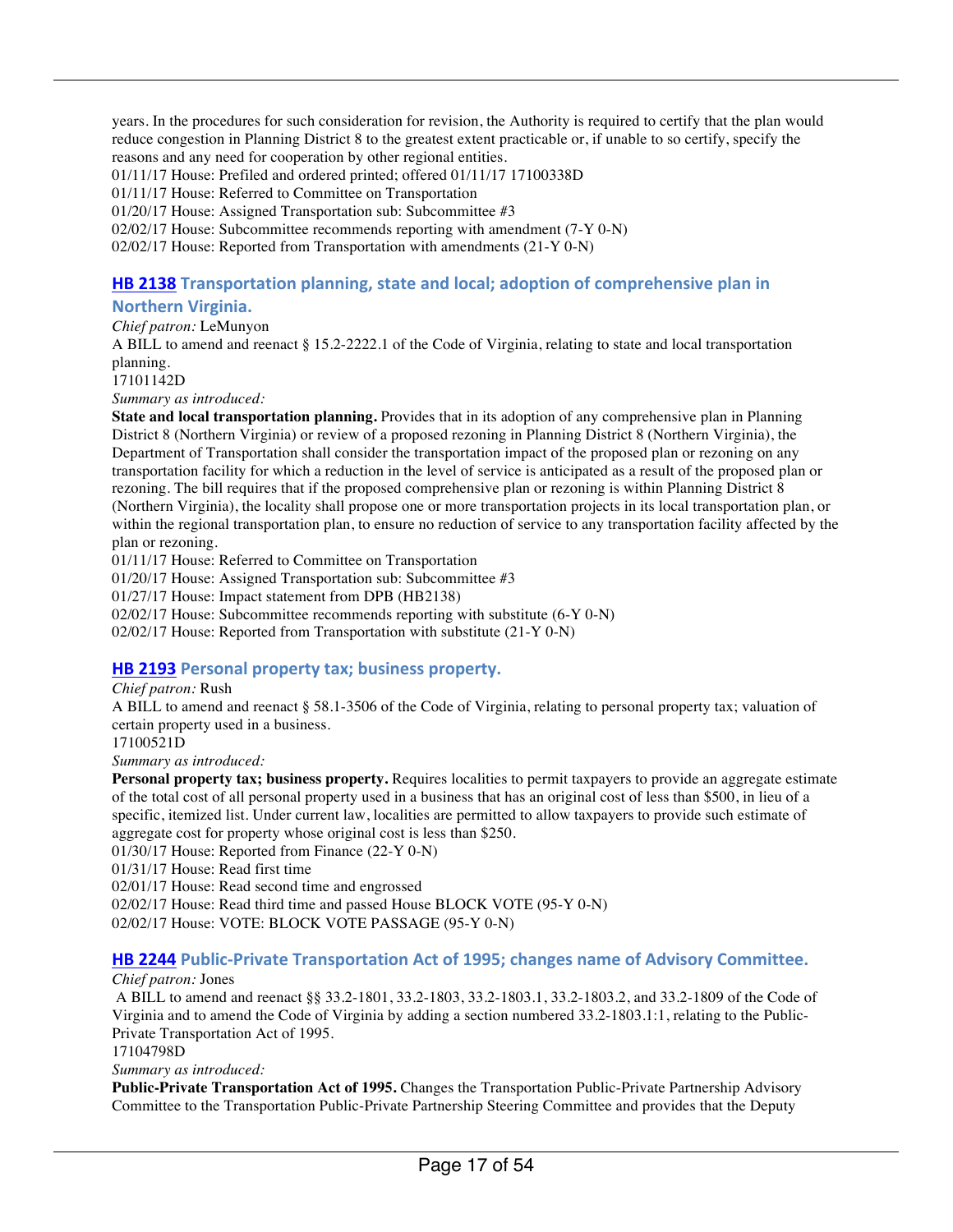Secretary of Transportation on the Committee serves as the chairman of the Committee. The bill provides that the responsible public entity may grant approval for the development and/or operation of a transportation facility by a private entity if that entity can develop and/or operate the transportation facility for less cost than the Department of Transportation (VDOT) or the Department of Rail and Public Transportation (DRPT). The bill requires the chief executive officer of the responsible public entity to certify in writing to the Governor and the General Assembly that there has been no material change since the finding of public interest to the public contribution requested by the private entity does not exceed the maximum public contribution. The bill requires the responsible public entity, when such entity is VDOT or DRPT, to ensure competition through the procurement process and develop a public sector analysis of the cost for the responsible entity to develop and/or operate the transportation facility. The bill adds to the information required to be included in the finding of public interest a description of the benefits expected to be realized by the responsible public entity and a public sector analysis demonstrating that the private sector can deliver the project for less cost than the responsible public entity.

01/30/17 House: Committee substitute printed 17104798D-H1

02/01/17 House: Read first time

02/02/17 House: Read second time

02/02/17 House: Committee substitute agreed to 17104798D-H1

02/02/17 House: Engrossed by House - committee substitute HB2244H1

#### **HB 2448** Traffic congestion; measures to relieve in certain areas of the Commonwealth.

#### *Chief patron:* Marshall, R.G.

A BILL to amend and reenact §§ 15.2-2403.1 and 33.2-319 of the Code of Virginia and to amend the Code of Virginia by adding in Article 3 of Chapter 3 of Title 58.1 a section numbered 58.1-339.13, relating to measures to relieve traffic congestion in certain areas of the Commonwealth. 17104122D

*Summary as introduced:*

**Measures to relieve traffic congestion in certain areas of the Commonwealth.** Requires that 50 percent of payments from the Commissioner of Highways to a locality for the maintenance, construction, and reconstruction of highways be based on the ratio of vehicle miles traveled on highways within the locality to the total vehicle miles traveled on highways in the Commonwealth. Under current law, such payments are based on the number of movinglane-miles in the locality, and under the bill, the remaining 50 percent of such payments will continue on that basis. The bill establishes a refundable individual income tax credit, for taxable years beginning on and after January 1, 2017, but before January 1, 2022, in an amount equal to 50 percent of the value of any tolls paid for driving on Interstate Route 66.

01/20/17 House: Presented and ordered printed 17104122D

01/20/17 House: Referred to Committee on Appropriations

01/20/17 House: Assigned App. sub: Transportation

01/27/17 House: Impact statement from DPB (HB2448)

01/30/17 House: Subcommittee recommends laying on the table

#### **HJ 617** Washington Metropolitan Area Transit Authority Compact of 1966 gubernatorial **review.**

#### *Chief patron:* LeMunyon

Requesting the Governor to review the Washington Metropolitan Area Transit Authority Compact of 1966 and engage in discussions with his counterparts in the other jurisdictions that are signatories to the Compact regarding improvements to provisions of the Compact related to the governance, financing, and operation of the Washington Metropolitan Area Transit Authority.

17102277D

*Summary as introduced:*

**Washington Metropolitan Area Transit Authority Compact of 1966 gubernatorial review.** Requests the Governor to review the Washington Metropolitan Area Transit Authority Compact of 1966 and enter into discussions with his counterparts in the District of Columbia and Maryland to identify possible improvements to the agreement, particularly with regard to the governance, financing, and operation of the Washington Metropolitan Area Transit Authority.

01/31/17 House: Reported from Transportation (22-Y 0-N) 02/02/17 House: Taken up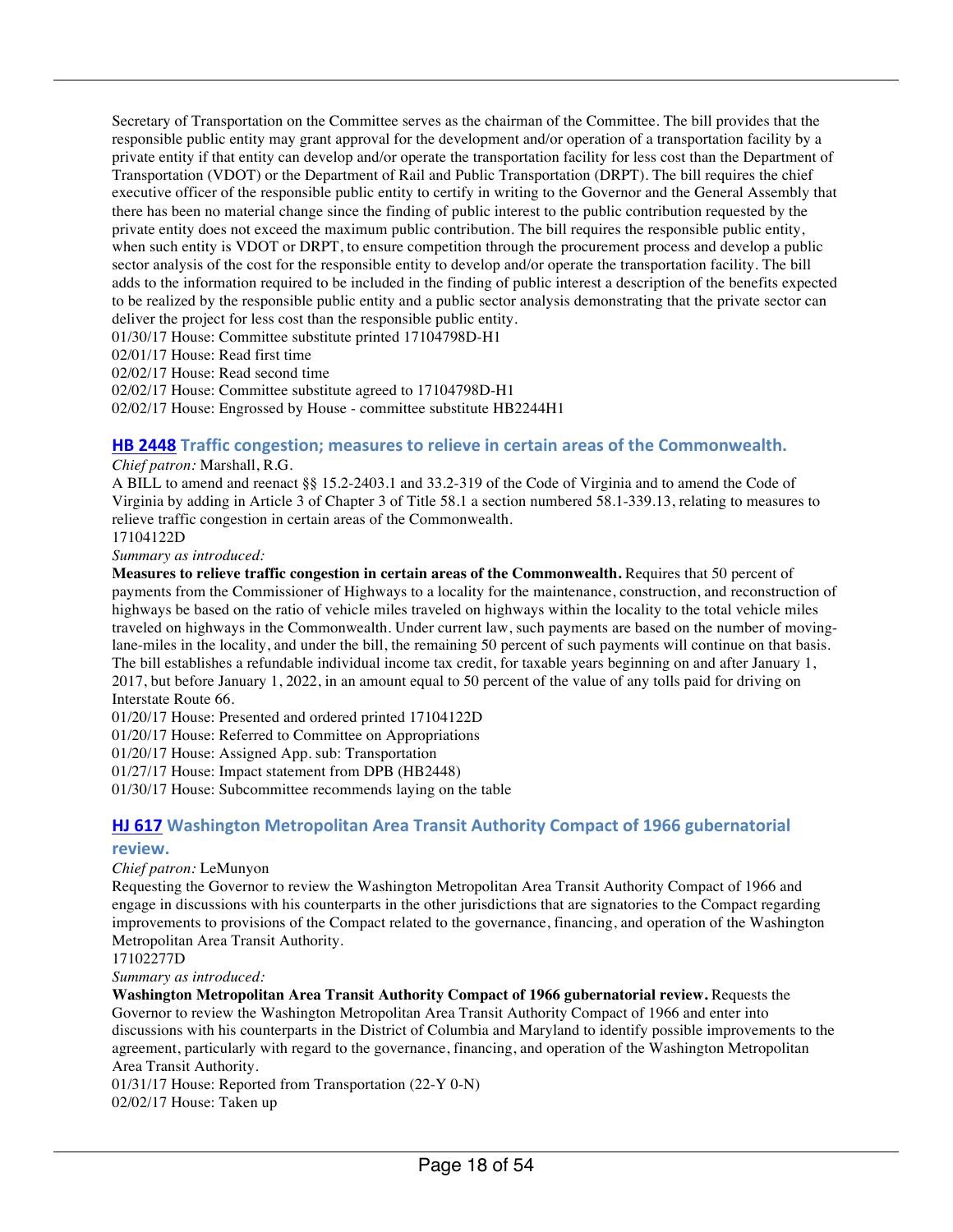02/02/17 House: Engrossed by House 02/02/17 House: Agreed to by House BLOCK VOTE (91-Y 1-N) 02/02/17 House: VOTE: BLOCK VOTE ADOPTION (91-Y 1-N)

#### **HJ 693** Constitutional amendment (first resolution); Transportation Funds.

#### *Chief patron:* LaRock

Proposing an amendment to the Constitution of Virginia by adding in Article X a section numbered 7-B, relating to special funds for transportation purposes.

17103013D

*Summary as introduced:*

**Constitutional amendment (first resolution); Transportation Funds.** Requires the General Assembly to maintain permanent and separate Transportation Funds to include the Commonwealth Transportation Fund, Transportation Trust Fund, Highway Maintenance and Operating Fund, and other funds established by general law for transportation. The amendment directs that revenues dedicated to Transportation Funds on January 1, 2018, by general law, other than a general appropriation law, shall be deposited to the Transportation Funds, unless the General Assembly by general law, other than a general appropriation law, alters the revenues dedicated to the Funds. The amendment limits the use of Fund moneys to transportation and related purposes. The amendment specifies that the General Assembly may borrow from the Funds for other purposes only by a vote of two-thirds plus one of the members voting in each house and that the loan must be repaid with reasonable interest within four years. 01/10/17 House: Prefiled and ordered printed; offered 01/11/17 17103013D 01/10/17 House: Referred to Committee on Privileges and Elections

01/12/17 House: Assigned P & E sub: Constitutional

01/30/17 House: Subcommittee recommends reporting (7-Y 0-N)

#### **SB 921** Commonwealth Transportation Board; statewide prioritization process.

*Chief patron:* Edwards

A BILL to amend and reenact § 33.2-214.1 of the Code of Virginia, relating to Commonwealth Transportation Board; factors for project selection.

17102758D

*Summary as introduced:*

**Commonwealth Transportation Board; statewide prioritization process.** Requires travel time reliability to be one of the factors used by the Commonwealth Transportation Board in its statewide prioritization process.

12/27/16 Senate: Prefiled and ordered printed; offered 01/11/17 17102758D

12/27/16 Senate: Referred to Committee on Transportation

01/25/17 Senate: Stricken at request of Patron in Transportation (12-Y 0-N)

#### **SB 929** Northern Virginia Transportation Authority (NVTA); membership composition.

*Chief patron:* Petersen

A BILL to amend and reenact § 33.2-2502 of the Code of Virginia, relating to Northern Virginia Transportation Authority; membership composition.

17102740D

*Summary as introduced:*

**Northern Virginia Transportation Authority (NVTA); membership composition.** Increases from 17 to 18 the membership of the NVTA and provides that the additional nonlegislative citizen member represent towns that receive funds for urban highway systems.

12/27/16 Senate: Prefiled and ordered printed; offered 01/11/17 17102740D

12/27/16 Senate: Referred to Committee on Rules

#### **SB 1148** Airspace; authority to lease or convey.

#### *Chief patron:* Favola A BILL to amend and reenact § 33.2-226 of the Code of Virginia, relating to authority of the Commissioner of Highways to lease or convey airspace. 17102114D *Summary as introduced:* **Authority to lease or convey airspace.** Provides that the Commissioner of Highways has the authority to select any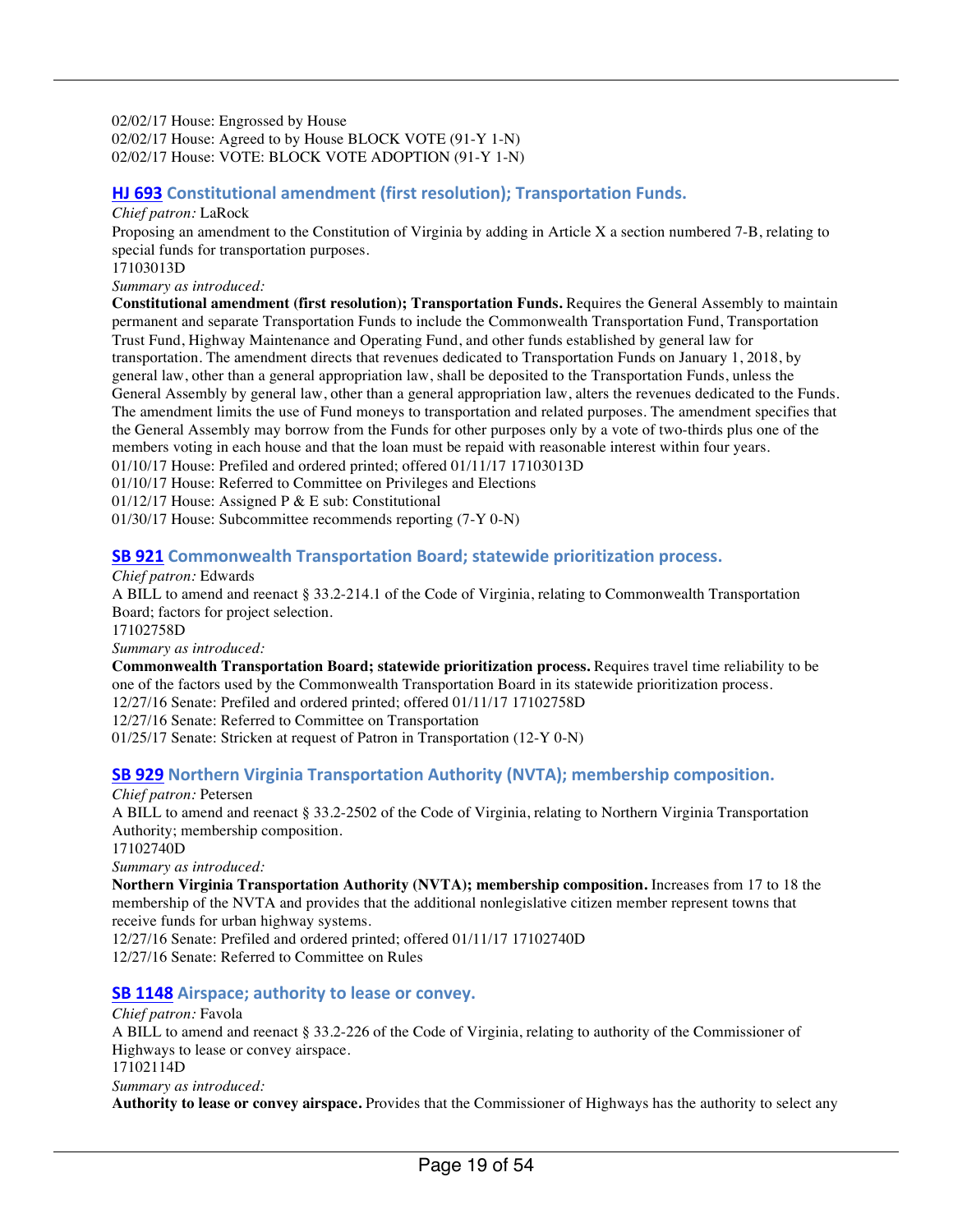competitive procurement process for leases and conveyances of airspace and that he may reject any bid he believes is not in the best interest of the Commonwealth. Current law requires public advertisement for bids and requires the Commissioner to accept the highest bid from a responsible bidder.

01/23/17 Senate: Read second time and engrossed

01/24/17 Senate: Read third time and passed Senate (33-Y 6-N)

01/31/17 House: Placed on Calendar

01/31/17 House: Read first time

01/31/17 House: Referred to Committee on Transportation

#### **SB 1251** Washington Metrorail Safety Commission Interstate Compact; Virginia authorized to

**become signatory.** 

#### *Chief patron:* Barker

A BILL to amend the Code of Virginia by adding in Title 33.2 a chapter numbered 31.1, consisting of a section numbered 33.2-3101, relating to the Washington Metrorail Safety Commission Interstate Compact. 17102737D

*Summary as introduced:*

**Washington Metrorail Safety Commission Interstate Compact.** Authorizes Virginia to become a signatory to the Washington Metrorail Safety Commission Interstate Compact. The compact establishes a state safety oversight authority for the Washington Metropolitan Area Transit Authority (WMATA) Rail System, pursuant to the mandate of federal law, to review, approve, oversee, and enforce the safety of the WMATA Rail System.

01/10/17 Senate: Referred to Committee on Privileges and Elections

01/17/17 Senate: Rereferred from Privileges and Elections (8-Y 0-N)

01/17/17 Senate: Rereferred to Transportation

02/01/17 Senate: Reported from Transportation with substitute (13-Y 0-N)

02/01/17 Senate: Committee substitute printed 17105087D-S1

#### **SB 1322** Public-Private Transportation Act of 1995; changes name of Advisory Committee.

#### *Chief patron:* Carrico

A BILL to amend and reenact §§ 33.2-1801, 33.2-1803, 33.2-1803.1, 33.2-1803.2, and 33.2-1809 of the Code of Virginia and to amend the Code of Virginia by adding a section numbered 33.2-1803.1:1, relating to the Public-Private Transportation Act of 1995.

17104712D

#### *Summary as introduced:*

**Public-Private Transportation Act of 1995.** Changes the Transportation Public-Private Partnership Advisory Committee to the Transportation Public-Private Partnership Steering Committee and provides that the Deputy Secretary of Transportation on the Committee serves as the chairman of the Committee. The bill provides that the responsible public entity may grant approval for the development and/or operation of a transportation facility by a private entity if that entity can develop and/or operate the transportation facility for less cost than the Department of Transportation (VDOT) or the Department of Rail and Public Transportation (DRPT). The bill requires the chief executive officer of the responsible public entity to certify in writing to the Governor and the General Assembly that there has been no material change since the finding of public interest to the public contribution requested by the private entity does not exceed the maximum public contribution. The bill requires the responsible public entity, when such entity is VDOT or DRPT, to ensure competition through the procurement process and develop a public sector analysis of the cost for the responsible entity to develop and/or operate the transportation facility. The bill adds to the information required to be included in the finding of public interest a description of the benefits expected to be realized by the responsible public entity and a public sector analysis demonstrating that the private sector can deliver the project for less cost than the responsible public entity.

02/02/17 Senate: Reading of substitute waived

02/02/17 Senate: Committee substitute agreed to 17104712D-S1

02/02/17 Senate: Engrossed by Senate - committee substitute SB1322S1

02/02/17 Senate: Constitutional reading dispensed (40-Y 0-N)

02/02/17 Senate: Passed Senate (40-Y 0-N)

### **SB 1536** Toll facilities; operator in Northern Virginia to inform motorists of toll price.

*Chief patron:* McPike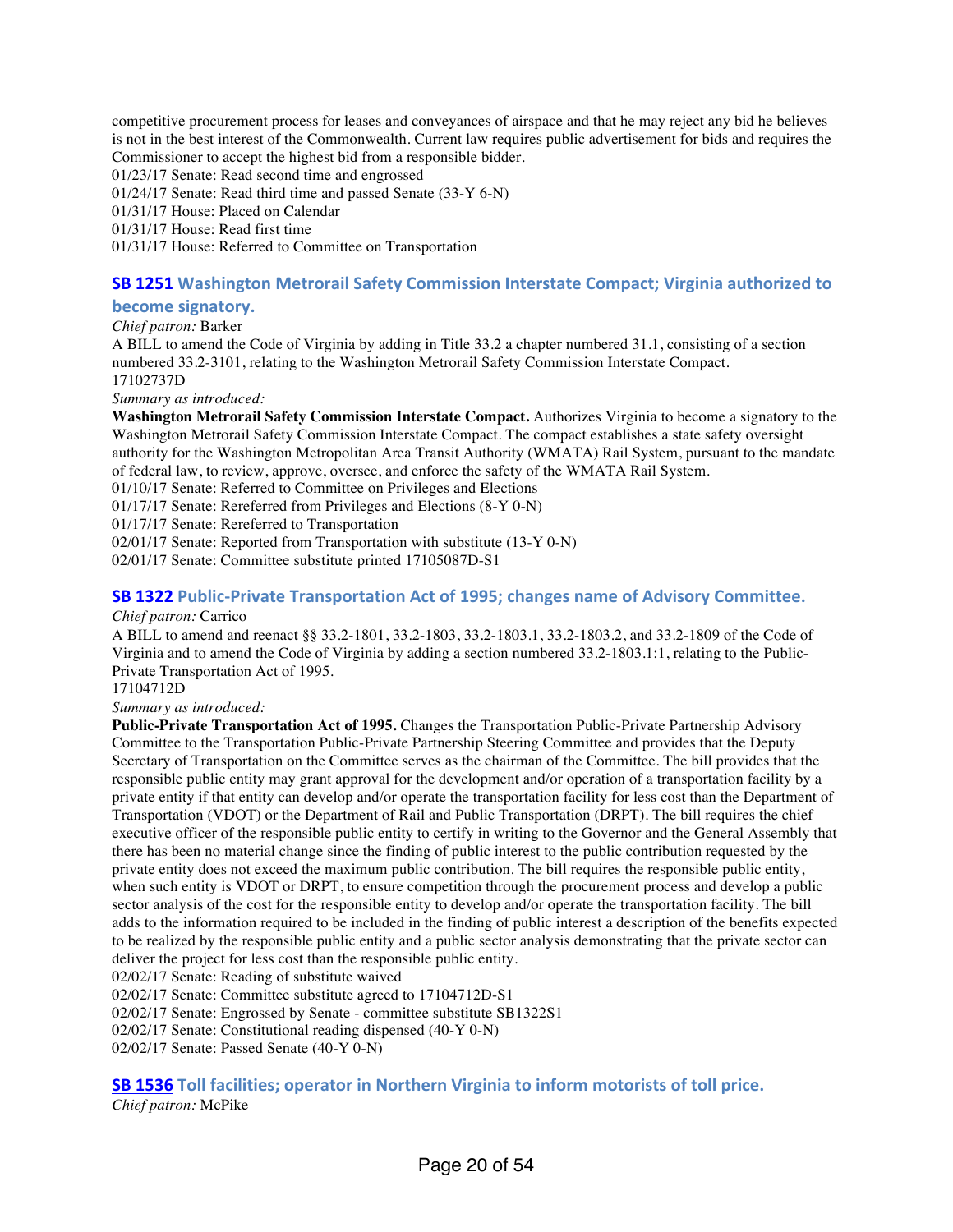A BILL to amend and reenact §§ 33.2-503, 46.2-819.1, and 46.2-819.3:1 of the Code of Virginia, relating to toll facility operators in Planning District 8. 17103238D *Summary as introduced:* **Toll facility operators in Planning District 8.** Requires the operator of a toll facility located in Planning District 8 that uses dynamic pricing to notify motorists using smart roadway technologies of the toll price and estimated travel time for each posted destination. 01/20/17 Senate: Presented and ordered printed 17103238D

01/20/17 Senate: Referred to Committee on Transportation 02/01/17 Senate: Stricken at request of Patron in Transportation (12-Y 0-N) **Counts:** HB: 10 HJ: 2 SB: 6

#### **HB 1632** Renewable energy property; tax credit for property placed in service.

#### *Chief patron:* Sullivan

A BILL to amend the Code of Virginia by adding in Article 13 of Chapter 3 of Title 58.1 a section numbered 58.1- 439.12:13, relating to tax credits for placing into service renewable energy property.

17100900D

*Summary as introduced:*

**Renewable energy property tax credit.** Establishes beginning in taxable year 2017 a tax credit for renewable energy property placed in service. The bill defines renewable energy property as certain biomass equipment that uses renewable biomass resources, combined heat and power systems using waste heat to produce electricity or thermal or mechanical energy, certain geothermal equipment, hydroelectric generators located at existing dams or in free-flowing waterways, solar energy equipment, and wind equipment that is required to capture and convert wind energy into electricity or mechanical power.

The credit would equal 35 percent of the installed cost of the renewable energy property. However, the aggregate amount of credit allowed to each person for placing into service renewable energy property during the taxable year would not exceed the lesser of (i) 50 percent of the amount of the state corporate income tax, license tax on certain public utility companies, or license tax on insurance companies imposed upon the person for the year or (ii) \$15,000. Only the ultimate consumer or user of the renewable energy property would be allowed to claim the credit.

The credit would be required to be claimed in five equal annual installments beginning with the taxable year in which the property was placed in service. The credit would expire and no further credit could be claimed if the renewable energy property was disposed of, taken out of service, or moved out of the Commonwealth during any of the installment years.

The Department of Taxation would issue the tax credits. The Department would be authorized to issue \$5 million in tax credits each fiscal year. Any unused credit could be carried forward for five taxable years. The credit would sunset in 2022.

01/04/17 House: Prefiled and ordered printed; offered 01/11/17 17100900D

01/04/17 House: Referred to Committee on Finance

01/20/17 House: Assigned Finance sub: Subcommittee #2

01/21/17 House: Impact statement from TAX (HB1632)

01/25/17 House: Subcommittee recommends laying on the table

#### **HB 1635 Historic rehabilitation tax credit.**

#### *Chief patron:* Sullivan

A BILL to amend and reenact § 58.1-339.2 of the Code of Virginia, relating to the historic rehabilitation tax credit. 17101772D

*Summary as introduced:*

**Historic rehabilitation tax credit.** Limits the amount of historic rehabilitation tax credits that may be claimed by each taxpayer to \$5 million per year, including any amounts carried over from prior taxable years. The limit is in effect for taxable years beginning on and after January 1, 2017.

01/04/17 House: Prefiled and ordered printed; offered 01/11/17 17101772D

01/04/17 House: Referred to Committee on Finance

01/14/17 House: Impact statement from TAX (HB1635)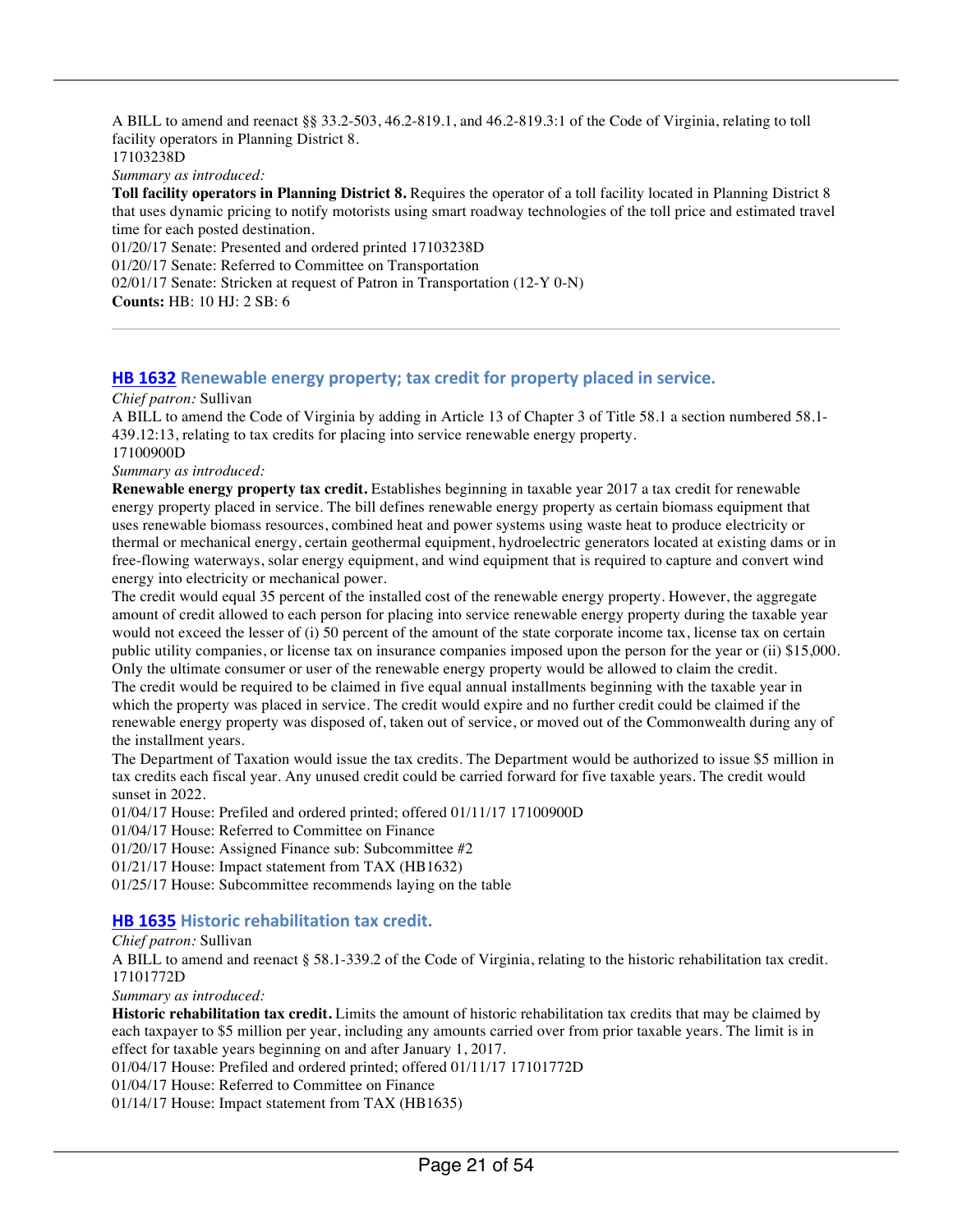01/17/17 House: Assigned Finance sub: Subcommittee #2 01/18/17 House: Subcommittee recommends laying on the table

#### **HB 1820** Real property tax; board of equalization members in certain counties.

#### *Chief patron:* Hope

A BILL to amend and reenact §§ 15.2-716 and 15.2-716.1 of the Code of Virginia, relating to real property tax; board of equalization in certain counties.

17102127D

*Summary as introduced:*

**Real property tax; board of equalization in certain counties.** Requires that the board of equalization of real estate assessments in any county having the county manager plan of government be composed of an odd number of not less than three nor more than 11 members, as determined by the local governing body. The circuit court of the county shall appoint a number of members equal to the lowest number that constitutes a majority of members, and the governing body shall appoint the remainder.

01/27/17 House: Reported from Counties, Cities and Towns (21-Y 0-N)

01/30/17 House: Read first time

01/31/17 House: Read second time and engrossed

02/01/17 House: Read third time and passed House BLOCK VOTE (98-Y 0-N)

02/01/17 House: VOTE: BLOCK VOTE PASSAGE (98-Y 0-N)

#### **HB 2442** Collection fees, local; an ordinance for collection of overdue accounts.

*Chief patron:* Ingram

A BILL to amend and reenact § 15.2-105 of the Code of Virginia, relating to local collection fees. 17103934D

*Summary as introduced:*

**Local collection fees.** Provides that an ordinance for collection of overdue accounts may also provide for the imposition of collection and administrative fees, not to exceed the amount provided for in § 58.1-3958. 01/20/17 House: Presented and ordered printed 17103934D

01/20/17 House: Referred to Committee on Counties, Cities and Towns

01/23/17 House: Impact statement from DHCD (HB2442)

01/24/17 House: Assigned CC & T sub: Subcommittee #2

02/01/17 House: Subcommittee recommends reporting (9-Y 0-N)

#### **HB 2460** Historic rehabilitation; limits amount of tax credits that may be claimed by each

#### **taxpayer.**

*Chief patron:* Bloxom

A BILL to amend and reenact § 58.1-339.2 of the Code of Virginia, relating to the historic rehabilitation tax credit. 17104540D

*Summary as introduced:*

**Historic rehabilitation tax credit.** Limits the amount of historic rehabilitation tax credits that may be claimed by each taxpayer to \$5 million per year, including any amounts carried over from prior taxable years. The limit is in effect for taxable years beginning on and after January 1, 2017.

01/30/17 House: Reported from Finance (22-Y 0-N)

01/31/17 House: Read first time

02/01/17 House: Read second time and engrossed

02/02/17 House: Read third time and passed House (90-Y 4-N 1-A)

02/02/17 House: VOTE: PASSAGE (90-Y 4-N 1-A)

#### **HJ 577** Constitutional amendment (first resolution); real property tax; assessed value.

*Chief patron:* Cole Proposing an amendment to Section 3 of Article X of the Constitution of Virginia, relating to real property tax; assessed value. 17102079D *Summary as introduced:* **Constitutional amendment (first resolution); real property tax; assessed value.** Provides that the General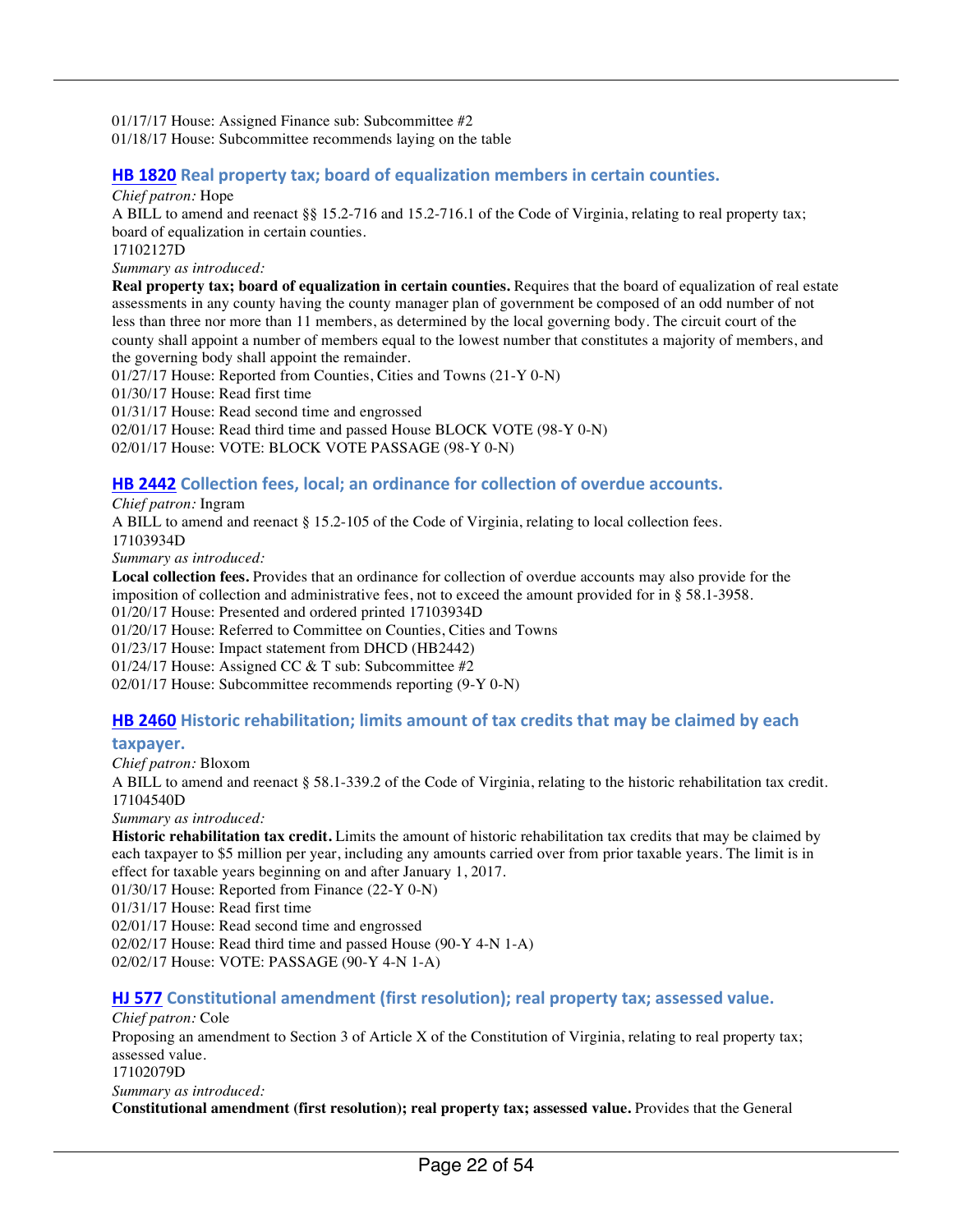Assembly may authorize any locality to reduce the assessed value of real property, until the property is sold or the owner dies, whose fair market value has increased significantly as a result of public improvements abutting the property.

01/03/17 House: Prefiled and ordered printed; offered 01/11/17 17102079D

01/03/17 House: Referred to Committee on Privileges and Elections

01/10/17 House: Assigned P & E sub: Constitutional

01/30/17 House: Subcommittee recommends laying on the table (4-Y 3-N)

#### **HJ 634** Constitutional amendment (first resolution); authority of elected school boards to

#### **impose taxes.**

*Chief patron:* Cole Proposing an amendment to Section 7 of Article VIII of the Constitution of Virginia, relating to school boards; authority to impose taxes. 17101131D *Summary as introduced:* **Constitutional amendment (first resolution); authority of elected school boards to impose taxes.** Provides that the General Assembly may authorize any elected school board to impose real property taxes. 01/10/17 House: Prefiled and ordered printed; offered 01/11/17 17101131D

01/10/17 House: Referred to Committee on Privileges and Elections 01/11/17 House: Assigned P & E sub: Constitutional 01/30/17 House: Subcommittee recommends laying on the table (4-Y 3-N)

#### **SB 789** Income tax, corporate; rate of taxation.

*Chief patron:* Sturtevant

A BILL to amend and reenact § 58.1-400 of the Code of Virginia, relating to corporate income tax; rate of taxation. 17100192D

*Summary as introduced:*

**Corporate income tax; rate of taxation.** Lowers the corporate income tax rate from six percent to 5.5 percent for taxable years beginning on or after January 1, 2018.

08/22/16 Senate: Prefiled and ordered printed; offered 01/11/17 17100192D

08/22/16 Senate: Referred to Committee on Finance

01/15/17 Senate: Impact statement from TAX (SB789)

01/24/17 Senate: Passed by indefinitely in Finance (15-Y 1-N)

#### **SB 835** Income tax, corporate; lowers tax rate to 2.5 percent.

*Chief patron:* Chase

A BILL to amend and reenact § 58.1-400 of the Code of Virginia, relating to corporate income tax; rate of taxation. 17100371D

*Summary as introduced:*

**Corporate income tax; rate of taxation.** Lowers the corporate income tax rate from six percent to 2.5 percent, effective January 1, 2017.

11/15/16 Senate: Prefiled and ordered printed; offered 01/11/17 17100371D

11/15/16 Senate: Referred to Committee on Finance

01/14/17 Senate: Impact statement from TAX (SB835)

01/24/17 Senate: Passed by indefinitely in Finance (15-Y 1-N)

#### **SB 1034 Historic rehabilitation tax credit.**

*Chief patron:* Howell

A BILL to amend and reenact § 58.1-339.2 of the Code of Virginia, relating to the historic rehabilitation tax credit. 17101773D

*Summary as introduced:*

**Historic rehabilitation tax credit.** Limits the amount of historic rehabilitation tax credits that may be claimed by each taxpayer to \$5 million per year, including any amounts carried over from prior taxable years. The limit is in effect for taxable years beginning on and after January 1, 2017.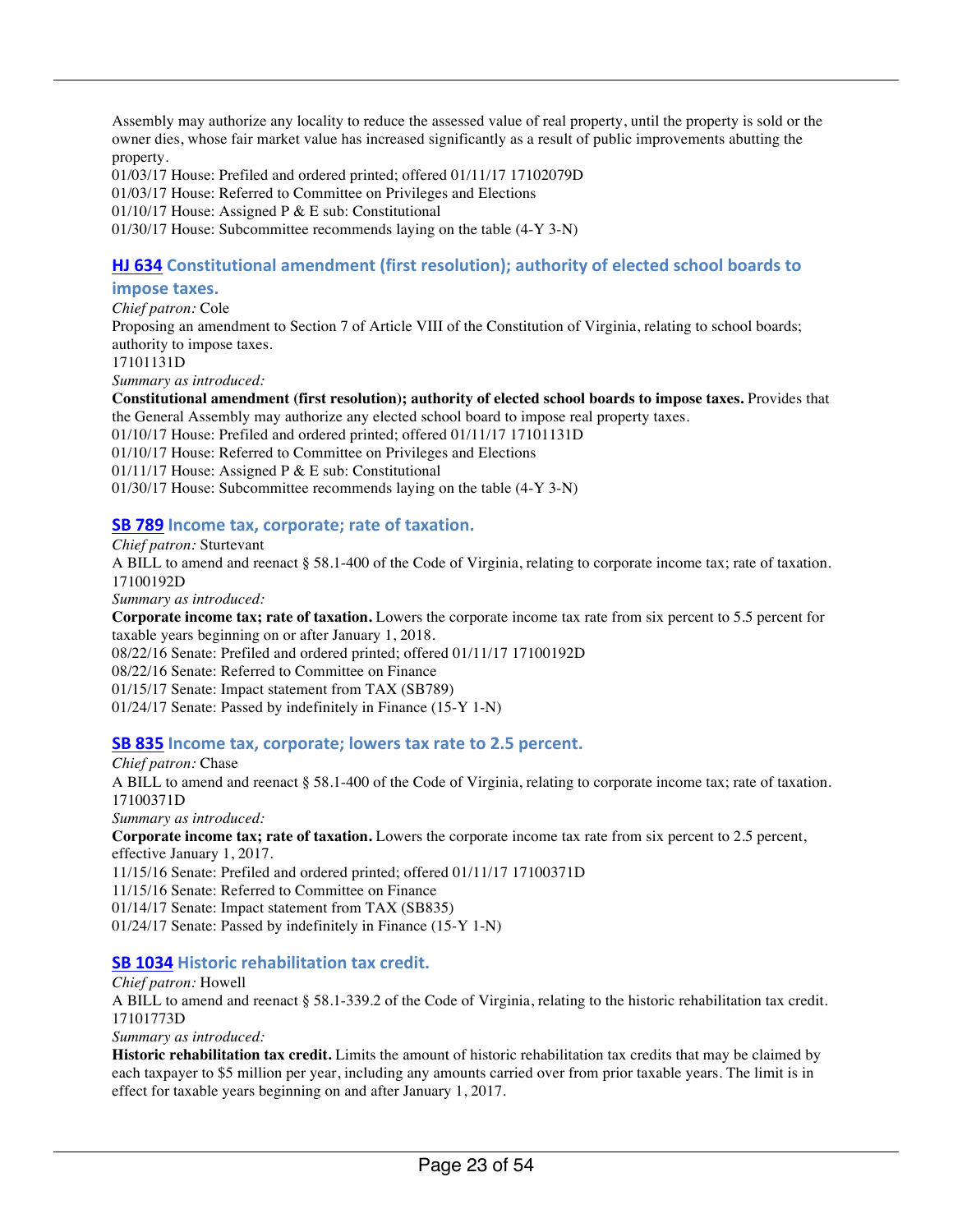01/04/17 Senate: Prefiled and ordered printed; offered 01/11/17 17101773D

01/04/17 Senate: Referred to Committee on Finance

01/14/17 Senate: Impact statement from TAX (SB1034)

02/01/17 Senate: Reported from Finance with amendment (16-Y 0-N)

02/02/17 Senate: Constitutional reading dispensed (40-Y 0-N)

#### **SB 1268** Localities; public hearings for tax rate increases.

#### *Chief patron:* Ebbin

A BILL to amend and reenact § 58.1-3321 of the Code of Virginia, relating to public hearings held by localities on budgets and tax rate increases.

17101095D

*Summary as introduced:*

**Localities; public hearings for tax rate increases.** Authorizes localities to hold hearings on tax rate increases at the same time as the annual budget hearing. Current law requires a hearing on a tax rate increase to occur at a separate proceeding.

01/26/17 Senate: Read second time and engrossed

01/27/17 Senate: Read third time and passed Senate (27-Y 12-N)

01/31/17 House: Placed on Calendar

01/31/17 House: Read first time

01/31/17 House: Referred to Committee on Finance

#### **SB 1328** Enterprise zone grants and tax credits; qualified real property improvement

#### **expenditures.**

*Chief patron:* Carrico

A BILL to amend and reenact §§ 59.1-280.1 and 59.1-548 of the Code of Virginia, relating to enterprise zone grants and tax credits; qualified real property improvement expenditures.

17102843D

*Summary as introduced:*

**Enterprise zone grants and tax credits; qualified real property improvement expenditures.** Provides that an expenditure for an improvement to real property may qualify for a grant or tax credit regardless of whether it is capitalized or deducted as a business expense under federal Treasury Regulations.

01/15/17 Senate: Impact statement from TAX (SB1328)

01/16/17 Senate: Rereferred from Commerce and Labor (14-Y 0-N)

01/16/17 Senate: Rereferred to Finance

02/01/17 Senate: Reported from Finance (16-Y 0-N)

02/02/17 Senate: Constitutional reading dispensed (40-Y 0-N)

#### **SB 1520** Property tax; notice by locality of public hearing of tax increase.

*Chief patron:* Ebbin

A BILL to amend and reenact § 58.1-3321 of the Code of Virginia, relating to increase in property tax; public hearing.

17103658D

*Summary as introduced:*

**Increase in property tax; public hearing.** Changes the notice required by a governing body for a public hearing when a reassessment of real property in a locality would result in an increase of one percent or more in the property tax levied. Current law requires notice to be published at least 30 days in advance of a public hearing through both publication in a newspaper of general circulation and posting in a prominent location in the building where the government body conducts its business. The bill would require newspaper publication at least 25 days in advance and would continue to require notice in the government building to be posted at least 30 days in advance. 01/27/17 Senate: Read second time and engrossed

01/30/17 Senate: Read third time and passed Senate (37-Y 3-N)

02/02/17 House: Placed on Calendar

02/02/17 House: Read first time

02/02/17 House: Referred to Committee on Finance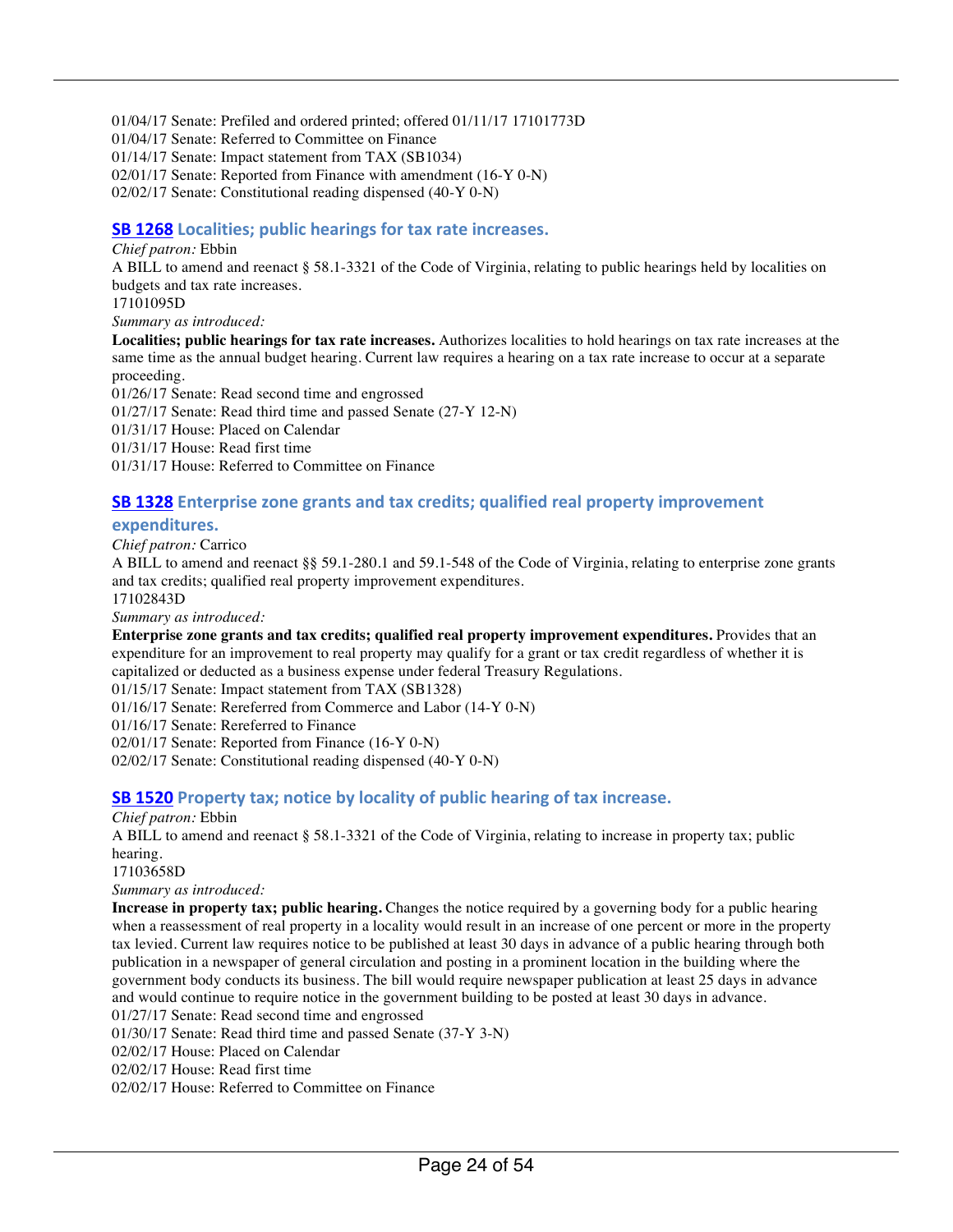#### **SB 1526** Income-producing realty; income data.

*Chief patron:* Obenshain

A BILL to amend and reenact § 58.1-3294 of the Code of Virginia, relating to income-producing realty; income data.

17104394D

*Summary as introduced:*

**Income-producing realty; income data.** Authorizes the owner of certain income-producing realty to submit documents other than statements of income and expenses to a real estate assessor, board of assessors, or department of real estate assessments for purposes of valuation of the property. The bill specifies that such other documents include appraisals, tax returns that demonstrate the income generated by the property, or other documents relevant to the valuation of the property.

01/20/17 Senate: Presented and ordered printed 17104394D 01/20/17 Senate: Referred to Committee on Finance 01/22/17 Senate: Impact statement from TAX (SB1526) 01/23/17 Senate: Impact statement from DHCD (SB1526) 02/01/17 Senate: Passed by indefinitely in Finance (16-Y 0-N)

#### **SB 1540** Tax credits, certain; aggregate caps.

#### *Chief patron:* Sturtevant

A BILL to amend and reenact §§ 58.1-339.2, 58.1-439.12:08, 58.1-439.12:11, and 58.1-512 of the Code of Virginia, relating to certain tax credits; aggregate caps.

17103686D

*Summary as introduced:*

**Certain tax credits; aggregate caps.** Reduces the total aggregate caps of the historic rehabilitation tax credit, the research and development expenses tax credit, the major research and development expenses tax credit, and the land preservation tax credit over a period of 10 years, so that no credits are available for any of the credits beginning in 2027.

01/20/17 Senate: Presented and ordered printed 17103686D

01/20/17 Senate: Referred to Committee on Finance

01/30/17 Senate: Impact statement from TAX (SB1540)

01/31/17 Senate: Passed by indefinitely in Finance (16-Y 0-N)

#### **HB 1811** Unlawful detainer; initial hearings on a summons, etc.

#### *Chief patron:* Loupassi

A BILL to amend and reenact §§ 8.01-126, 8.01-128, 8.01-129, and 16.1-94.01 of the Code of Virginia, relating to initial hearings on summons for unlawful detainer; amendments of amount requested on summons for unlawful detainer; immediate issuance of writs of possession in certain case judgments; written notice of satisfaction rendered in court not of record.

17104719D

*Summary as introduced:*

**Initial hearings on a summons for unlawful detainer; plaintiff's possession of property at initial return date; immediate issuance of writs of possession in certain case judgments; written notice of satisfaction rendered in a court not of record.** Provides that, if an initial hearing on a summons for unlawful detainer cannot be held within 21 days from filing, it may not be held later than 30 days from such filing. The bill requires the court to award a money judgment for any amounts contracted for in a rental agreement on the date of the hearing. The bill allows a plaintiff to continue an unlawful entry and detainer case for up to 120 days from the return date to establish final rent and damages, regardless of whether a judgment for possession is entered or writ for possession issued on the return date. The bill further clarifies types of judgments for which a writ of possession may be immediately executed. The bill also removes certain requirements for a written notice of satisfaction of judgment rendered in a court not of record.

02/01/17 House: Read second time

02/01/17 House: Committee substitute agreed to 17104719D-H1

02/01/17 House: Engrossed by House - committee substitute HB1811H1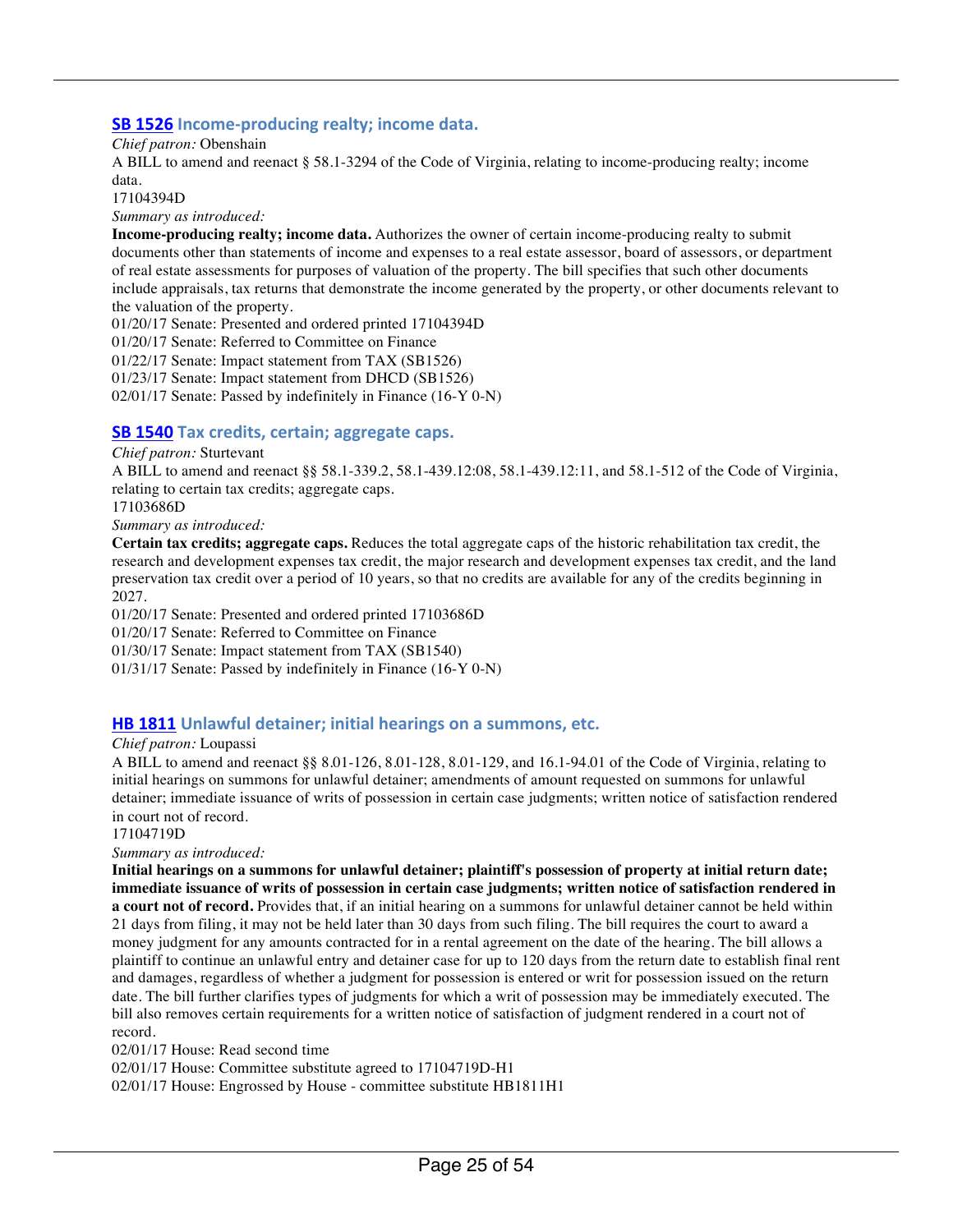02/02/17 House: Read third time and passed House BLOCK VOTE (95-Y 0-N) 02/02/17 House: VOTE: BLOCK VOTE PASSAGE (95-Y 0-N)

#### **HB 1960** Tow truck drivers and towing and recovery operators; civil penalty for improper **towing.**

*Chief patron:* Hugo

A BILL to amend and reenact §§ 46.2-119, 46.2-1232, 46.2-1233, 46.2-1233.2, and 59.1-200 of the Code of Virginia, relating to tow truck drivers and towing and recovery operators; requirements; civil penalties. 17101900D

*Summary as introduced:*

**Tow truck drivers and towing and recovery operators; requirements; penalties.** Creates a civil penalty of \$100 to be paid into the Literary Fund for any tow truck driver or towing and recovery operator convicted of improperly towing. The bill exempts Planning District 8 (Northern Virginia) from any requirement by a towing advisory board for written authorization in addition to a written contract in the event that a vehicle is being removed from private property. The bill requires that a tow truck driver immediately notify the animal control office in the locality from which the vehicle is being towed if the vehicle is occupied by a companion animal. The bill raises the hookup and initial towing fee in Planning District 8 (Northern Virginia) from \$135 to \$150. The bill requires the chairman of any towing advisory board within Planning District 8 (Northern Virginia) to be a representative of a licensed towing and recovery operator and limits the membership of such boards to only representatives of local law-enforcement agencies, representatives of licensed towing and recovery operators, and one member of the general public. The bill adds improper towing as a prohibited act under the Virginia Consumer Protection Act (§ 59.1-196 et seq.). 01/10/17 House: Referred to Committee on Transportation

01/17/17 House: Impact statement from DPB (HB1960)

01/17/17 House: Assigned Transportation sub: Subcommittee #2

01/30/17 House: Subcommittee recommends reporting with substitute (6-Y 0-N)

02/02/17 House: Reported from Transportation with substitute (21-Y 0-N)

#### **HB 2006** Va. Fair Housing Law; responsibilities with respect to use of an assistance animal in a **dwelling.**

#### *Chief patron:* Carr

A BILL to amend and reenact § 36-96.1:1 of the Code of Virginia and to amend the Code of Virginia by adding a section numbered 36-96.3:1, relating to the Virginia Fair Housing Law; rights and responsibilities with respect to the use of an assistance animal in a dwelling.

17103597D

*Summary as introduced:*

**Virginia Fair Housing Law; rights and responsibilities with respect to the use of an assistance animal in a dwelling.** Sets out the rights and responsibilities under the Virginia Fair Housing Law (§ 36-96.1 et seq.) with respect to maintaining an assistance animal in a dwelling. The bill establishes a process for the review and approval or denial of a request from a person with a disability for reasonable accommodation to maintain an assistance animal in such person's dwelling. Under the bill, whenever a request for a reasonable accommodation to maintain an assistance animal in a dwelling is denied for reasons other than that the requester does not have (i) a disability or (ii) a disability-related need for an assistance animal, the person who receives the request shall initiate an interactive process with the individual requesting accommodation to determine if there is an alternative accommodation that would effectively address the disability-related need. The bill removes language providing that the terms "individual with a handicap" nor the term "handicap" do not apply to an individual solely because that individual is a transvestite. The bill also defines assistance animal, major life activities, and physical or mental impairment. This bill is a recommendation of the Virginia Housing Commission.

01/24/17 House: Read second time and engrossed

01/25/17 House: Read third time and passed House (97-Y 0-N)

01/25/17 House: VOTE: PASSAGE (97-Y 0-N)

01/26/17 Senate: Constitutional reading dispensed

01/26/17 Senate: Referred to Committee on General Laws and Technology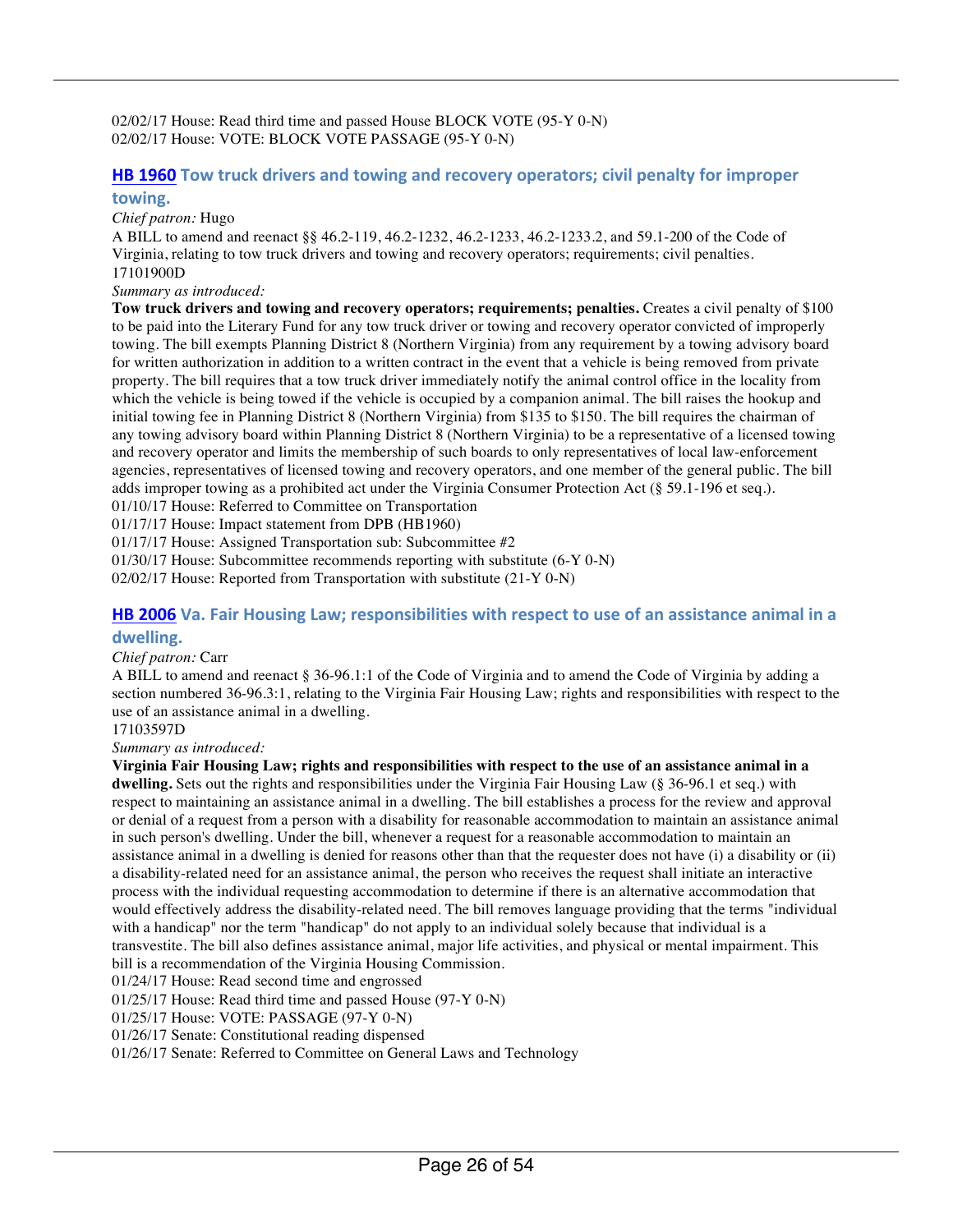#### **HB 2033** Landlord and tenant law; residential tenancies, landlord and tenant obligations and **remedies.**

#### *Chief patron:* Miller

A BILL to amend and reenact §§ 55-217, 55-222, 55-223, 55-224, 55-225.2, 55-225.3, 55-225.4, 55-225.6, 55- 225.7, 55-225.9, 55-225.11, 55-225.12, 55-225.13, 55-226, 55-226.2, 55-237.1, 55-248.3:1, 55-248.6, 55-248.7, 55- 248.7:1, 55-248.12, 55-248.12:1, 55-248.13, 55-248.13:1, 55-248.13:2, 55-248.15:1, 55-248.16, 55-248.17, 55- 248.18, 55-248.18:2, 55-248.21:1, 55-248.24, 55-248.27, 55-248.31, 55-248.38:1, and 55-248.38:3 of the Code of Virginia, to amend the Code of Virginia by adding sections numbered 55-217.1, 55-225.01, 55-225.02, 55-225.11:1, and 55-225.19 through 55-225.48, and to repeal §§ 55-225.8 and 55-248.5 of the Code of Virginia, relating to landlord and tenant law; obligations and remedies for landlords and tenants. 17101720D

#### *Summary as introduced:*

**Landlord and tenant law; residential tenancies; landlord and tenant obligations and remedies.** Provides that the Virginia Residential Landlord and Tenant Act (§ 55-248.2 et seq.) (the Act) shall apply to all residential tenancies; however, a landlord who is a natural person, an estate, or a legal entity that owns no more than two single-family residential dwelling units in the same name subject to a rental agreement may opt out of the Act by stating so in the rental agreement. The bill conforms general landlord and tenant law relating to residential tenancies to the Act, including the security deposits, lease terms, notice, and disclosure provisions. The bill also provides for unclaimed security deposits to escheat to the State Literary Fund rather than the Virginia Housing Trust Fund and changes the requirement that a landlord make reasonable efforts to advise the tenant of the right to be present at the landlord's inspection to a requirement that written notice of the right be provided. The bill provides for a landlord to provide a tenant with a written statement of charges and payments over the previous 12 months rather than an accounting as required under current law. In addition, the bill includes any activity that involves or constitutes a criminal or willful act by the tenant or authorized occupants, guests, or invitees as an immediate nonremediable violation for which the landlord may terminate the tenancy. The bill also authorizes a landlord to dispose of the property of a deceased tenant within 30 days of the death if a personal representative has not been appointed by the circuit court. The landlord may proceed with the disposal after providing 10 days' notice. The bill (i) provides that authorized occupants, guests, or invitees must vacate the dwelling unit after the death of a sole tenant; (ii) allows a landlord to request during the pendency of an unlawful detainer action an order holding the tenant in contempt for failing to provide the landlord with access to the dwelling unit; (iii) adds oil to the utilities that may be include in ratio utility billing; (iv) requires the landlord to provide a written security deposit disposition statement following a move-out inspection and provides for the landlord to seek recovery for additional damages discovered after the security deposit disposition has been made; and (v) authorizes a landlord to retain an attorney to prepare or provide any required written notice and permits the use an electronic signature or an electronic notarization.

01/18/17 House: Referred from Courts of Justice

01/18/17 House: Referred to Committee on General Laws

01/23/17 House: Assigned GL sub: Subcommittee #1

01/25/17 House: Impact statement from DPB (HB2033)

01/31/17 House: Subcommittee recommends reporting with substitute (7-Y 0-N)

#### **SB 884** Waste and recycling charges; liens.

#### *Chief patron:* Locke

A BILL to amend and reenact § 15.2-928 of the Code of Virginia, relating to waste and recycling charges; liens. 17101428D

*Summary as introduced:*

**Waste and recycling charges; liens.** Provides that certain waste and recycling charges, and any penalty and interest thereon, constitute a lien against the real property ranking on a parity with liens for unpaid taxes. The bill provides that a lien may be placed on the property in the amount of (i) up to three months of delinquent waste and recycling charges when the service is supplied to a lessee or tenant or (ii) up to the number of months of delinquent charges when the service is provided to the property owner.

12/20/16 Senate: Prefiled and ordered printed; offered 01/11/17 17101428D

- 12/20/16 Senate: Referred to Committee on Local Government
- 01/03/17 Senate: Impact statement from DHCD (SB884)

01/31/17 Senate: Committee amendments

01/31/17 Senate: Passed by indefinitely in Local Government (7-Y 6-N)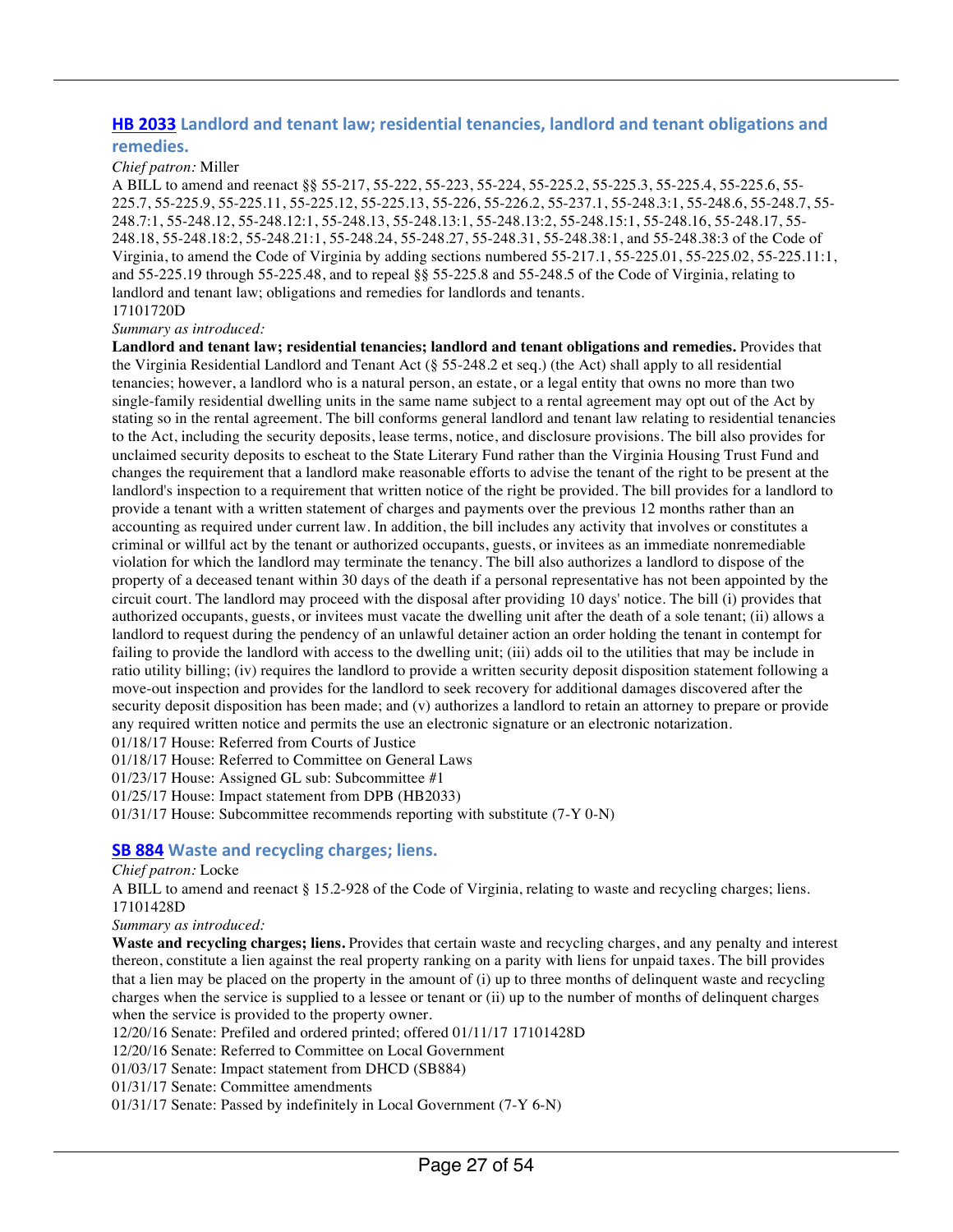#### **SB 993** Lease agreements; late charge.

*Chief patron:* Stanley

A BILL to amend and reenact §§ 6.2-400 and 55-248.7 of the Code of Virginia, relating to the amount of late charges that may be imposed under a lease.

17103460D

*Summary as introduced:*

**Lease agreements; late charge.** Caps the amount of the late charge that a lessor may impose for the failure of the lessee to make timely payment of any periodic rent due under a lease of real property in the Commonwealth at five percent of the amount of the periodic rent due under the lease. The measure requires the late charge to be specified in the lease or rental agreement. A payment is timely if it is made within seven calendar days of the due date. 01/03/17 Senate: Prefiled and ordered printed; offered 01/11/17 17103460D

01/03/17 Senate: Referred to Committee on Commerce and Labor

01/12/17 Senate: Impact statement from DPB (SB993)

01/30/17 Senate: Passed by indefinitely in Commerce and Labor with letter (15-Y 0-N)

### **SB 1095** Electric utility regulation; suspension of reviews of earnings, Transitional Rate Period.

#### *Chief patron:* Petersen

A BILL to amend and reenact § 56-585.1:1 of the Code of Virginia, relating to electric utility regulation; suspension of reviews of earnings; conclusion of Transitional Rate Period.

17101905D

*Summary as introduced:*

**Electric utility regulation; suspension of reviews of earnings; Transitional Rate Period.** Provides that the Transitional Rate Period will conclude on the date the carbon emission guidelines for existing electric power generation facilities that the U.S. Environmental Protection Agency has issued pursuant to § 111(d) of the federal Clean Air Act are withdrawn, repealed, found to be invalid or unenforceable, or otherwise barred from being implemented, if that date precedes the date when the Transitional Rate Period is scheduled to conclude under existing law. Pursuant to legislation enacted in 2015, the State Corporation Commission (SCC) is barred from conducting a biennial review of the rates, terms, and conditions for any service of these electric utilities during the Transitional Rate Period. Under existing law, the Transitional Rate Period is scheduled to conclude on December 31, 2017, for Appalachian Power and on December 31, 2019, for Dominion Virginia Power.

01/06/17 Senate: Prefiled and ordered printed; offered 01/11/17 17101905D

01/06/17 Senate: Referred to Committee on Commerce and Labor

01/16/17 Senate: Passed by indefinitely in Commerce and Labor (12-Y 2-N)

01/18/17 Senate: Impact statement from SCC (SB1095)

#### **SB 1228** Va. Fair Housing Law; responsibilities with respect to use of an assistance animal in a **dwelling.**

#### *Chief patron:* Barker

A BILL to amend and reenact § 36-96.1:1 of the Code of Virginia and to amend the Code of Virginia by adding a section numbered 36-96.3:1, relating to the Virginia Fair Housing Law; rights and responsibilities with respect to the use of an assistance animal in a dwelling.

17103819D

#### *Summary as introduced:*

**Virginia Fair Housing Law; rights and responsibilities with respect to the use of an assistance animal in a dwelling.** Sets out the rights and responsibilities under the Virginia Fair Housing Law (§ 36-96.1 et seq.) with respect to maintaining an assistance animal in a dwelling. The bill establishes a process for the review and approval or denial of a request from a person with a disability for reasonable accommodation to maintain an assistance animal in such person's dwelling. Under the bill, whenever a request for a reasonable accommodation to maintain an assistance animal in a dwelling is denied for reasons other than that the requester does not have (i) a disability or (ii) a disability-related need for an assistance animal, the person who receives the request shall initiate an interactive process with the individual requesting accommodation to determine if there is an alternative accommodation that would effectively address the disability-related need. The bill removes language providing that the terms "individual with a handicap" nor the term "handicap" do not apply to an individual solely because that individual is a transvestite. The bill also defines assistance animal, major life activities, and physical or mental impairment. This bill is a recommendation of the Virginia Housing Commission.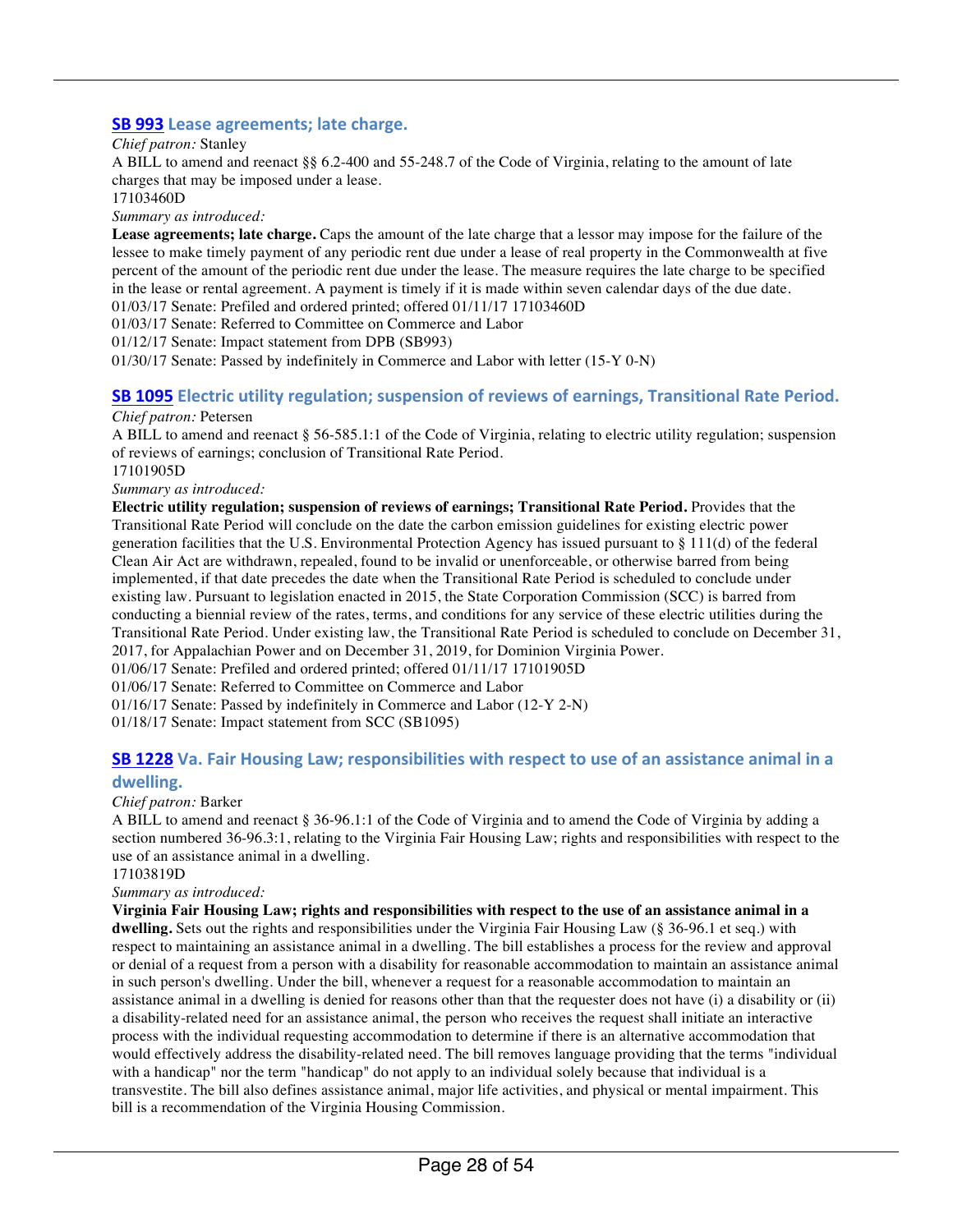01/10/17 Senate: Prefiled and ordered printed; offered 01/11/17 17103819D 01/10/17 Senate: Referred to Committee on General Laws and Technology 01/16/17 Senate: Impact statement from DPB (SB1228)

#### **SB 1365** Statewide Fire Prevention Code; authority of Va. Fire Services Bd., fees for school **inspections.**

#### *Chief patron:* Edwards

A BILL to amend and reenact §§ 9.1-203, 27-97, 27-98, 36-118, 36-119.1 of the Code of Virginia, relating to the Statewide Fire Prevention Code; authority of the Virginia Fire Services Board; fees for school inspections. 17101238D

*Summary as introduced:*

**Statewide Fire Prevention Code; authority of the Virginia Fire Services Board; fees for school inspections.**

Transfers primary authority for the adoption of the Statewide Fire Prevention Code from the Board of Housing and Community Development to the Virginia Fire Services Board. The bill also removes the prohibition against the State Fire Marshal's charging fees for school inspections. The bill contains technical amendments.

01/11/17 Senate: Prefiled and ordered printed; offered 01/11/17 17101238D

01/11/17 Senate: Referred to Committee on General Laws and Technology

01/30/17 Senate: Committee amendments

01/30/17 Senate: Failed to report (defeated) in General Laws and Technology (5-Y 10-N)

#### **SB 1468** Tow truck drivers and towing and recovery operators; civil penalty for improper

#### **towing.**

*Chief patron:* Marsden

A BILL to amend and reenact §§ 46.2-1231, 46.2-1232, and 46.2-1233.2 of the Code of Virginia and to amend the Code of Virginia by adding a section numbered 46.2-1233.3, relating to tow truck drivers and towing and recovery operators; requirements; civil penalties.

17104656D

*Summary as introduced:*

**Tow truck drivers and towing and recovery operators; requirements; penalties.** Creates a civil penalty of \$100 to be paid into the Literary Fund for any tow truck driver or towing and recovery operator convicted of improperly towing. The bill exempts Planning District 8 (Northern Virginia) from any requirement by a towing advisory board for written authorization in addition to a written contract in the event that a vehicle is being removed from private property. The bill requires that a tow truck driver immediately notify the animal control office in the locality from which the vehicle is being towed if the vehicle is occupied by a companion animal. The bill raises the hookup and initial towing fee in Planning District 8 (Northern Virginia) from \$135 to \$150. The bill requires the chairman of any towing advisory board within Planning District 8 (Northern Virginia) to be a representative of a licensed towing and recovery operator and limits the membership of such boards to only representatives of local law-enforcement agencies, representatives of licensed towing and recovery operators, and one member of the general public. The bill adds improper towing as a prohibited act under the Virginia Consumer Protection Act (§ 59.1-196 et seq.). 01/31/17 Senate: Reconsideration of passage agreed to by Senate (40-Y 0-N)

01/31/17 Senate: Defeated by Senate (20-Y 20-N)

01/31/17 Senate: Chair votes No

01/31/17 Senate: Reconsideration of defeated action rejected by Senate (32-Y 7-N)

01/31/17 Senate: Requires 40 affirmative votes for reconsideration of defeated action **Counts:** HB: 4 SB: 6

#### **HB 1565** Local tax and regulatory incentives; green development zones.

#### *Chief patron:* Webert

A BILL to amend and reenact § 58.1-3245.12 of the Code of Virginia and to amend the Code of Virginia by adding in Chapter 38 of Title 58.1 an article numbered 13, consisting of a section numbered 58.1-3854, relating to local fees, taxes, and regulations; green development zones. 17100063D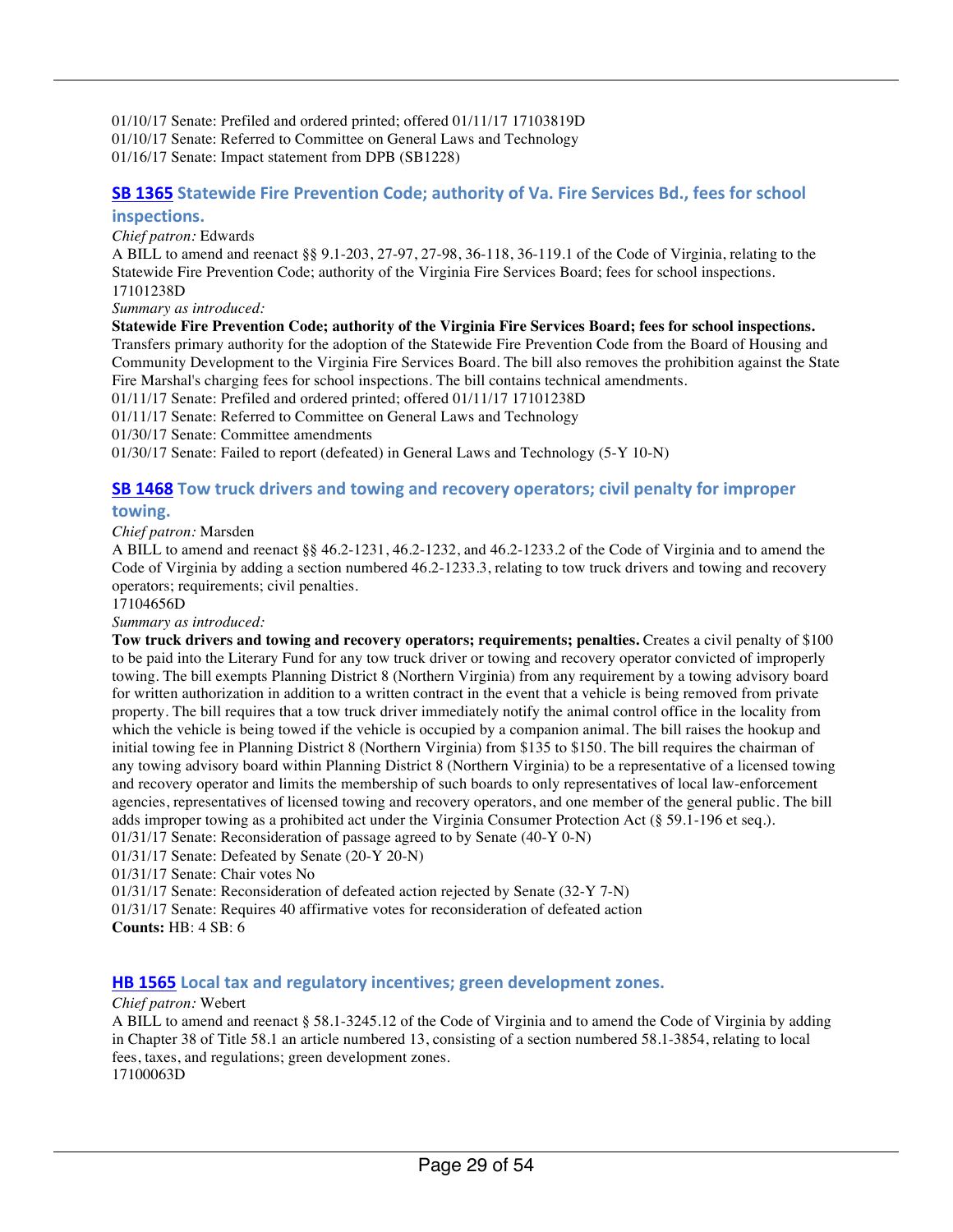#### *Summary as introduced:*

**Local tax and regulatory incentives; green development zones.** Authorizes localities to create green development zones that provide certain tax incentives and regulatory flexibility for up to 10 years to a business operating in an energy-efficient building or to a business that produces products used to reduce negative impact on the environment. 01/25/17 House: Printed as engrossed 17100063D-E

01/26/17 House: Read third time and passed House (79-Y 20-N)

01/26/17 House: VOTE: PASSAGE (79-Y 20-N)

01/27/17 Senate: Constitutional reading dispensed

01/27/17 Senate: Referred to Committee on Finance

#### **HB 1674** Conditional rezoning proffers; definition of public facilities.

*Chief patron:* Dudenhefer

A BILL to amend and reenact § 15.2-2303.4 of the Code of Virginia, relating to conditional rezoning proffers. 17101132D

*Summary as introduced:*

**Conditional rezoning proffers; definition of public facilities.** Expands the definition of public facilities to include libraries, court facilities, and certain other public buildings. The bill also provides that when considering the offsite impact of a development on public facilities for purposes of determining the reasonableness of an offsite proffer, the time period of consideration is extended through the anticipated completion of the development.

01/05/17 House: Prefiled and ordered printed; offered 01/11/17 17101132D

01/05/17 House: Referred to Committee on Counties, Cities and Towns

01/12/17 House: Assigned CC & T sub: Subcommittee #2

01/18/17 House: Subcommittee recommends laying on the table (8-Y 1-N)

#### **HB 1697** Extension of approvals to address housing crisis.

*Chief patron:* Marshall, D.W.

A BILL to amend and reenact § 15.2-2209.1 of the Code of Virginia and to amend and reenact the second enactment of Chapter 509 of the Acts of Assembly of 2013, relating to extension of certain local approvals. 17101449D

*Summary as introduced:*

**Extension of approvals to address housing crisis.** Extends the sunset date for several measures related to various land use approvals from July 1, 2017, to July 1, 2022. The bill also expands the scope of such measures that will be subject to the extension to include those measures approved by January 1, 2017.

01/06/17 House: Prefiled and ordered printed; offered 01/11/17 17101449D

01/06/17 House: Referred to Committee on Counties, Cities and Towns

01/12/17 House: Assigned CC & T sub: Subcommittee #2

01/13/17 House: Impact statement from DHCD (HB1697)

02/01/17 House: Subcommittee recommends reporting with amendments (8-Y 0-N)

#### **HB 1735** Conditional rezoning proffers; provisions applicable to certain proffers.

*Chief patron:* Bulova

A BILL to amend and reenact § 15.2-2303.4 of the Code of Virginia, relating to conditional rezoning proffers. 17102309D

*Summary as introduced:*

**Conditional rezoning proffers.** Provides that for purposes of determining what constitutes the requesting of an unreasonable proffer, the term "locality" shall not include a person participating at a meeting sponsored by a locality for the purpose of facilitating communication among interested parties and the applicant, provided that the person does not have a statutory role in the approval of a rezoning or a proffer condition amendment.

01/07/17 House: Prefiled and ordered printed; offered 01/11/17 17102309D

01/07/17 House: Referred to Committee on Counties, Cities and Towns

01/12/17 House: Assigned CC & T sub: Subcommittee #2

01/18/17 House: Subcommittee recommends laying on the table

#### **HB 1740** Sanitary districts; creation by board of supervisors.

*Chief patron:* Minchew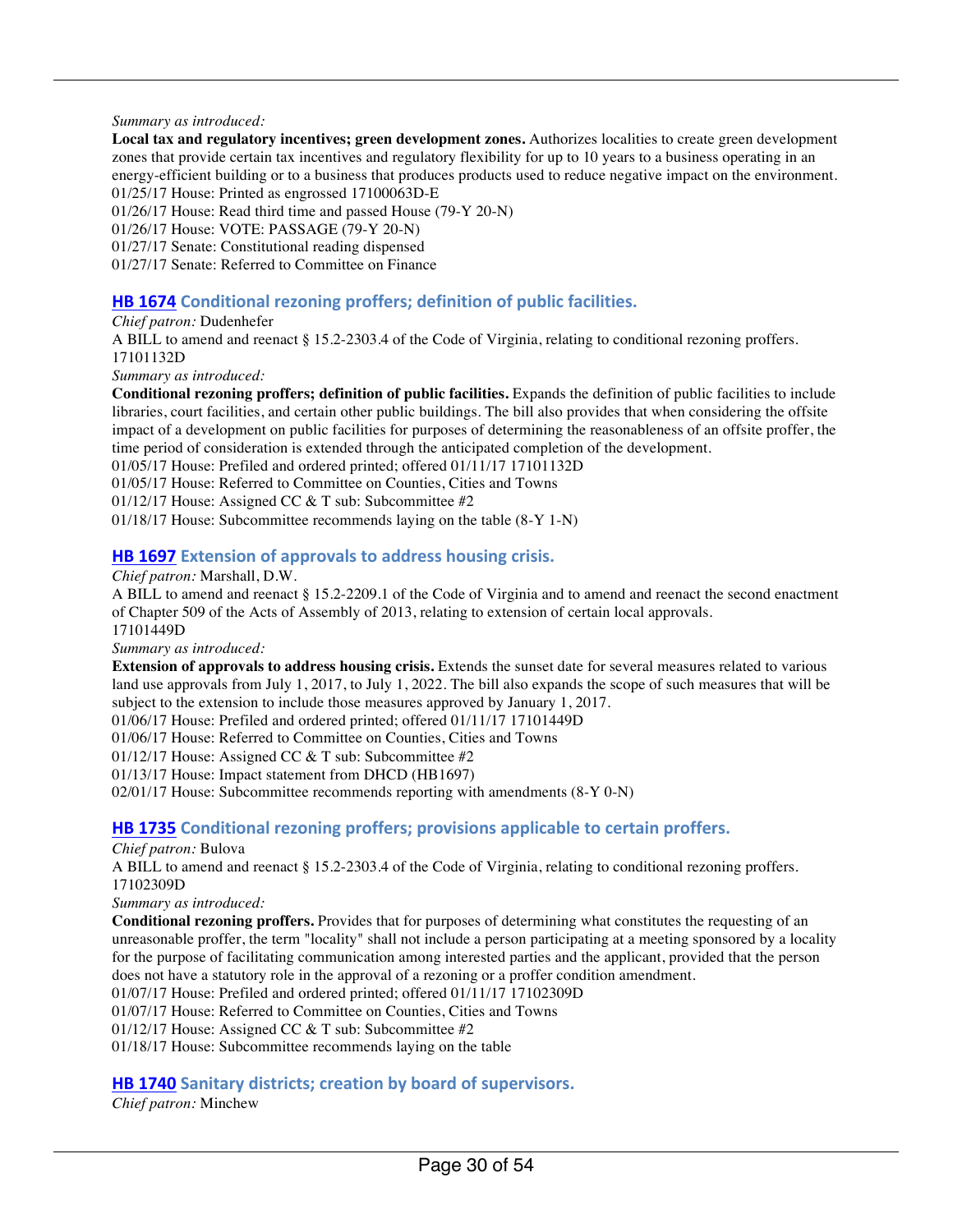A BILL to amend and reenact §§ 21-113 through 21-116, 21-117, 21-117.1, 21-118, and 21-119 of the Code of Virginia, relating to sanitary districts; authority to create or expand. 17102826D

*Summary as introduced:*

**Sanitary districts; creation by board of supervisors.** Transfers authority to create or enlarge sanitary districts from the circuit court with jurisdiction over the locality in which the district is located to the governing body of the county or city in which the district is located. The bill requires the governing body, at a hearing for the creation or enlargement of a sanitary district, to make a finding of fact of whether the action is necessary, practical, fiscally responsible, and supported by at least 50 percent of persons who own real property in (i) the proposed district or (ii) in the case of enlargement, the area proposed to be included in the existing district. The bill also requires a minimum standard regarding timeliness for hearings.

01/27/17 House: Read second time and engrossed

01/30/17 House: Read third time and passed House (95-Y 2-N)

01/30/17 House: VOTE: PASSAGE (95-Y 2-N)

01/31/17 Senate: Constitutional reading dispensed

01/31/17 Senate: Referred to Committee on Agriculture, Conservation and Natural Resources

#### **HB 1797** Proffers; notice of amendment.

*Chief patron:* Stolle

A BILL to amend and reenact § 15.2-2302 of the Code of Virginia, relating to amendment of proffers; notice. 17101820D

*Summary as introduced:*

**Amendment of proffers; notice.** Provides that when any landowner subject to certain proffers applies to the governing body for amendments to such proffered conditions, written notice of such application be shall be given in the manner prescribed by subsection B, rather than subsection H, of § 15.2-2204, thereby expanding such notice requirement.

01/24/17 House: Read second time and engrossed

01/25/17 House: Read third time and passed House BLOCK VOTE (99-Y 0-N)

01/25/17 House: VOTE: BLOCK VOTE PASSAGE (99-Y 0-N)

01/26/17 Senate: Constitutional reading dispensed

01/26/17 Senate: Referred to Committee on Local Government

#### **HB 1899** Conditional zoning proffers; affordable dwelling units.

*Chief patron:* Bell, John J. A BILL to amend and reenact § 15.2-2303.4 of the Code of Virginia, relating to conditional zoning proffers; affordable dwelling units. 17102500D *Summary as introduced:*

**Conditional zoning proffers; affordable dwelling units.** Exempts onsite proffers related to affordable dwelling units from provisions that determine whether a proffer is unreasonable.

01/10/17 House: Prefiled and ordered printed; offered 01/11/17 17102500D

01/10/17 House: Referred to Committee on Counties, Cities and Towns

01/16/17 House: Assigned CC & T sub: Subcommittee #2

01/18/17 House: Subcommittee recommends laying on the table

#### **HB 1994** Zoning Appeals, Board of; clarifies provisions referring to appeal costs, includes

#### **governing body.**

*Chief patron:* Habeeb A BILL to amend and reenact § 15.2-2314 of the Code of Virginia, relating to board of zoning appeals. 17101886D *Summary as introduced:* **Board of zoning appeals.** Clarifies that provisions that currently state that appeal costs may not be awarded against

the locality unless it appears to the court that the locality acted in bad faith also apply to the governing body.

01/25/17 House: Read second time and engrossed

01/26/17 House: Read third time and passed House BLOCK VOTE (99-Y 0-N)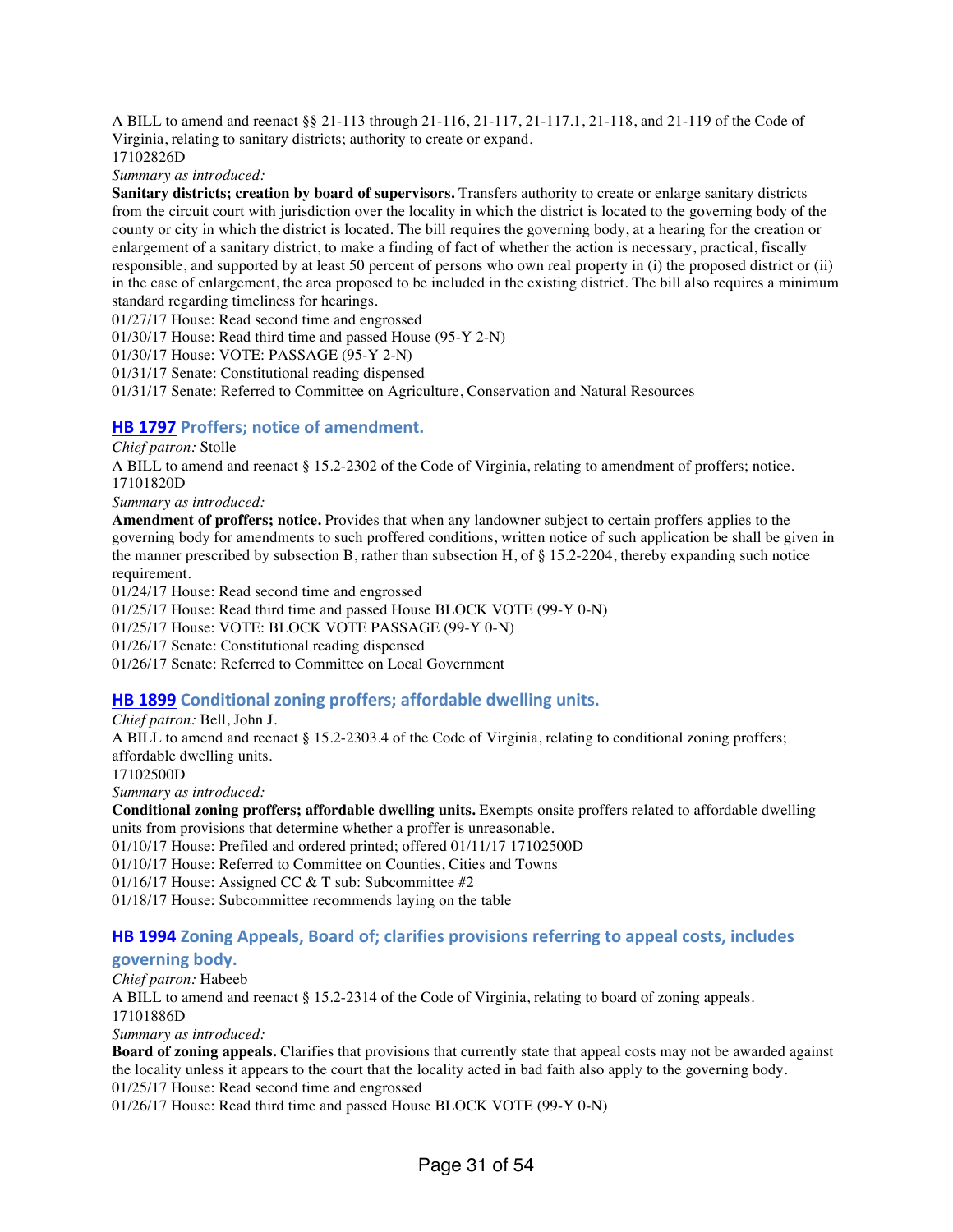01/26/17 House: VOTE: BLOCK VOTE PASSAGE (99-Y 0-N) 01/27/17 Senate: Constitutional reading dispensed 01/27/17 Senate: Referred to Committee on Local Government

#### **HB 2123** Vienna, Town of; conservation and replacement of trees.

#### *Chief patron:* Keam

A BILL to amend and reenact §§ 15.2-961 and 15.2-961.1 of the Code of Virginia, relating to conservation, planting, and replacement of trees during land development process; Town of Vienna; Planning District 8. 17103693D

*Summary as introduced:*

**Conservation and replacement of trees; land development processes; Town of Vienna; Planning District 8.**

Authorizes the Town of Vienna, by ordinance, to require a site plan for certain development processes to include the planting or replacement of trees such that certain tree canopies or covers will be provided at 10 years, rather than the current 20 years. The bill authorizes any locality in Planning District 8, by ordinance, to require a site plan for certain development processes to provide for the preservation or replacement of trees such that certain tree canopy requirements will be provided at 10 years, rather than the current 20 years.

01/10/17 House: Prefiled and ordered printed; offered 01/11/17 17103693D

01/10/17 House: Referred to Committee on Counties, Cities and Towns

01/13/17 House: Impact statement from DHCD (HB2123)

01/16/17 House: Assigned CC & T sub: Subcommittee #2

#### **HJ 705** Encouraging localities to develop a more uniform and streamlined permitting process.

*Chief patron:* Yancey

Encouraging localities to develop a more uniform and streamlined permitting process.

17101686D

*Summary as introduced:*

**Encouraging localities to develop a more uniform and streamlined permitting process.** Expresses the sense of the General Assembly that localities be encouraged to develop a more uniform and streamlined permitting process. Such an effort would benefit from having the Virginia Association of Counties and the Virginia Municipal League take the lead in developing a model application and permitting process while utilizing the best practices from localities throughout the Commonwealth.

01/11/17 House: Prefiled and ordered printed; offered 01/11/17 17101686D

01/11/17 House: Referred to Committee on Rules

01/31/17 House: Tabled in Rules (15-Y 0-N)

#### **SB 857** Conditional rezoning; certain conditional rezoning proffers, floor area ratio.

#### *Chief patron:* Locke

A BILL to amend and reenact § 15.2-2303.4 of the Code of Virginia, relating to conditional rezoning; floor area ratio.

17101432D

*Summary as introduced:*

**Conditional rezoning; certain conditional rezoning proffers; floor area ratio.** Reduces from 3.0 to 2.0 the minimum floor area ratio necessary for a new residential development to be exempted from provisions applicable to certain proffers as a condition for rezoning.

12/05/16 Senate: Prefiled and ordered printed; offered 01/11/17 17101432D

12/05/16 Senate: Referred to Committee on Local Government

01/04/17 Senate: Impact statement from DHCD (SB857)

01/31/17 Senate: Passed by indefinitely in Local Government (10-Y 3-N)

#### **SB 884** Waste and recycling charges; liens.

#### *Chief patron:* Locke

A BILL to amend and reenact § 15.2-928 of the Code of Virginia, relating to waste and recycling charges; liens. 17101428D

*Summary as introduced:*

**Waste and recycling charges; liens.** Provides that certain waste and recycling charges, and any penalty and interest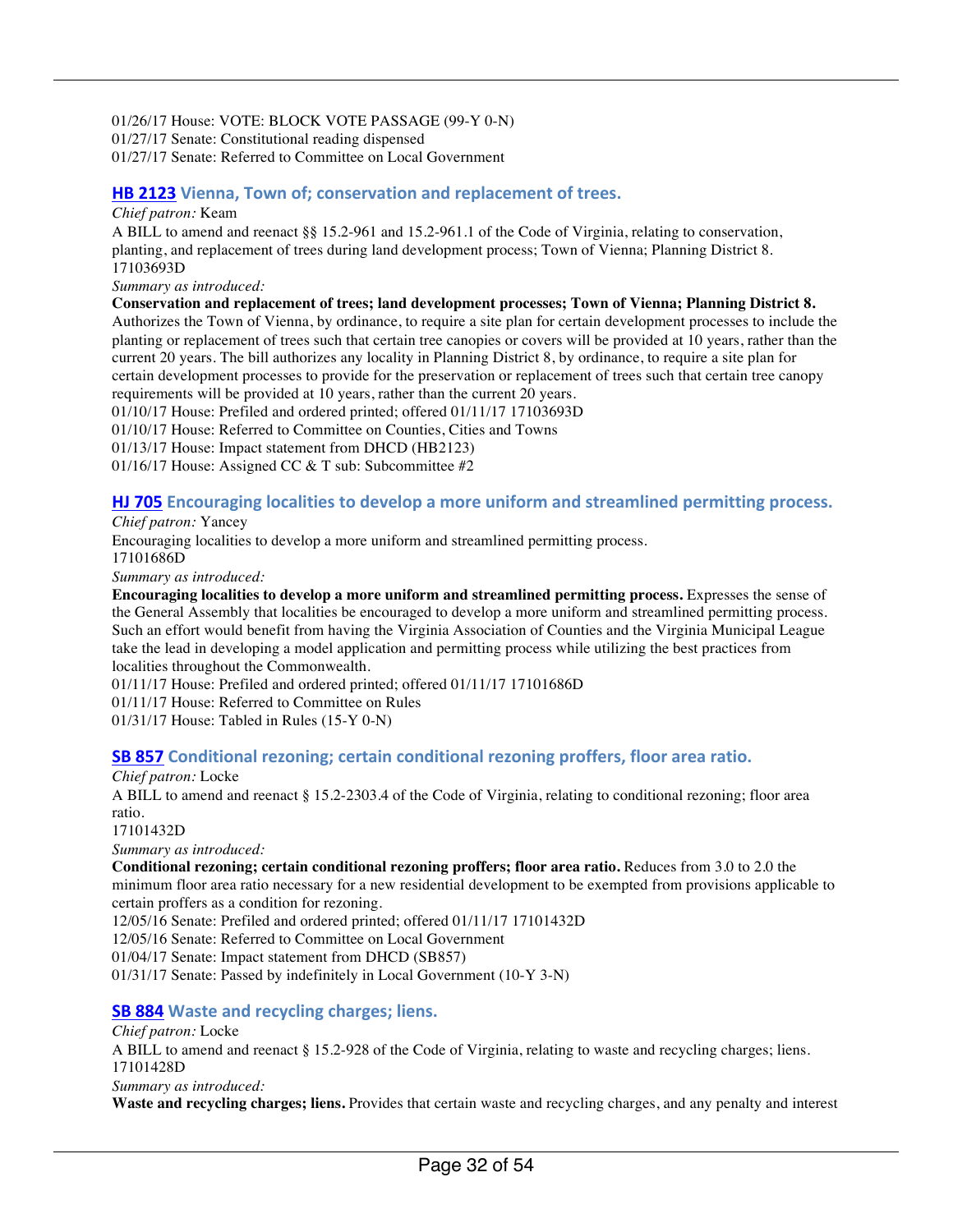thereon, constitute a lien against the real property ranking on a parity with liens for unpaid taxes. The bill provides that a lien may be placed on the property in the amount of (i) up to three months of delinquent waste and recycling charges when the service is supplied to a lessee or tenant or (ii) up to the number of months of delinquent charges when the service is provided to the property owner.

12/20/16 Senate: Prefiled and ordered printed; offered 01/11/17 17101428D

12/20/16 Senate: Referred to Committee on Local Government

01/03/17 Senate: Impact statement from DHCD (SB884)

01/31/17 Senate: Committee amendments

01/31/17 Senate: Passed by indefinitely in Local Government (7-Y 6-N)

#### **SB 926** Noise violations; civil penalty.

#### *Chief patron:* Petersen

A BILL to amend and reenact § 15.2-980 of the Code of Virginia, relating to noise violations; civil penalty. 17101888D *Summary as introduced:*

**Noise violations; civil penalty.** Allows localities to authorize the chief law-enforcement officer in the locality to enforce a uniform schedule of civil penalties for violation of that locality's noise ordinance.

01/23/17 Senate: Read second time and engrossed

01/24/17 Senate: Read third time and passed Senate (39-Y 0-N)

01/31/17 House: Placed on Calendar

01/31/17 House: Read first time

01/31/17 House: Referred to Committee on Counties, Cities and Towns

#### **SB 930** Conservation and replacement of trees; land development processes.

#### *Chief patron:* Petersen

A BILL to amend and reenact §§ 15.2-961 and 15.2-961.1 of the Code of Virginia, relating to conservation, planting, and replacement of trees during land development process; Town of Vienna. 17102915D

*Summary as introduced:*

**Conservation and replacement of trees; land development processes.** Authorizes the Town of Vienna, by ordinance, to provide for the planting and replacement of trees, and the conservation of trees, during certain land development processes.

12/27/16 Senate: Prefiled and ordered printed; offered 01/11/17 17102915D

12/27/16 Senate: Referred to Committee on Local Government

01/03/17 Senate: Impact statement from DHCD (SB930)

01/31/17 Senate: Passed by indefinitely in Local Government (13-Y 0-N)

#### **SB 1173** Vested property rights; nonconforming uses.

#### *Chief patron:* Obenshain

A BILL to amend and reenact § 15.2-2307 of the Code of Virginia, relating to vested property rights. 17103645D

*Summary as introduced:*

**Vested property rights.** Provides that if a structure is one that requires no permit, and an authorized local government official informs the property owner that the structure will comply with the zoning ordinance, and the improvement was thereafter constructed, a zoning ordinance may provide that the structure is nonconforming but shall not provide that such structure is illegal and subject to removal solely due to such nonconformity. The provisions of the bill are declared to not be deemed retroactive.

01/31/17 Senate: Passed by for the day

02/01/17 Senate: Read third time and passed Senate (40-Y 0-N)

02/03/17 House: Placed on Calendar

02/03/17 House: Read first time

02/03/17 House: Referred to Committee on Counties, Cities and Towns

#### **SB 1518** Recycling; beneficial use.

*Chief patron:* Lewis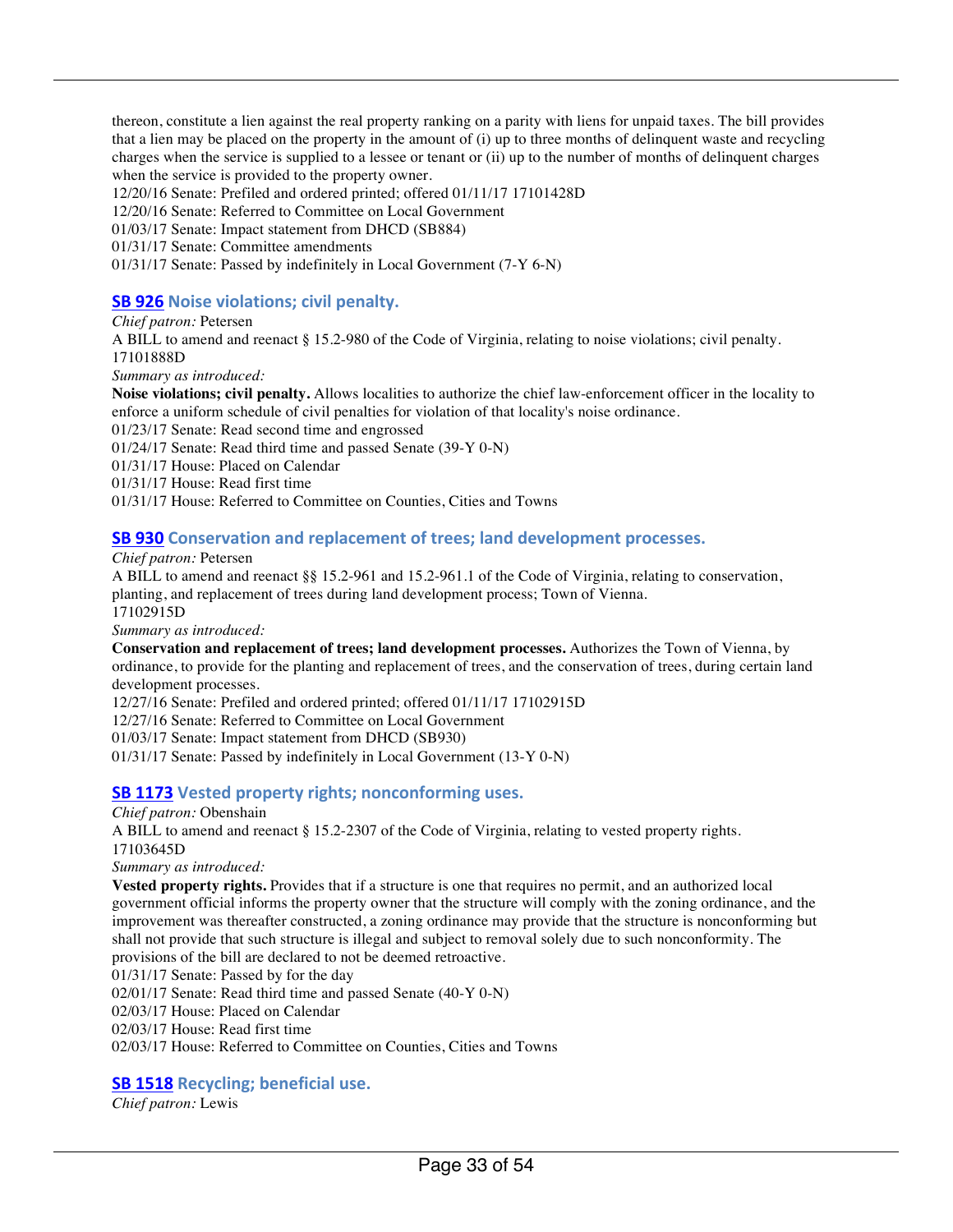A BILL to amend and reenact §§ 10.1-1411, 10.1-1414, 10.1-1415, 10.1-1420, 10.1-1422, and 10.1-1422.04 of the Code of Virginia, relating to recycling; beneficial use. 17103990D

*Summary as introduced:*

**Recycling; beneficial use.** Expands the scope of the recycling programs supported by the Virginia Department of Environmental Quality (DEQ) to include beneficial use, defined as the use or reuse of a material that otherwise would become solid waste in a manufacturing process or as landfill cover, aggregate substitute, fuel substitute, or fill material. The bill provides that any proposal for a certain type of local recycling grant shall be deemed to meet the eligibility requirements if it includes provisions to increase recycling for beneficial reuse through a public-private cooperative program. The bill also increases from every four years to every two years the frequency of the submission of a recycling survey report by a solid waste planning unit or locality. Finally, the bill directs DEQ to evaluate recycling rates statewide and make recommendations for increasing rates and to report on its findings by October 1, 2018.

01/19/17 Senate: Presented and ordered printed 17103990D

01/19/17 Senate: Referred to Committee on Agriculture, Conservation and Natural Resources

01/23/17 Senate: Impact statement from DPB (SB1518)

01/26/17 Senate: Committee amendments

01/26/17 Senate: Passed by indefinitely in Agriculture, Conservation and Natural Resources with letter (15-Y 0-N)

#### **SB 1569** Water and sewer fees; calculation factors.

*Chief patron:* Reeves

A BILL to amend and reenact § 15.2-2119 of the Code of Virginia, relating to water and sewer fees; calculation factors.

17103854D

*Summary as introduced:*

**Water and sewer fees; calculation factors.** Specifies certain factors that a locality may use to calculate the charges for water and sewer connection services.

01/20/17 Senate: Presented and ordered printed 17103854D

01/20/17 Senate: Referred to Committee on Local Government

01/23/17 Senate: Impact statement from DHCD (SB1569)

01/31/17 Senate: Reported from Local Government with amendments (8-Y 4-N 1-A)

02/02/17 Senate: Constitutional reading dispensed (40-Y 0-N)

**Counts:** HB: 9 HJ: 1 SB: 7

#### **HB 1585** Housing authorities; approval for construction, etc.

*Chief patron:* Campbell A BILL to amend and reenact § 36-19.2 of the Code of Virginia, relating to housing authorities; approval for construction, etc. 17101162D *Summary as introduced:*

**Housing authorities; approval for construction, etc.** Provides that the approval of the local governing body, including town councils, is required before a housing authority may exercise certain powers. The bill changes the term "county or city" to "locality," which is defined under § 1-221 to mean any county, city, or town. The bill contains a technical amendment.

01/26/17 House: Reported from General Laws (22-Y 0-N)

01/30/17 House: Read first time

01/31/17 House: Read second time and engrossed

02/01/17 House: Read third time and passed House BLOCK VOTE (98-Y 0-N)

02/01/17 House: VOTE: BLOCK VOTE PASSAGE (98-Y 0-N)

#### **HB 1623** Residential rental property; foreclosure sale with tenant in dwelling unit.

*Chief patron:* Yancey

A BILL to amend and reenact §§ 55-225.10 and 55-507 of the Code of Virginia, relating to residential rental property.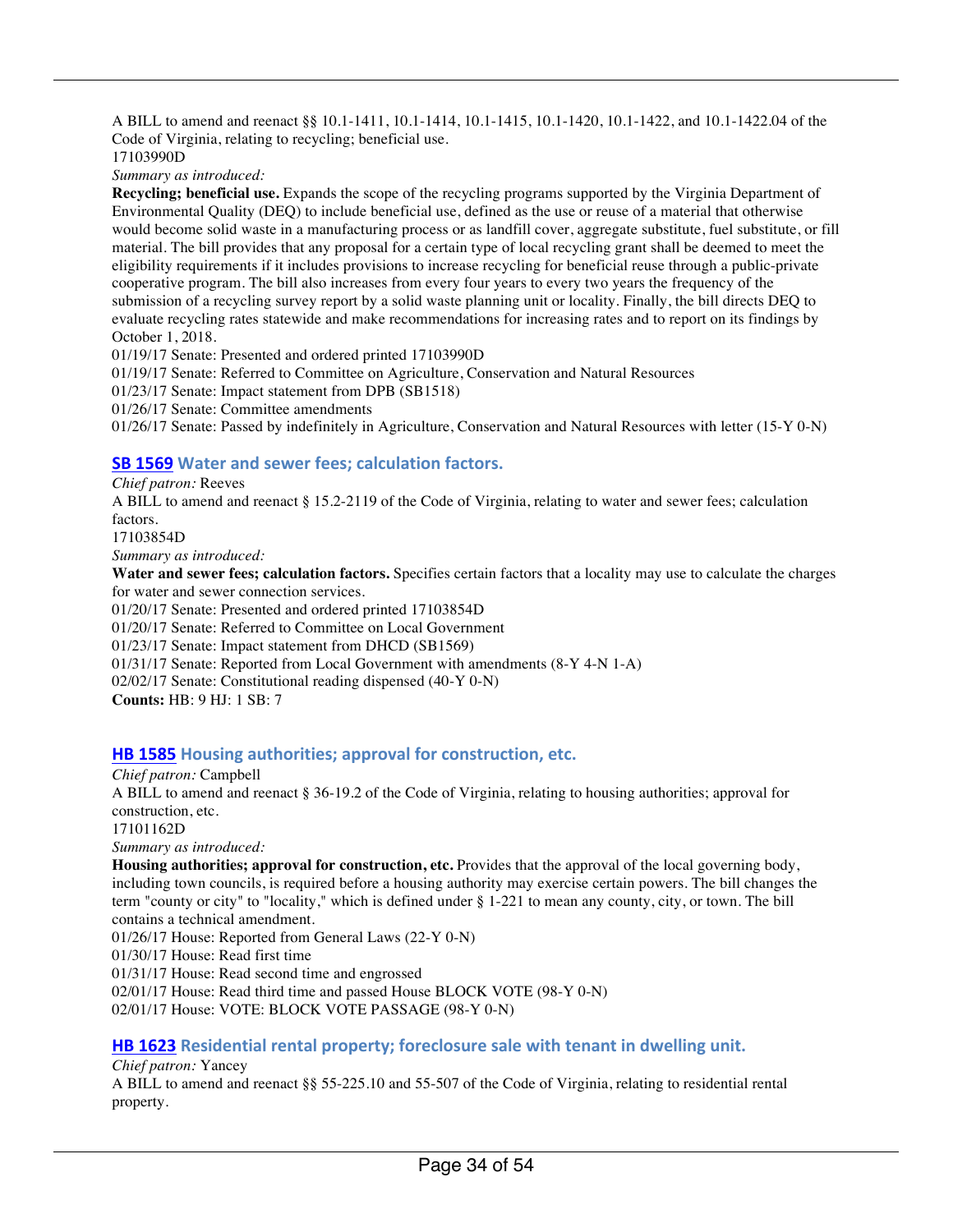#### 17101394D

#### *Summary as introduced:*

**Residential rental property.** Removes a provision that allows a tenant to remain in a dwelling unit that has been foreclosed upon pursuant to the federal Protecting Tenants at Foreclosure Act because the Act expired on December 31, 2014, and is no longer in effect. The bill also requires a current owner of rental property who has entered into a written property management agreement with a managing agent and who has subsequently entered into a purchase agreement with a new owner to give written notice to the managing agent requesting payment of security deposits to the current owner prior to settlement with the new owner. The bill requires the managing agent to transfer the security deposits to the current owner and provide written notice to each tenant that his security deposit has been transferred.

01/25/17 House: Impact statement from DPB (HB1623E)

01/25/17 House: Read third time and passed House BLOCK VOTE (99-Y 0-N)

01/25/17 House: VOTE: BLOCK VOTE PASSAGE (99-Y 0-N)

01/26/17 Senate: Constitutional reading dispensed

01/26/17 Senate: Referred to Committee on General Laws and Technology

#### **HB 1638** Virginia Residential Landlord and Tenant Act; insurance; early termination of rental **agreement.**

#### *Chief patron:* Leftwich

A BILL to amend and reenact §§ 55-248.7:2, 55-248.9, and 55-248.18 of the Code of Virginia and to amend the Code of Virginia by adding sections numbered 55-248.11:01 and 55-248.21:3, relating to the Virginia Residential Landlord and Tenant Act; insurance; early termination of rental agreement.

17100505D

*Summary as introduced:*

**Virginia Residential Landlord and Tenant Act; insurance; early termination of rental agreement.** Prohibits a landlord from requiring a tenant to agree to a waiver of subrogation for damage or renter's insurance. The bill also (i) requires a landlord to post a copy of a standard rental agreement and any addenda regularly used by the landlord on the landlord's public website, if any; (ii) allows for the early termination of a rental agreement by the surviving spouse of a decedent tenant under certain conditions; and (iii) provides that if a tenant makes a request for maintenance, the landlord is required to contact the tenant by telephone or electronic mail as provided by the tenant to arrange a time as may be mutually agreed upon by the landlord and tenant to remedy the condition for which the request for maintenance was made, unless there is a preexisting agreement between the parties to the contrary. 01/04/17 House: Prefiled and ordered printed; offered 01/11/17 17100505D

01/04/17 House: Referred to Committee on General Laws

01/12/17 House: Impact statement from DPB (HB1638)

01/16/17 House: Assigned GL sub: Subcommittee #1

01/24/17 House: Subcommittee recommends laying on the table

### **HB 1639** Va Residential Landlord and Tenant Act; disclosure relationship between landlord

#### and insurance co.

#### *Chief patron:* Leftwich

A BILL to amend and reenact § 55-248.7:2 of the Code of Virginia, relating to the Virginia Residential Landlord and Tenant Act; disclosure of relationship between landlord and insurance company. 17100506D

*Summary as introduced:*

**Virginia Residential Landlord and Tenant Act; disclosure of relationship between landlord and insurance** 

**company.** Requires a landlord, prior to the execution or renewal of a rental agreement, to provide a written disclosure to a tenant in cases where (i) there exists a business or financial relationship between the landlord and any insurance company (a) providing to the landlord any insurance coverage that under current law the landlord may require as a condition of tenancy or (b) referred by the landlord to a tenant to obtain such insurance coverage and (ii) any such coverage contains a waiver of subrogation provision. The bill defines the term "business or financial relationship."

01/04/17 House: Prefiled and ordered printed; offered 01/11/17 17100506D

01/04/17 House: Referred to Committee on General Laws

01/12/17 House: Impact statement from DPB (HB1639)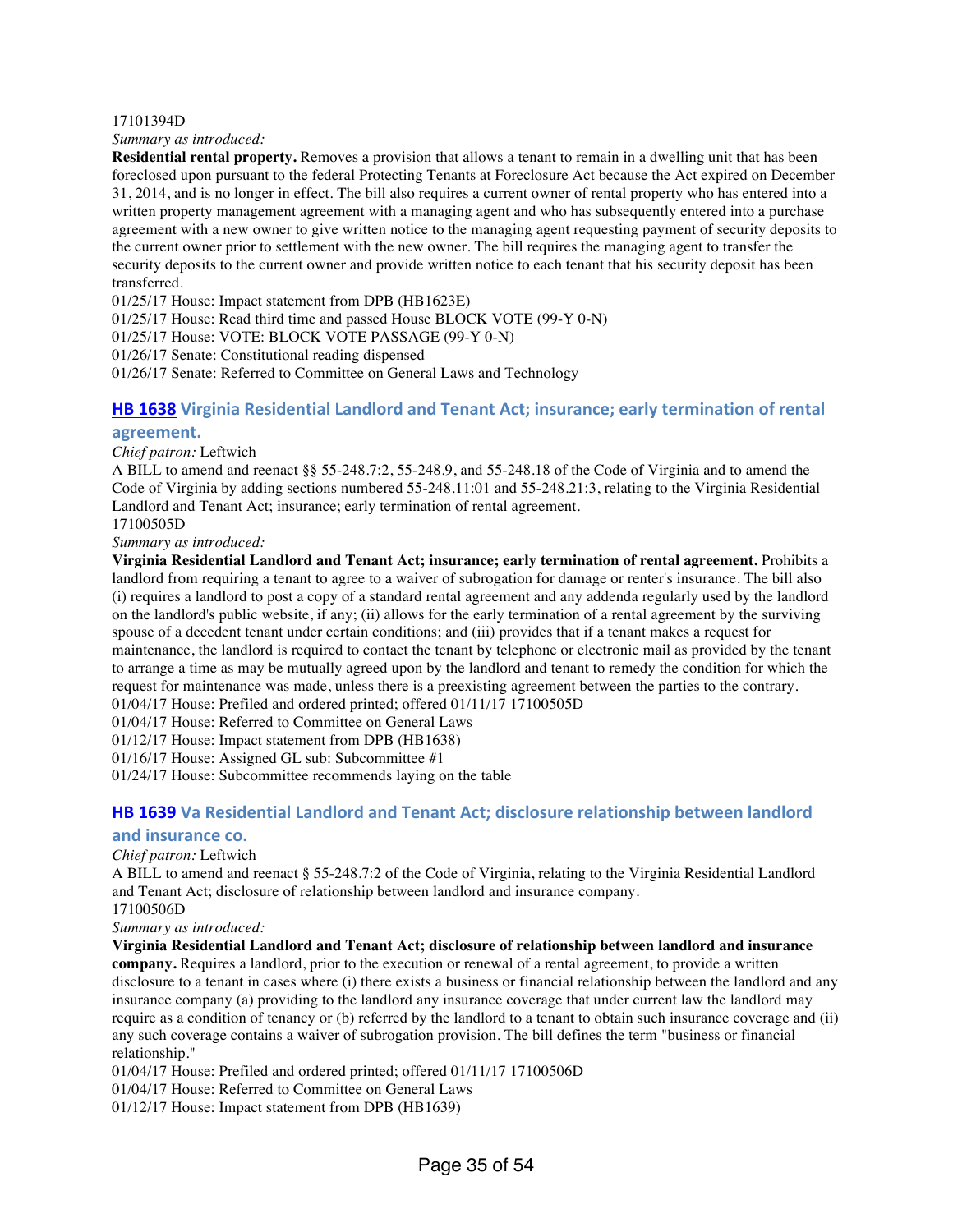01/16/17 House: Assigned GL sub: Subcommittee #1 01/24/17 House: Subcommittee recommends laying on the table

#### **HB 1648** Notice by trustee required before foreclosure sale; tenant of property subject to **sale.**

*Chief patron:* Loupassi

A BILL to amend the Code of Virginia by adding a section numbered 55-59.2:1, relating to notice by trustee required before foreclosure sale; tenant of property subject to sale.

17102435D

*Summary as introduced:*

**Notice by trustee required before foreclosure sale; tenant of property subject to sale.** Requires a trustee to give written notice to any tenant living in property subject to foreclosure. The bill provides the contents of such written notice and requires the trustee to serve such notice at least 30 days prior to a foreclosure sale by mail or hand delivery.

01/04/17 House: Prefiled and ordered printed; offered 01/11/17 17102435D 01/04/17 House: Referred to Committee for Courts of Justice 01/13/17 House: Assigned Courts sub: Civil Law 01/18/17 House: Subcommittee recommends striking from docket

### **HB 1867** Virginia Housing Trust Fund; revenue deposits.

*Chief patron:* Lopez

A BILL to amend the Code of Virginia by adding in Chapter 8 of Title 58.1 a section numbered 58.1-818, relating to Virginia Housing Trust Fund; revenue deposits.

17101579D

*Summary as introduced:*

**Virginia Housing Trust Fund; revenue deposits.** Provides that 20% of annual recordation tax revenue in excess of \$325 million shall be deposited into the Virginia Housing Trust Fund.

01/10/17 House: Prefiled and ordered printed; offered 01/11/17 17101579D

01/10/17 House: Referred to Committee on Appropriations

01/13/17 House: Assigned App. sub: Commerce, Agriculture, Natural Resources and Technology

01/22/17 House: Impact statement from TAX (HB1867)

01/25/17 House: Subcommittee recommends laying on the table

#### **HB 1869** Virginia Residential Landlord and Tenant Act; tenant obligations.

*Chief patron:* Lopez A BILL to amend and reenact § 55-248.16 of the Code of Virginia, relating to the Virginia Residential Landlord and Tenant Act; tenant obligations.

17101577D

*Summary as introduced:*

**Virginia Residential Landlord and Tenant Act; tenant obligations.** Provides that in addition to complying with the terms of a rental agreement, a tenant is obligated to be financially responsible for the added cost of treatment or extermination of any insects or pests due to the tenant's unreasonable delay in reporting the existence of the insects or pests or the tenant's fault in failing to prevent infestation of any insects or pests in the area occupied.

01/26/17 House: Reported from General Laws (22-Y 0-N)

01/30/17 House: Read first time

01/31/17 House: Read second time and engrossed

02/01/17 House: Read third time and passed House BLOCK VOTE (98-Y 0-N)

02/01/17 House: VOTE: BLOCK VOTE PASSAGE (98-Y 0-N)

**HB 2006** Va. Fair Housing Law; responsibilities with respect to use of an assistance animal in a **dwelling.**

*Chief patron:* Carr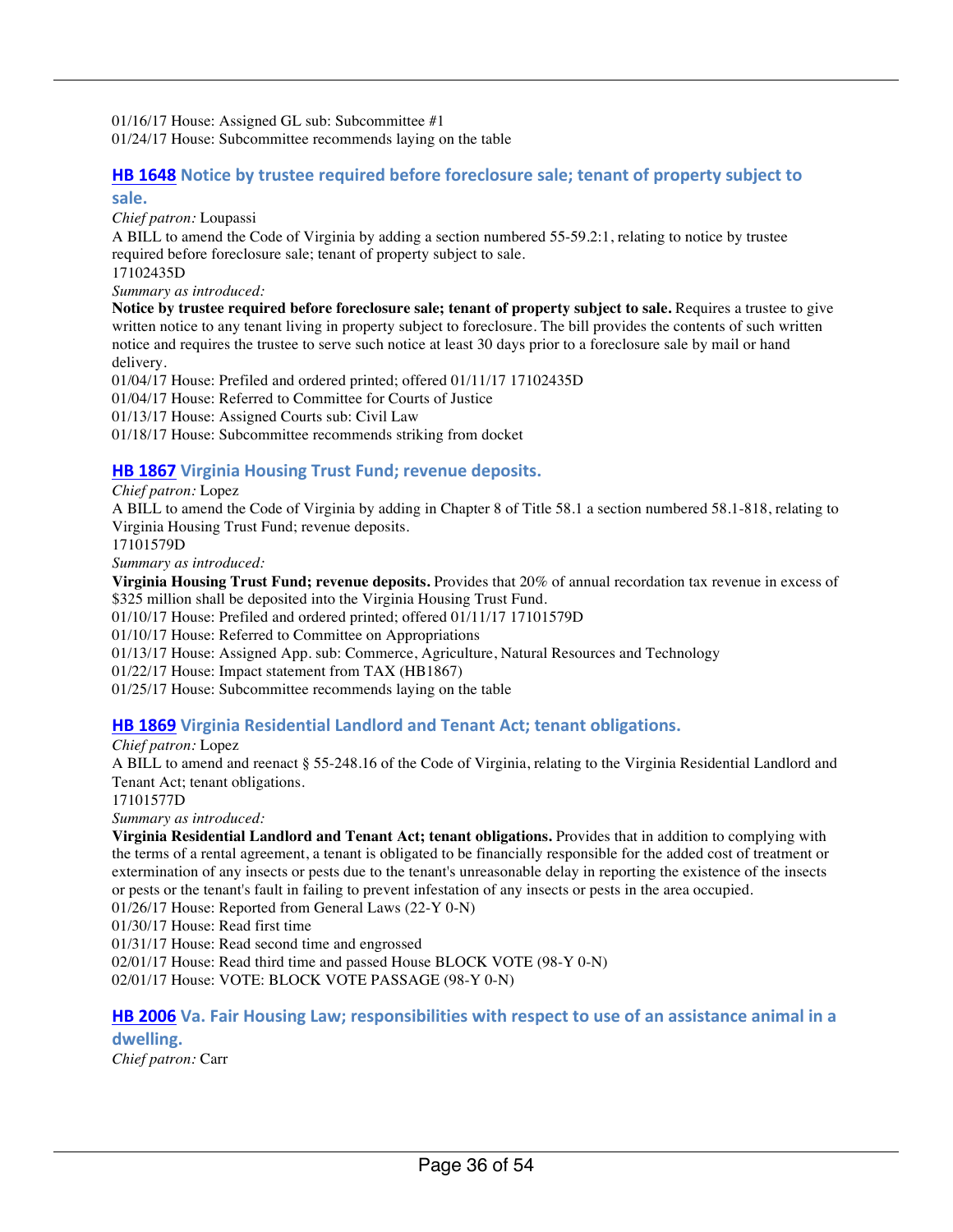A BILL to amend and reenact § 36-96.1:1 of the Code of Virginia and to amend the Code of Virginia by adding a section numbered 36-96.3:1, relating to the Virginia Fair Housing Law; rights and responsibilities with respect to the use of an assistance animal in a dwelling.

#### 17103597D

*Summary as introduced:*

**Virginia Fair Housing Law; rights and responsibilities with respect to the use of an assistance animal in a dwelling.** Sets out the rights and responsibilities under the Virginia Fair Housing Law (§ 36-96.1 et seq.) with respect to maintaining an assistance animal in a dwelling. The bill establishes a process for the review and approval or denial of a request from a person with a disability for reasonable accommodation to maintain an assistance animal in such person's dwelling. Under the bill, whenever a request for a reasonable accommodation to maintain an assistance animal in a dwelling is denied for reasons other than that the requester does not have (i) a disability or (ii) a disability-related need for an assistance animal, the person who receives the request shall initiate an interactive process with the individual requesting accommodation to determine if there is an alternative accommodation that would effectively address the disability-related need. The bill removes language providing that the terms "individual with a handicap" nor the term "handicap" do not apply to an individual solely because that individual is a transvestite. The bill also defines assistance animal, major life activities, and physical or mental impairment. This bill is a recommendation of the Virginia Housing Commission.

01/24/17 House: Read second time and engrossed

01/25/17 House: Read third time and passed House (97-Y 0-N)

01/25/17 House: VOTE: PASSAGE (97-Y 0-N)

01/26/17 Senate: Constitutional reading dispensed

01/26/17 Senate: Referred to Committee on General Laws and Technology

#### **HB 2033** Landlord and tenant law; residential tenancies, landlord and tenant obligations and **remedies.**

#### *Chief patron:* Miller

A BILL to amend and reenact §§ 55-217, 55-222, 55-223, 55-224, 55-225.2, 55-225.3, 55-225.4, 55-225.6, 55- 225.7, 55-225.9, 55-225.11, 55-225.12, 55-225.13, 55-226, 55-226.2, 55-237.1, 55-248.3:1, 55-248.6, 55-248.7, 55- 248.7:1, 55-248.12, 55-248.12:1, 55-248.13, 55-248.13:1, 55-248.13:2, 55-248.15:1, 55-248.16, 55-248.17, 55- 248.18, 55-248.18:2, 55-248.21:1, 55-248.24, 55-248.27, 55-248.31, 55-248.38:1, and 55-248.38:3 of the Code of Virginia, to amend the Code of Virginia by adding sections numbered 55-217.1, 55-225.01, 55-225.02, 55-225.11:1, and 55-225.19 through 55-225.48, and to repeal §§ 55-225.8 and 55-248.5 of the Code of Virginia, relating to landlord and tenant law; obligations and remedies for landlords and tenants. 17101720D

#### *Summary as introduced:*

**Landlord and tenant law; residential tenancies; landlord and tenant obligations and remedies.** Provides that the Virginia Residential Landlord and Tenant Act (§ 55-248.2 et seq.) (the Act) shall apply to all residential tenancies; however, a landlord who is a natural person, an estate, or a legal entity that owns no more than two single-family residential dwelling units in the same name subject to a rental agreement may opt out of the Act by stating so in the rental agreement. The bill conforms general landlord and tenant law relating to residential tenancies to the Act, including the security deposits, lease terms, notice, and disclosure provisions. The bill also provides for unclaimed security deposits to escheat to the State Literary Fund rather than the Virginia Housing Trust Fund and changes the requirement that a landlord make reasonable efforts to advise the tenant of the right to be present at the landlord's inspection to a requirement that written notice of the right be provided. The bill provides for a landlord to provide a tenant with a written statement of charges and payments over the previous 12 months rather than an accounting as required under current law. In addition, the bill includes any activity that involves or constitutes a criminal or willful act by the tenant or authorized occupants, guests, or invitees as an immediate nonremediable violation for which the landlord may terminate the tenancy. The bill also authorizes a landlord to dispose of the property of a deceased tenant within 30 days of the death if a personal representative has not been appointed by the circuit court. The landlord may proceed with the disposal after providing 10 days' notice. The bill (i) provides that authorized occupants, guests, or invitees must vacate the dwelling unit after the death of a sole tenant; (ii) allows a landlord to request during the pendency of an unlawful detainer action an order holding the tenant in contempt for failing to provide the landlord with access to the dwelling unit; (iii) adds oil to the utilities that may be include in ratio utility billing; (iv) requires the landlord to provide a written security deposit disposition statement following a move-out inspection and provides for the landlord to seek recovery for additional damages discovered after the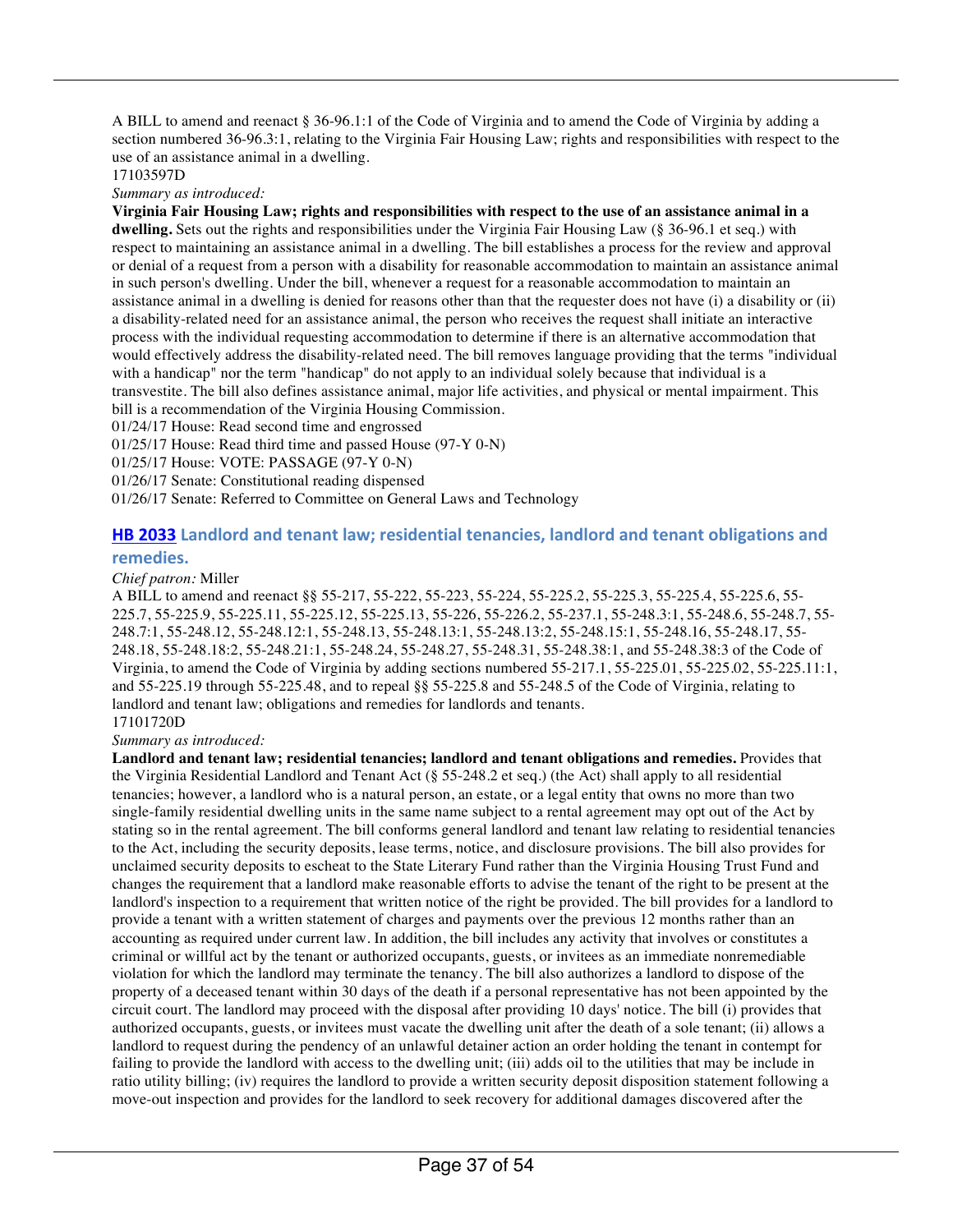security deposit disposition has been made; and (v) authorizes a landlord to retain an attorney to prepare or provide any required written notice and permits the use an electronic signature or an electronic notarization.

01/18/17 House: Referred from Courts of Justice

01/18/17 House: Referred to Committee on General Laws

01/23/17 House: Assigned GL sub: Subcommittee #1

01/25/17 House: Impact statement from DPB (HB2033)

01/31/17 House: Subcommittee recommends reporting with substitute (7-Y 0-N)

#### **HB 2109** Persons with disabilities; expands definition of "service dog."

#### *Chief patron:* Kory

A BILL to amend and reenact § 51.5-40.1 of the Code of Virginia, relating to rights of persons with disabilities; definition of "service dog."

17102344D

*Summary as introduced:*

**Rights of persons with disabilities; definition of "service dog."** Expands the definition of "service dog" to include dogs trained to assist persons with a disability by providing (i) therapeutic contact to help with depression, anxiety, or certain phobias, or to improve physical or cognitive functioning, or (ii) emotional support, well-being, comfort, or companionship.

01/10/17 House: Prefiled and ordered printed; offered 01/11/17 17102344D 01/10/17 House: Referred to Committee on Health, Welfare and Institutions 01/13/17 House: Impact statement from DPB (HB2109) 01/17/17 House: Assigned HWI sub: Subcommittee #3

#### **HB 2281** Residential rental property; foreclosure shall act as a termination of rental

#### agreement by landlord.

#### *Chief patron:* Leftwich

A BILL to amend and reenact §§ 54.1-2108.1 and 55-225.12 of the Code of Virginia, relating to residential rental property; foreclosure sale; tenant's assertion.

17104751D

#### *Summary as introduced:*

**Residential rental property.** Provides that if a residential dwelling unit is foreclosed upon and there is a tenant living in the dwelling unit at the time of the foreclosure, the foreclosure shall act as a termination of the rental agreement by the landlord. The bill allows the tenant to pay any rent that may be due prior to the date upon which the tenancy will terminate (i) to the successor landlord; (ii) to the managing agent of the landlord or successor landlord, if any; or (iii) into a court escrow account pursuant to the provisions of § 55-225.12. The bill also provides that, if there is in effect at the date of the foreclosure sale a written property management agreement between the landlord and a real estate licensee licensed pursuant to the provisions of § 54.1-2106.1, the foreclosure shall convert the property management agreement into a month-to-month agreement between the successor landlord and the real estate licensee acting as a managing agent, except in the event that the terms of the original property management agreement between the landlord and the real estate licensee acting as a managing agent require an earlier termination date. The bill permits a real estate licensee acting on behalf of a landlord client as a managing agent who elects to terminate the property management agreement to transfer any funds held in escrow by the licensee to the landlord client without his consent, provided that the real estate licensee provides written notice to each tenant that the funds have been so transferred. The bill provides immunity, in the absence of gross negligence or intentional misconduct, to any such licensee acting in compliance with the provisions of  $\S$  54.1-2108.1. The bill clarifies that a tenant residing in a dwelling unit that has been foreclosed upon is eligible to file an assertion pursuant to § 55-225.12 and that a court may order any moneys accumulated in escrow to be paid to the successor landlord or the successor landlord's managing agent, if any. Finally, the bill requires a current owner of rental property who has entered into a written property management agreement with a managing agent and who has subsequently entered into a purchase agreement with a new owner to give written notice to the managing agent requesting payment of security deposits to the current owner prior to settlement with the new owner. The bill requires the managing agent to transfer the security deposits to the current owner and provide written notice to each tenant that his security deposit has been transferred.

02/01/17 House: Read second time

02/01/17 House: Committee substitute agreed to 17104751D-H1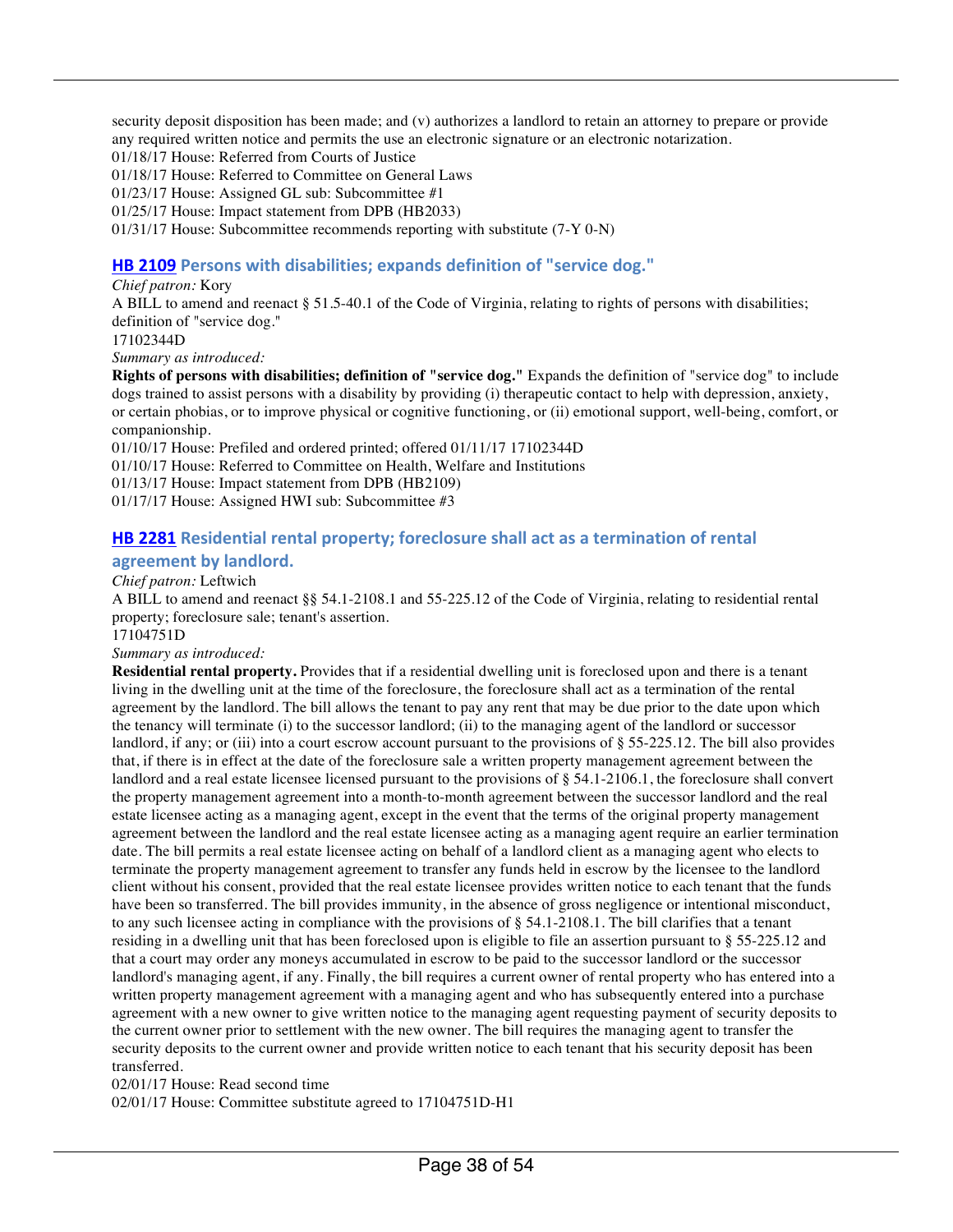02/01/17 House: Engrossed by House - committee substitute HB2281H1 02/02/17 House: Read third time and passed House BLOCK VOTE (95-Y 0-N) 02/02/17 House: VOTE: BLOCK VOTE PASSAGE (95-Y 0-N)

#### **HB 2382** Virginia Residential Landlord and Tenant Act; landlord to inspect vacated dwelling **unit.**

*Chief patron:* Lindsey

A BILL to amend the Code of Virginia by adding a section numbered 55-248.37:1, relating to the Virginia Residential Landlord and Tenant Act; landlord to inspect vacated dwelling unit for abandoned animals; penalty. 17103711D

*Summary as introduced:*

**Virginia Residential Landlord and Tenant Act; landlord to inspect vacated dwelling unit for abandoned animals; penalty.** Requires a landlord who knows or should have known that a dwelling unit has been vacated to inspect such dwelling unit within two days of its being vacated for the presence of any abandoned animals. If an abandoned animal is discovered, the landlord is required to notify an animal control officer or law enforcement of the presence and condition of the animal but shall not be considered the owner or custodian of the animal. The bill also provides that any person who knowingly fails to comply with the bill's inspection and notification provisions shall be guilty of a Class 1 misdemeanor.

01/17/17 House: Presented and ordered printed 17103711D

01/17/17 House: Referred to Committee for Courts of Justice

01/18/17 House: Assigned Courts sub: Civil Law

01/19/17 House: Impact statement from DPB (HB2382)

01/23/17 House: Subcommittee recommends laying on the table

#### **SB 822** Virginia Fair Housing Law; unlawful discriminatory housing practices, sexual **orientation and gender.**

#### *Chief patron:* Wexton

A BILL to amend and reenact §§ 36-96.1 through 36-96.4 and 55-248.47 of the Code of Virginia, relating to the Virginia Fair Housing Law; unlawful discriminatory housing practices; sexual orientation and gender identity. 17100197D

*Summary as introduced:*

#### **Virginia Fair Housing Law; unlawful discriminatory housing practices; sexual orientation and gender**

**identity.** Adds discrimination on the basis of an individual's sexual orientation or gender identity as an unlawful housing practice. The bill defines sexual orientation and gender identity.

01/26/17 Senate: Read second time and engrossed

01/27/17 Senate: Read third time and passed Senate (25-Y 14-N)

01/31/17 House: Placed on Calendar

01/31/17 House: Read first time

01/31/17 House: Referred to Committee on General Laws

#### **SB 959** Va Residential Landlord and Tenant Act; landlord to inspect vacated dwelling for **abandoned animals.**

#### *Chief patron:* Spruill

A BILL to amend the Code of Virginia by adding a section numbered 55-248.16:1 relating to the Virginia Residential Landlord and Tenant Act; responsibility of tenant; abandoned animals; penalty. 17104940D

#### *Summary as introduced:*

**Virginia Residential Landlord and Tenant Act; landlord to inspect vacated dwelling unit for abandoned animals; penalty.** Requires a landlord who knew or should have known that a dwelling unit has been vacated to inspect such dwelling unit for the presence of any abandoned animals. If an abandoned animal is discovered, the landlord is required to notify an animal control officer or law enforcement of the presence and condition of the animal but shall not be considered the owner or custodian of the animal. Bill also provides for a civil penalty of \$500 for failing to comply with the inspection and notification provisions with the proceeds deposited into the Literary Fund.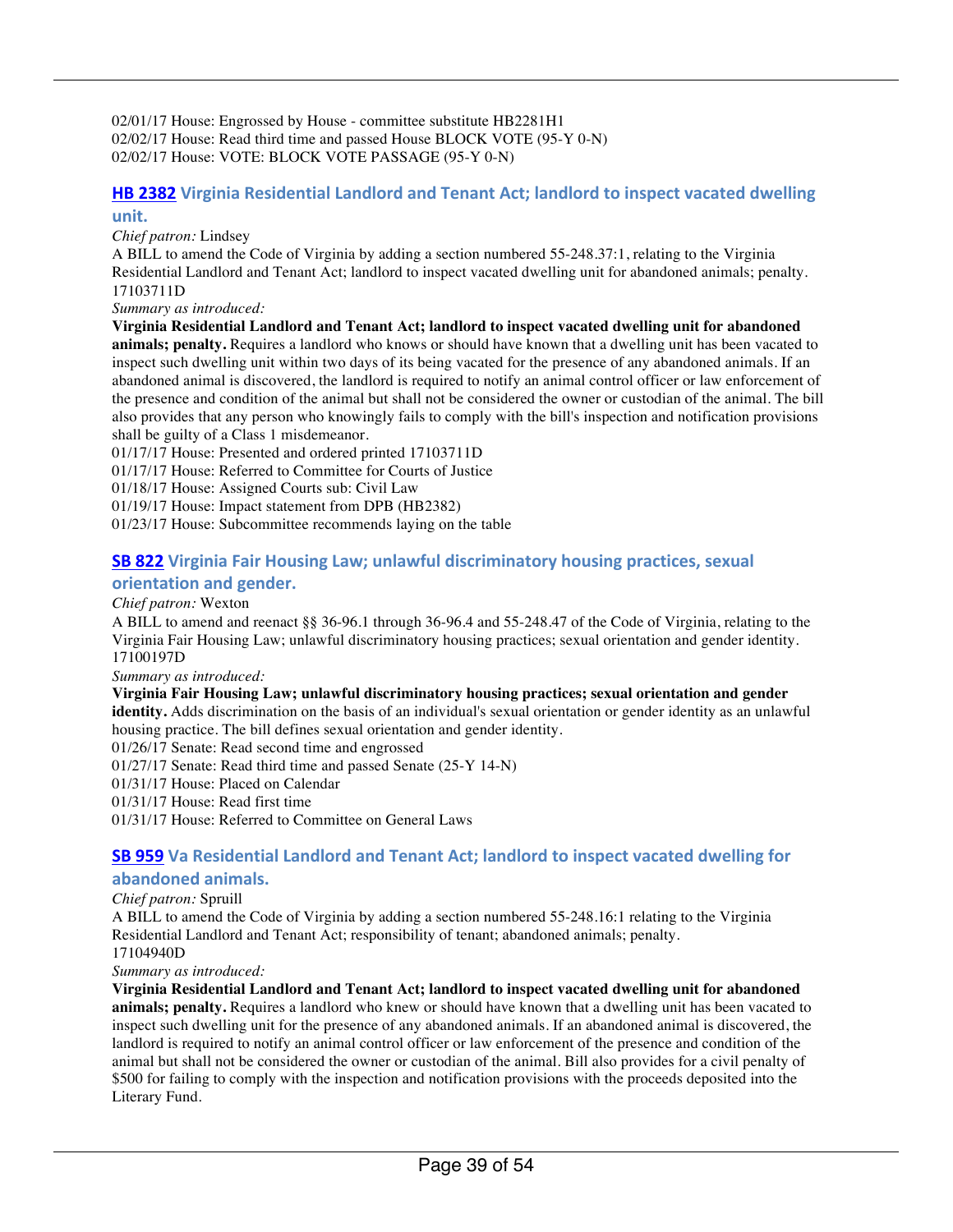02/01/17 Senate: Impact statement from DPB (SB959S1) 02/02/17 Senate: Read second time 02/02/17 Senate: Reading of substitute waived 02/02/17 Senate: Committee substitute agreed to 17104940D-S1 02/02/17 Senate: Engrossed by Senate - committee substitute SB959S1

#### **SB 966** Residential rental property.

#### *Chief patron:* Obenshain

A BILL to amend and reenact §§ 54.1-2108.1 and 55-225.12 of the Code of Virginia, relating to residential rental property; foreclosure sale; tenant's assertion.

17104907D

*Summary as introduced:*

**Residential rental property.** Provides that if a residential dwelling unit is foreclosed upon and there is a tenant living in the dwelling unit at the time of the foreclosure, the foreclosure shall act as a termination of the rental agreement by the landlord. The bill allows the tenant to pay any rent that may be due prior to the date upon which the tenancy will terminate (i) to the successor landlord; (ii) to the managing agent of the landlord or successor landlord, if any; or (iii) into a court escrow account pursuant to the provisions of § 55-225.12. The bill also provides that, if there is in effect at the date of the foreclosure sale a written property management agreement between the landlord and a real estate licensee licensed pursuant to the provisions of § 54.1-2106.1, the foreclosure shall convert the property management agreement into a month-to-month agreement between the successor landlord and the real estate licensee acting as a managing agent, except in the event that the terms of the original property management agreement between the landlord and the real estate licensee acting as a managing agent require an earlier termination date. The bill permits a real estate licensee acting on behalf of a landlord client as a managing agent who elects to terminate the property management agreement to transfer any funds held in escrow by the licensee to the landlord client without his consent, provided that the real estate licensee provides written notice to each tenant that the funds have been so transferred. The bill provides immunity, in the absence of gross negligence or intentional misconduct, to any such licensee acting in compliance with the provisions of  $\S$  54.1-2108.1. The bill clarifies that a tenant residing in a dwelling unit that has been foreclosed upon is eligible to file an assertion pursuant to § 55-225.12 and that a court may order any moneys accumulated in escrow to be paid to the successor landlord or the successor landlord's managing agent, if any. Finally, the bill requires a current owner of rental property who has entered into a written property management agreement with a managing agent and who has subsequently entered into a purchase agreement with a new owner to give written notice to the managing agent requesting payment of security deposits to the current owner prior to settlement with the new owner. The bill requires the managing agent to transfer the security deposits to the current owner and provide written notice to each tenant that his security deposit has been transferred.

02/02/17 Senate: Reading of substitute waived

02/02/17 Senate: Committee substitute agreed to 17104907D-S1

02/02/17 Senate: Engrossed by Senate - committee substitute SB966S1

02/02/17 Senate: Constitutional reading dispensed (40-Y 0-N)

02/02/17 Senate: Passed Senate (40-Y 0-N)

#### **SB 991** Residential rental property.

#### *Chief patron:* Dance

A BILL to amend and reenact §§ 55-225.10 and 55-507 of the Code of Virginia, relating to residential rental property.

17104908D

*Summary as introduced:*

**Residential rental property.** Removes a provision that allows a tenant to remain in a dwelling unit that has been foreclosed upon pursuant to the federal Protecting Tenants at Foreclosure Act because the Act expired on December 31, 2014, and is no longer in effect. The bill also requires a current owner of rental property who has entered into a written property management agreement with a managing agent and who has subsequently entered into a purchase agreement with a new owner to give written notice to the managing agent requesting payment of security deposits to the current owner prior to settlement with the new owner. The bill requires the managing agent to transfer the security deposits to the current owner and provide written notice to each tenant that his security deposit has been transferred.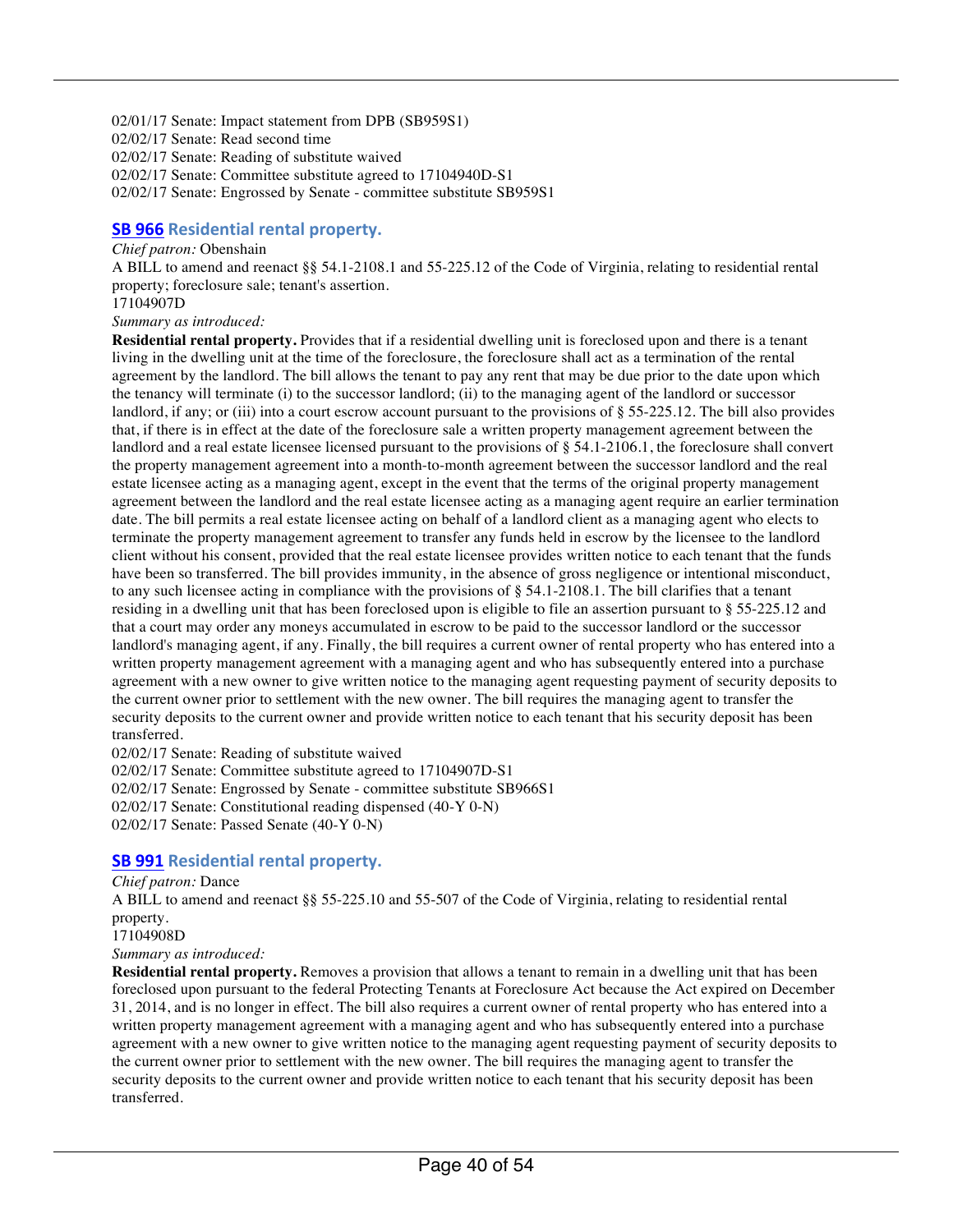02/01/17 Senate: Constitutional reading dispensed (40-Y 0-N) 02/02/17 Senate: Read second time 02/02/17 Senate: Reading of substitute waived 02/02/17 Senate: Committee substitute agreed to 17104908D-S1 02/02/17 Senate: Engrossed by Senate - committee substitute SB991S1

#### **SB 993** Lease agreements; late charge.

#### *Chief patron:* Stanley

A BILL to amend and reenact §§ 6.2-400 and 55-248.7 of the Code of Virginia, relating to the amount of late charges that may be imposed under a lease.

17103460D

*Summary as introduced:*

**Lease agreements; late charge.** Caps the amount of the late charge that a lessor may impose for the failure of the lessee to make timely payment of any periodic rent due under a lease of real property in the Commonwealth at five percent of the amount of the periodic rent due under the lease. The measure requires the late charge to be specified in the lease or rental agreement. A payment is timely if it is made within seven calendar days of the due date.

01/03/17 Senate: Prefiled and ordered printed; offered 01/11/17 17103460D

01/03/17 Senate: Referred to Committee on Commerce and Labor

01/12/17 Senate: Impact statement from DPB (SB993)

01/30/17 Senate: Passed by indefinitely in Commerce and Labor with letter (15-Y 0-N)

### **SB 1037** Virginia Residential Property Disclosure Act; required disclosures; local historic

#### **districts.**

*Chief patron:* Locke

A BILL to amend and reenact § 55-519 of the Code of Virginia, relating to the Virginia Residential Property Disclosure Act; required disclosures; local historic districts.

17101725D

*Summary as introduced:*

**Virginia Residential Property Disclosure Act; required disclosures; local historic districts.** Advises a prospective purchaser of residential property under the Virginia Residential Property Disclosure Act, upon delivery of the residential property disclosure statement wherein the owner makes no representations with respect to the presence of a historic district, to review any materials available from the locality that explain (i) any requirements to alter, reconstruct, renovate, restore, or demolish buildings or signs in the local historic district and (ii) the necessity of obtaining any local review board or governing body approvals prior to doing any work on a property located in a local historic district. This bill is a recommendation of the Virginia Housing Commission.

01/19/17 Senate: Read second time and engrossed

01/20/17 Senate: Read third time and passed Senate (38-Y 0-N)

01/30/17 House: Placed on Calendar

01/30/17 House: Read first time

01/30/17 House: Referred to Committee on General Laws

#### **SB 1228** Va. Fair Housing Law; responsibilities with respect to use of an assistance animal in a **dwelling.**

#### *Chief patron:* Barker

A BILL to amend and reenact § 36-96.1:1 of the Code of Virginia and to amend the Code of Virginia by adding a section numbered 36-96.3:1, relating to the Virginia Fair Housing Law; rights and responsibilities with respect to the use of an assistance animal in a dwelling.

17103819D

*Summary as introduced:*

**Virginia Fair Housing Law; rights and responsibilities with respect to the use of an assistance animal in a dwelling.** Sets out the rights and responsibilities under the Virginia Fair Housing Law (§ 36-96.1 et seq.) with respect to maintaining an assistance animal in a dwelling. The bill establishes a process for the review and approval or denial of a request from a person with a disability for reasonable accommodation to maintain an assistance animal in such person's dwelling. Under the bill, whenever a request for a reasonable accommodation to maintain an assistance animal in a dwelling is denied for reasons other than that the requester does not have (i) a disability or (ii)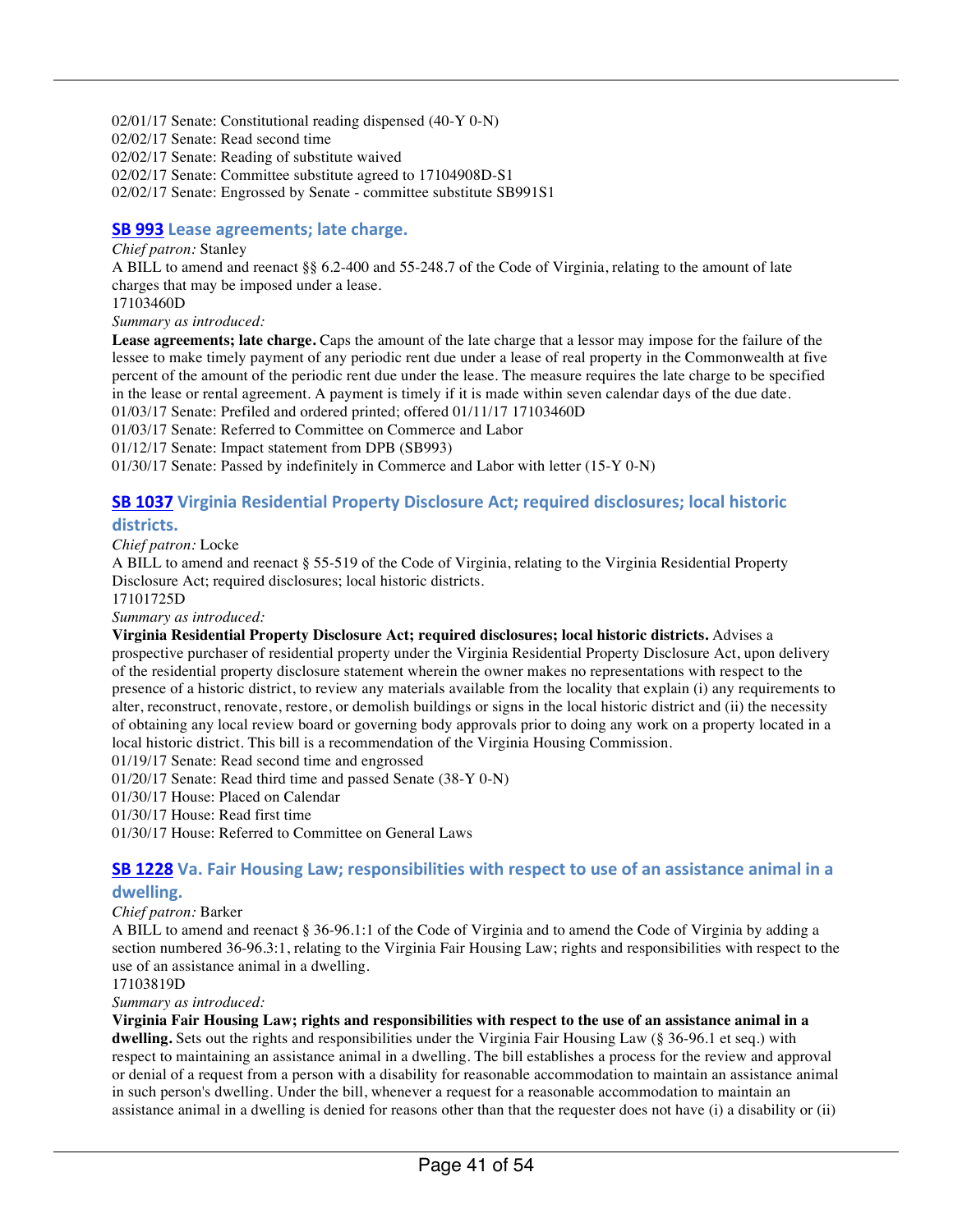a disability-related need for an assistance animal, the person who receives the request shall initiate an interactive process with the individual requesting accommodation to determine if there is an alternative accommodation that would effectively address the disability-related need. The bill removes language providing that the terms "individual with a handicap" nor the term "handicap" do not apply to an individual solely because that individual is a transvestite. The bill also defines assistance animal, major life activities, and physical or mental impairment. This bill is a recommendation of the Virginia Housing Commission.

01/10/17 Senate: Prefiled and ordered printed; offered 01/11/17 17103819D

01/10/17 Senate: Referred to Committee on General Laws and Technology

01/16/17 Senate: Impact statement from DPB (SB1228)

#### **SB 1365** Statewide Fire Prevention Code; authority of Va. Fire Services Bd., fees for school

#### **inspections.**

*Chief patron:* Edwards

A BILL to amend and reenact §§ 9.1-203, 27-97, 27-98, 36-118, 36-119.1 of the Code of Virginia, relating to the Statewide Fire Prevention Code; authority of the Virginia Fire Services Board; fees for school inspections. 17101238D

*Summary as introduced:*

**Statewide Fire Prevention Code; authority of the Virginia Fire Services Board; fees for school inspections.** Transfers primary authority for the adoption of the Statewide Fire Prevention Code from the Board of Housing and Community Development to the Virginia Fire Services Board. The bill also removes the prohibition against the State Fire Marshal's charging fees for school inspections. The bill contains technical amendments.

01/11/17 Senate: Prefiled and ordered printed; offered 01/11/17 17101238D

01/11/17 Senate: Referred to Committee on General Laws and Technology

01/30/17 Senate: Committee amendments

01/30/17 Senate: Failed to report (defeated) in General Laws and Technology (5-Y 10-N)

#### **SB 1515** Existing buildings; manual entry door hardware.

*Chief patron:* Wagner

A BILL to amend the Code of Virginia by adding in Article 1 of Chapter 9 of Title 15.2 a section numbered § 15.2- 926.4, relating to existing buildings; manual entry door hardware.

17103995D

*Summary as introduced:*

**Existing buildings; manual entry door hardware.** Authorizes a locality to require property owners by ordinance to install manual entry door hardware in any building located in its jurisdiction where such fitting is affordable and readily achievable. The bill excludes historic buildings.

01/19/17 Senate: Presented and ordered printed 17103995D

01/19/17 Senate: Referred to Committee on Local Government

01/31/17 Senate: Committee amendments

01/31/17 Senate: Passed by indefinitely in Local Government with letter (13-Y 0-N)

#### **SB 1578** Short-term rental; registration of persons offering property for rental.

#### *Chief patron:* Norment

A BILL to amend and reenact §§ 4.1-100, as it is currently effective and as it shall become effective, and 4.1-200 of the Code of Virginia and to amend the Code of Virginia by adding in Article 5 of Chapter 9 of Title 15.2 a section numbered 15.2-983, relating to the short-term rental of property.

17100761D

#### *Summary as introduced:*

**Short-term rental of property.** Authorizes a locality to adopt an ordinance requiring the registration of persons offering property for short-term rental. The bill defines "short-term rental" as the provision of a room or space suitable for sleeping or lodging for less than 30 consecutive days. Persons and entities already licensed related to the rental or management of property by the Board of Health, the Real Estate Board, or a locality would not be required to register. The bill authorizes localities to impose fees and penalties on persons who violate the registry ordinance or who offer short-term rentals that have multiple violations of state or federal laws or ordinances, including those related to alcoholic beverage control. The bill amends the Alcoholic Beverage Control (ABC) Act to clarify that certain property rented on a short-term basis is considered a bed and breakfast establishment for purposes of ABC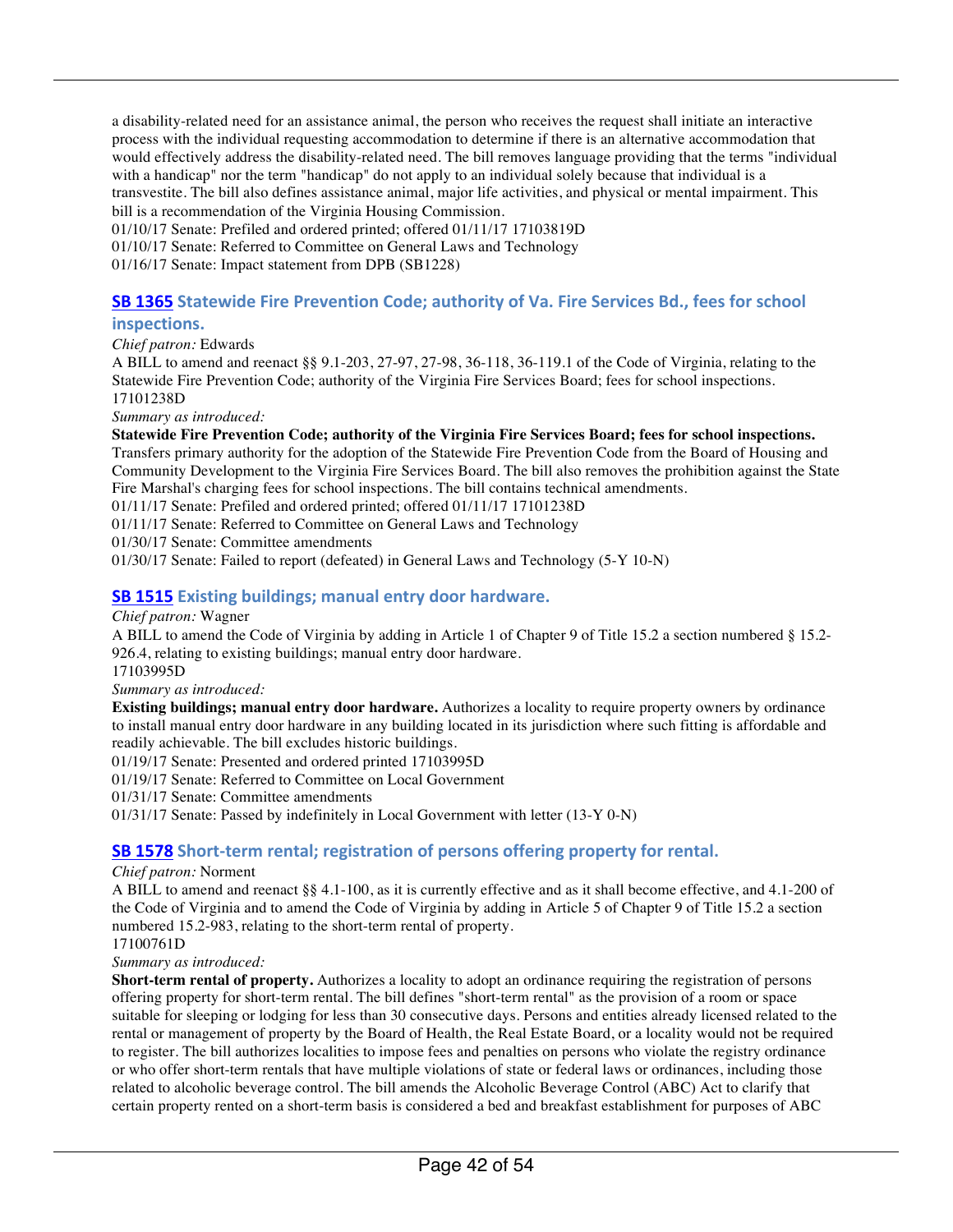licensing and that the exception from ABC licensing for serving alcoholic beverages to guests in a residence does not apply if the guest is a short-term lessee of the residence.

01/27/17 Senate: Rereferred to Local Government

01/30/17 Senate: Impact statement from DHCD (SB1578)

02/02/17 Senate: Reported from Local Government with substitute (11-Y 2-N)

02/02/17 Senate: Committee substitute printed 17105130D-S1

02/02/17 Senate: Incorporates SB1579 (Stanley)

#### **SB 1579** Short-term rental; affirms rights of localities to regulate rental of property.

#### *Chief patron:* Stanley

A BILL to amend the Code of Virginia by adding in Article 5 of Chapter 9 of Title 15.2 a section numbered 15.2- 983, relating to the short-term rental of property.

17100686D

*Summary as introduced:*

**Short-term rental of property.** Affirms the rights of localities to regulate the short-term rental of property, defined as the provision of space suitable for sleeping or lodging for fewer than 30 days. If a locality allows short-term rentals, the locality shall require that the person offering property for rental notify adjacent landowners in writing, obtain local permission to offer the property for rental, and carry a minimum of \$500,000 of commercial premises liability insurance. If a locality prohibits short-term rentals, any person or entity, including an online hosting platform, that advertises the availability of a short-term rental in the locality shall be subject to a \$10,000 fine per violation.

01/20/17 Senate: Presented and ordered printed 17100686D

01/20/17 Senate: Referred to Committee on Local Government

01/23/17 Senate: Impact statement from DHCD (SB1579)

02/02/17 Senate: Committee amendments

02/02/17 Senate: Incorporated by Local Government (SB1578-Norment) (13-Y 0-N)

**Counts:** HB: 12 SB: 11

#### **HB 1444** Minimum wage; increases minimum wage from its current federally mandated level.

*Chief patron:* Rasoul

A BILL to amend and reenact §§ 40.1-28.9 and 40.1-28.10 of the Code of Virginia, relating to the minimum wage. 17100286D

*Summary as introduced:*

**Minimum wage.** Increases the minimum wage from its current federally mandated level of \$7.25 per hour to \$10.00 per hour effective July 1, 2017, to \$12.50 per hour effective July 1, 2019, and to \$15.00 per hour effective July 1,

2021, unless a higher minimum wage is required by the federal Fair Labor Standards Act.

11/30/16 House: Prefiled and ordered printed; offered 01/11/17 17100286D

11/30/16 House: Referred to Committee on Commerce and Labor

01/16/17 House: Impact statement from DPB (HB1444)

01/17/17 House: Assigned C & L sub: Subcommittee #2

01/24/17 House: Subcommittee recommends laying on the table

## **HB 1445** Wages and salaries; eliminates payment by prepaid cards, etc., without employee's

#### **consent.**

#### *Chief patron:* Ward

A BILL to amend and reenact § 40.1-29 of the Code of Virginia, relating to the payment of wages by credit to a prepaid debit card or card account.

17100389D

*Summary as introduced:*

**Payment of wages and salaries; prepaid cards.** Eliminates the ability of an employer to pay wages and salaries to an employee by credit to a prepaid debit card or card account without the employee's consent. Under current law, an employer may pay wages and salaries to an employee by credit to a prepaid debit card or card account without the employee's consent if the employee does not designate an account at a financial institution to which payment may be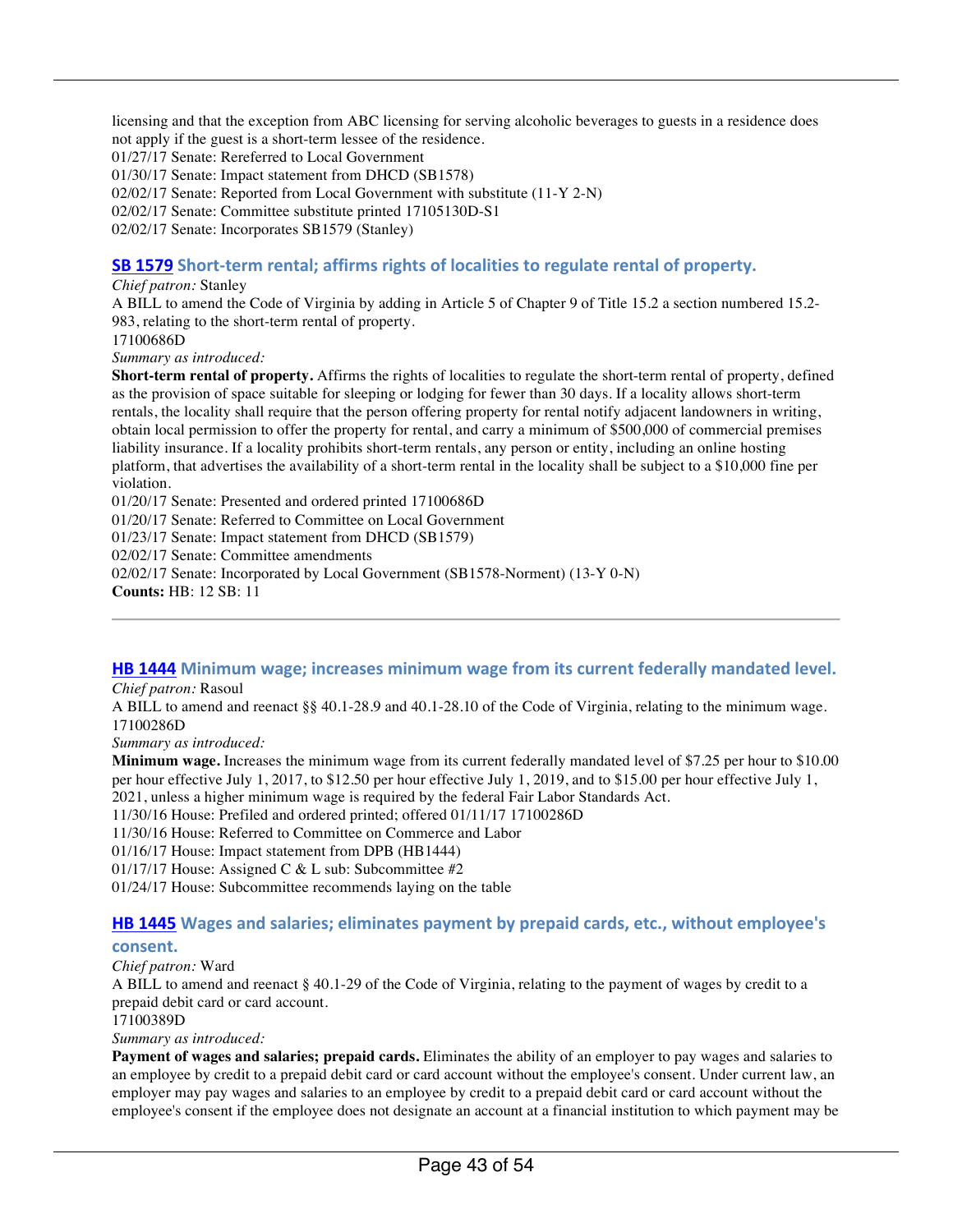sent by automated fund transfer. This measure allows payment of wages to be made by credit to a prepaid debit card or card account if the employee affirmatively consents and the employer discloses any applicable fees.

11/30/16 House: Referred to Committee on Commerce and Labor

01/11/17 House: Impact statement from DPB (HB1445)

01/12/17 House: Assigned C & L sub: Subcommittee  $#1$ 

01/19/17 House: Subcommittee recommends reporting (6-Y 4-N)

01/24/17 House: Tabled in Commerce and Labor

#### **HB 1499** Apportionment of income; corporate income tax.

#### *Chief patron:* Davis

A BILL to amend and reenact §§ 58.1-408, 58.1-414, 58.1-416, and 58.1-422 of the Code of Virginia and to repeal §§ 58.1-422.1 and 58.1-422.2 of the Code of Virginia, relating to the apportionment of income to Virginia by corporations for purposes of computing income taxes.

17100171D

*Summary as introduced:*

**Apportionment of income; corporate income tax.** Makes several changes to the current method used by multistate corporations to apportion income to Virginia for purposes of the corporate income tax, including (i) establishing sales as the sole factor to be used in apportioning income, with such single sales factor apportionment phased in and first effective beginning with taxable year 2020; (ii) adopting market-based sourcing as the approach for sourcing sales of services and nontangible personal property to Virginia; and (iii) eliminating the requirements placed on manufacturing companies electing single sales factor apportionment to maintain certain employment and wage levels.

In general, current law requires multistate corporations to apportion taxable income to Virginia using a doubleweighted sales factor formula, which consists of a sales factor that is double-weighted, a property factor, and a payroll factor to apportion the income. Under single sales factor apportionment, only the sales factor will be used by a multistate corporation to apportion taxable income to Virginia. Under the bill, most multistate corporations will be required to use single sales factor apportionment beginning with taxable year 2020, with manufacturing companies being one exception as discussed below.

Currently, manufacturing companies are allowed to elect single sales factor apportionment in lieu of doubleweighted sales factor apportionment. However, manufacturing companies electing single sales factor apportionment must meet certain employment and wage levels for the first three taxable years in which single sales factor apportionment is used. A monetary penalty is imposed upon any manufacturing company that has elected to apportion income using a single sales factor but that fails to meet the employment and wage level requirements. Under the bill, manufacturing companies may adopt single sales factor apportionment or continue to use doubleweighted sales factor apportionment. The bill provides that a manufacturing company that adopts singles sales factor apportionment in a taxable year beginning on or after July 1, 2017, will not be subject to any monetary penalty but may not revoke the election to use single sales factor apportionment.

The bill implements market-based sourcing for attributing sales to Virginia other than sales of tangible personal property beginning with taxable year 2018. The bill provides that sales made by certain communications services or Internet access services providers, other than sales of tangible personal property, that are attributable to Virginia under market-based sourcing will be multiplied by a factor of 0.5 for purposes of computing such companies' sales factors. The multiplication factor of 0.5 will be applied to such sales if the provider, or an affiliated group that includes a communications services or Internet access services provider, during the taxable year expended at least \$100 million relating to communications services or Internet access services in the form of tangible personal property placed in service in Virginia or salaries and wages paid for its employees in Virginia. In addition, the bill provides that certain sales of national defense contractors will be excluded from such contractors' sales factor under market-based sourcing. Sales of a national defense contractor other than sales of tangible personal property that are attributable to a federal defense acquisition contract for a sale other than a sale of tangible personal property will be excluded if (a) a greater proportion of the income producing activity is performed outside Virginia, based on costs of performance; (b) the laws of another state require that the sale be included in the numerator of the fraction used in apportioning the contractor's income to that state for income tax purposes; and (c) the laws of such other state require that the sale be included in such numerator only if the greater proportion of the income-producing activity is performed in that state, based on costs of performance.

With the exception of the elimination of the employment and wage level requirements placed on manufacturing companies electing single sales factor apportionment that becomes effectives for taxable years beginning on or after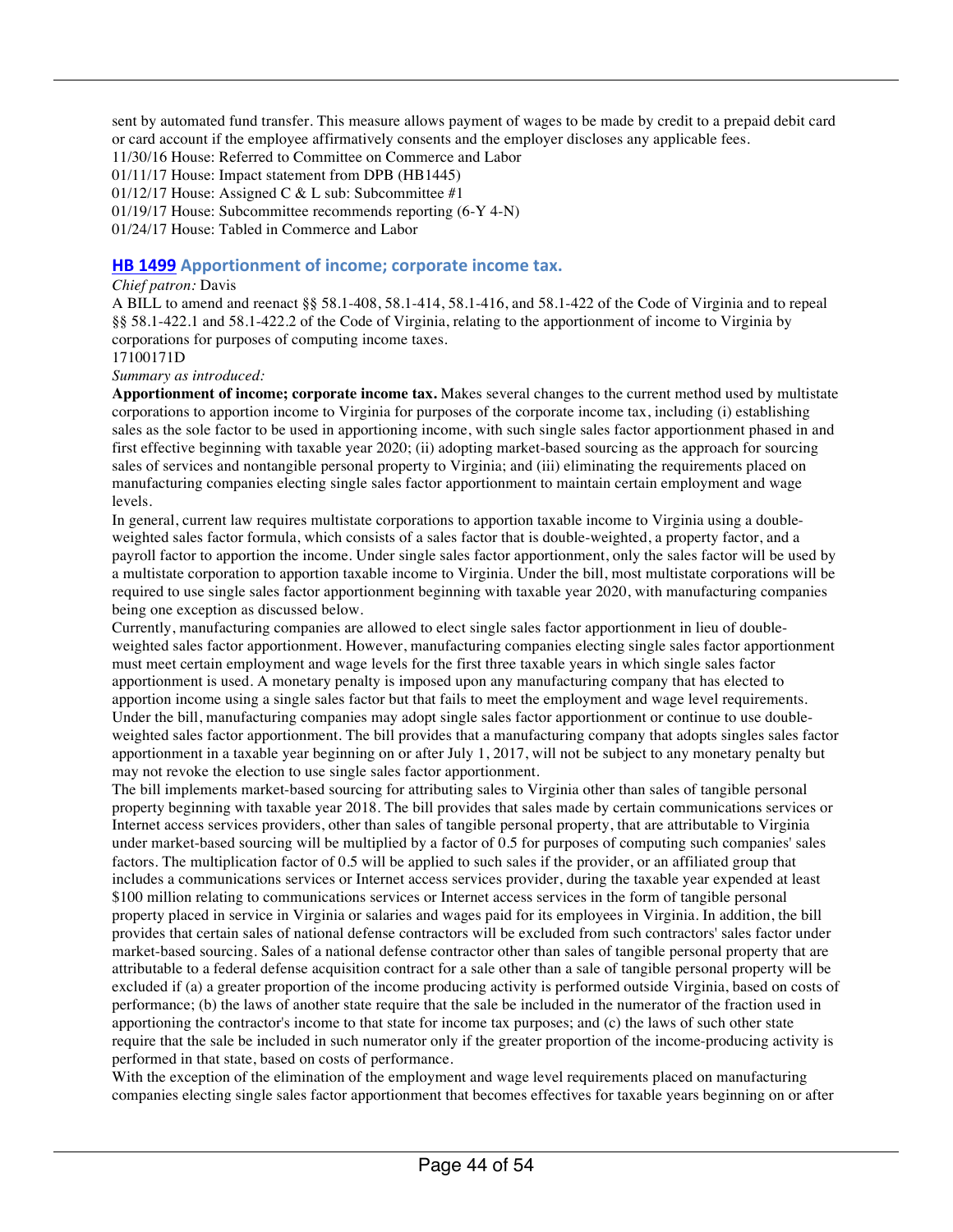July 1, 2017, all other provisions in the bill will become effective only if the bill's provisions are not estimated by the Department of Taxation to reduce the official forecasted general fund revenues by more than \$50 million for any fiscal year. The bill requires the Department to prepare a fiscal impact statement on general fund revenues from implementation of the bill. The fiscal impact statement is required to be provided to the Governor and the Chairmen of the House Committee on Appropriations, House Committee on Finance, and Senate Committee on Finance by December 1, 2017. To facilitate the Department's preparation of the fiscal impact statement, every corporation having income from business activity that is taxable both within and without Virginia and that had Virginia taxable income before apportionment of at least \$50 million for taxable year 2015 will be required to recalculate its 2015 sales factor using market-based sourcing. The bill requires that the recalculated sales factor be submitted to the Department by July 1, 2017, and imposes a \$5,000 penalty for the failure to do so.

The bill requires the Tax Commissioner by September 1 of each year beginning in 2019 to make a written certification to the Governor and the General Assembly reporting any net additional revenues attributable to the bill's provisions, if any, that were received in the state treasury for the immediately prior fiscal year. The next regular session of the General Assembly would be required to provide an amount of tax relief that at least equal to the amount certified by the Tax Commissioner.

12/17/16 House: Prefiled and ordered printed; offered 01/11/17 17100171D

12/17/16 House: Referred to Committee on Finance

01/17/17 House: Assigned Finance sub: Subcommittee #2

01/17/17 House: Impact statement from TAX (HB1499)

01/25/17 House: Subcommittee recommends laying on the table

#### **HB 1625** Mobile food units; licenses.

*Chief patron:* Robinson

A BILL to amend and reenact § 35.1-21 of the Code of Virginia, relating to mobile food units; licenses. 17101962D

*Summary as introduced:*

**Mobile food units; licenses.** Directs the Department of Health to issue a license in the form of a sticker to a restaurant that is a mobile food unit that meets the requirements for licensure and requires the licensee to prominently display the license on the mobile food unit.

01/23/17 House: Read second time and engrossed

01/24/17 House: Read third time and passed House BLOCK VOTE (97-Y 0-N)

01/24/17 House: VOTE: BLOCK VOTE PASSAGE (97-Y 0-N)

01/25/17 Senate: Constitutional reading dispensed

01/25/17 Senate: Referred to Committee on Education and Health

#### **HB 1628** Private security; compliance agent experience, surety bond.

#### *Chief patron:* Fowler

A BILL to amend and reenact §§ 9.1-139 and 9.1-144 of the Code of Virginia, relating to private security; compliance agent experience; surety bond.

17101612D

*Summary as introduced:*

Private security; compliance agent experience; surety bond. Removes the requirement that a compliance agent for a private security services business have either five years of experience or three years of managerial or supervisory experience in a private security services business, a state or local law-enforcement agency, or a related field. The bill also removes the option for a private security services business or a private security services training school to be covered by a bond in lieu of liability insurance.

01/30/17 House: Passed by for the day

01/31/17 House: Read second time

01/31/17 House: Engrossed by House as amended HB1628E

02/01/17 House: Read third time and passed House (98-Y 0-N)

02/01/17 House: VOTE: PASSAGE (98-Y 0-N)

#### **HB 1646** Form of garnishment summons; maximum portion of disposable earnings subject to **garnishment.**

*Chief patron:* Loupassi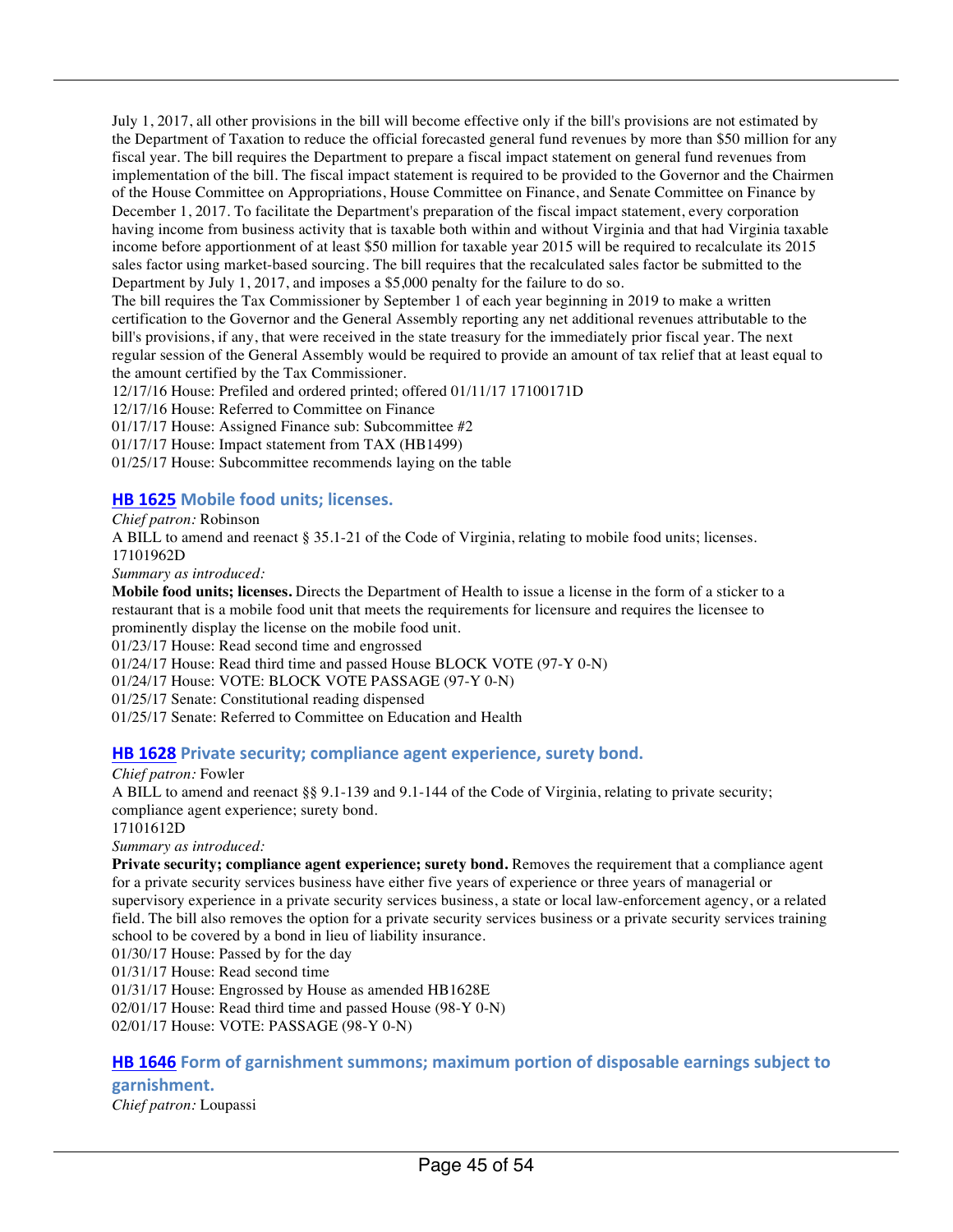A BILL to amend and reenact § 8.01-512.3 of the Code of Virginia, relating to the form of garnishment summons; maximum portion of disposable earnings subject to garnishment. 17101569D

*Summary as introduced:*

**Form of garnishment summons; maximum portion of disposable earnings subject to garnishment.** Provides that the form of garnishment summons will state that an employee who makes the minimum wage or less for his week's earnings will ordinarily get to keep 40 times the minimum hourly wage when such earnings are subject to a garnishment, not 30 times as stated in Title 8.01, Civil Remedies and Procedures. The bill is intended to reflect the current statutory requirement for exemptions in Title 34, Homestead and Other Exemptions, and is technical in nature. The bill further directs the Office of the Executive Secretary of the Supreme Court to update the form of garnishment summons accordingly.

01/25/17 House: Read second time and engrossed

01/26/17 House: Read third time and passed House BLOCK VOTE (99-Y 0-N)

01/26/17 House: VOTE: BLOCK VOTE PASSAGE (99-Y 0-N)

01/27/17 Senate: Constitutional reading dispensed

01/27/17 Senate: Referred to Committee for Courts of Justice

#### **HB 1771 Minimum wage.**

#### *Chief patron:* Plum

A BILL to amend and reenact §§ 40.1-28.9 and 40.1-28.10 of the Code of Virginia, relating to the minimum wage. 17101545D

#### *Summary as introduced:*

**Minimum wage.** Increases the minimum wage from its current federally mandated level of \$7.25 per hour to \$10.10 per hour effective January 1, 2018, unless a higher minimum wage is required by the federal Fair Labor Standards Act (FLSA). Effective January 1, 2020, the minimum wage shall be adjusted biennially to reflect annual increases in the consumer price index over the two most recent calendar years. The measure also provides that the Virginia minimum wage applies to persons whose employment is covered by the FLSA.

01/09/17 House: Prefiled and ordered printed; offered 01/11/17 17101545D

01/09/17 House: Referred to Committee on Commerce and Labor

01/16/17 House: Impact statement from DPB (HB1771)

01/17/17 House: Assigned C & L sub: Subcommittee #2

01/24/17 House: Subcommittee recommends laying on the table

#### **HB 1811** Unlawful detainer; initial hearings on a summons, etc.

#### *Chief patron:* Loupassi

A BILL to amend and reenact §§ 8.01-126, 8.01-128, 8.01-129, and 16.1-94.01 of the Code of Virginia, relating to initial hearings on summons for unlawful detainer; amendments of amount requested on summons for unlawful detainer; immediate issuance of writs of possession in certain case judgments; written notice of satisfaction rendered in court not of record.

17104719D

*Summary as introduced:*

**Initial hearings on a summons for unlawful detainer; plaintiff's possession of property at initial return date; immediate issuance of writs of possession in certain case judgments; written notice of satisfaction rendered in a court not of record.** Provides that, if an initial hearing on a summons for unlawful detainer cannot be held within 21 days from filing, it may not be held later than 30 days from such filing. The bill requires the court to award a money judgment for any amounts contracted for in a rental agreement on the date of the hearing. The bill allows a plaintiff to continue an unlawful entry and detainer case for up to 120 days from the return date to establish final rent and damages, regardless of whether a judgment for possession is entered or writ for possession issued on the return date. The bill further clarifies types of judgments for which a writ of possession may be immediately executed. The bill also removes certain requirements for a written notice of satisfaction of judgment rendered in a court not of record.

02/01/17 House: Read second time

02/01/17 House: Committee substitute agreed to 17104719D-H1

02/01/17 House: Engrossed by House - committee substitute HB1811H1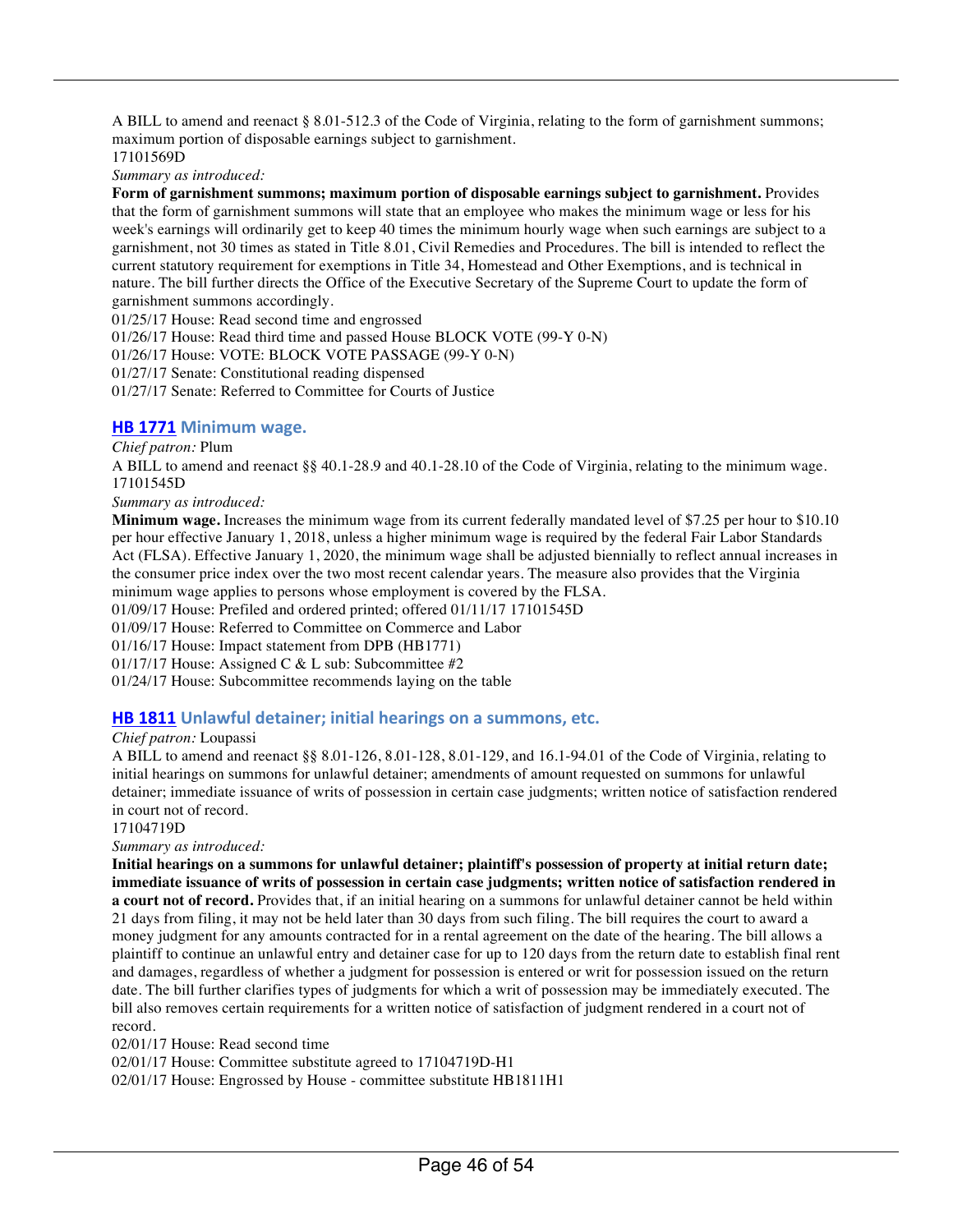02/02/17 House: Read third time and passed House BLOCK VOTE (95-Y 0-N) 02/02/17 House: VOTE: BLOCK VOTE PASSAGE (95-Y 0-N)

#### **HB 1960** Tow truck drivers and towing and recovery operators; civil penalty for improper **towing.**

*Chief patron:* Hugo

A BILL to amend and reenact §§ 46.2-119, 46.2-1232, 46.2-1233, 46.2-1233.2, and 59.1-200 of the Code of Virginia, relating to tow truck drivers and towing and recovery operators; requirements; civil penalties. 17101900D

*Summary as introduced:*

**Tow truck drivers and towing and recovery operators; requirements; penalties.** Creates a civil penalty of \$100 to be paid into the Literary Fund for any tow truck driver or towing and recovery operator convicted of improperly towing. The bill exempts Planning District 8 (Northern Virginia) from any requirement by a towing advisory board for written authorization in addition to a written contract in the event that a vehicle is being removed from private property. The bill requires that a tow truck driver immediately notify the animal control office in the locality from which the vehicle is being towed if the vehicle is occupied by a companion animal. The bill raises the hookup and initial towing fee in Planning District 8 (Northern Virginia) from \$135 to \$150. The bill requires the chairman of any towing advisory board within Planning District 8 (Northern Virginia) to be a representative of a licensed towing and recovery operator and limits the membership of such boards to only representatives of local law-enforcement agencies, representatives of licensed towing and recovery operators, and one member of the general public. The bill adds improper towing as a prohibited act under the Virginia Consumer Protection Act (§ 59.1-196 et seq.). 01/10/17 House: Referred to Committee on Transportation

01/17/17 House: Impact statement from DPB (HB1960)

01/17/17 House: Assigned Transportation sub: Subcommittee #2

01/30/17 House: Subcommittee recommends reporting with substitute (6-Y 0-N)

02/02/17 House: Reported from Transportation with substitute (21-Y 0-N)

#### **HB 2132** Towing advisory board, local; membership.

#### *Chief patron:* Levine

A BILL to amend and reenact § 46.2-1233.2 of the Code of Virginia, relating to local towing advisory board; representatives.

17102409D

*Summary as introduced:*

**Local towing advisory board; membership.** Requires local towing advisory boards to consist of an equal number of representatives of (i) local law-enforcement agencies, (ii) licensed towing and recovery operators, (iii) commercial property or business owners, including business tenants residing in commercial buildings, and (iv) the general public. Current law requires the membership of such advisory boards to consist of (a) an equal number of representatives of local law-enforcement agencies and licensed towing and recovery operators and (b) one member of the general public.

01/11/17 House: Prefiled and ordered printed; offered 01/11/17 17102409D

01/11/17 House: Referred to Committee on Transportation

01/13/17 House: Impact statement from DHCD (HB2132)

01/17/17 House: Assigned Transportation sub: Subcommittee #2

01/30/17 House: Subcommittee failed to recommend reporting (2-Y 4-N)

#### **HB 2190** Wage or salary history; inquiries prohibited, civil penalty.

*Chief patron:* Boysko

A BILL to amend the Code of Virginia by adding in Article 1 of Chapter 3 of Title 40.1 a section numbered 40.1- 28.7:6, relating to a prohibition on employers' inquiring about the wage or salary history of prospective employees; civil penalty.

17101529D

*Summary as introduced:*

**Wage or salary history inquiries prohibited; civil penalty.** Prohibits a prospective employer from (i) requiring as a condition of employment that a prospective employee provide or disclose the prospective employee's wage or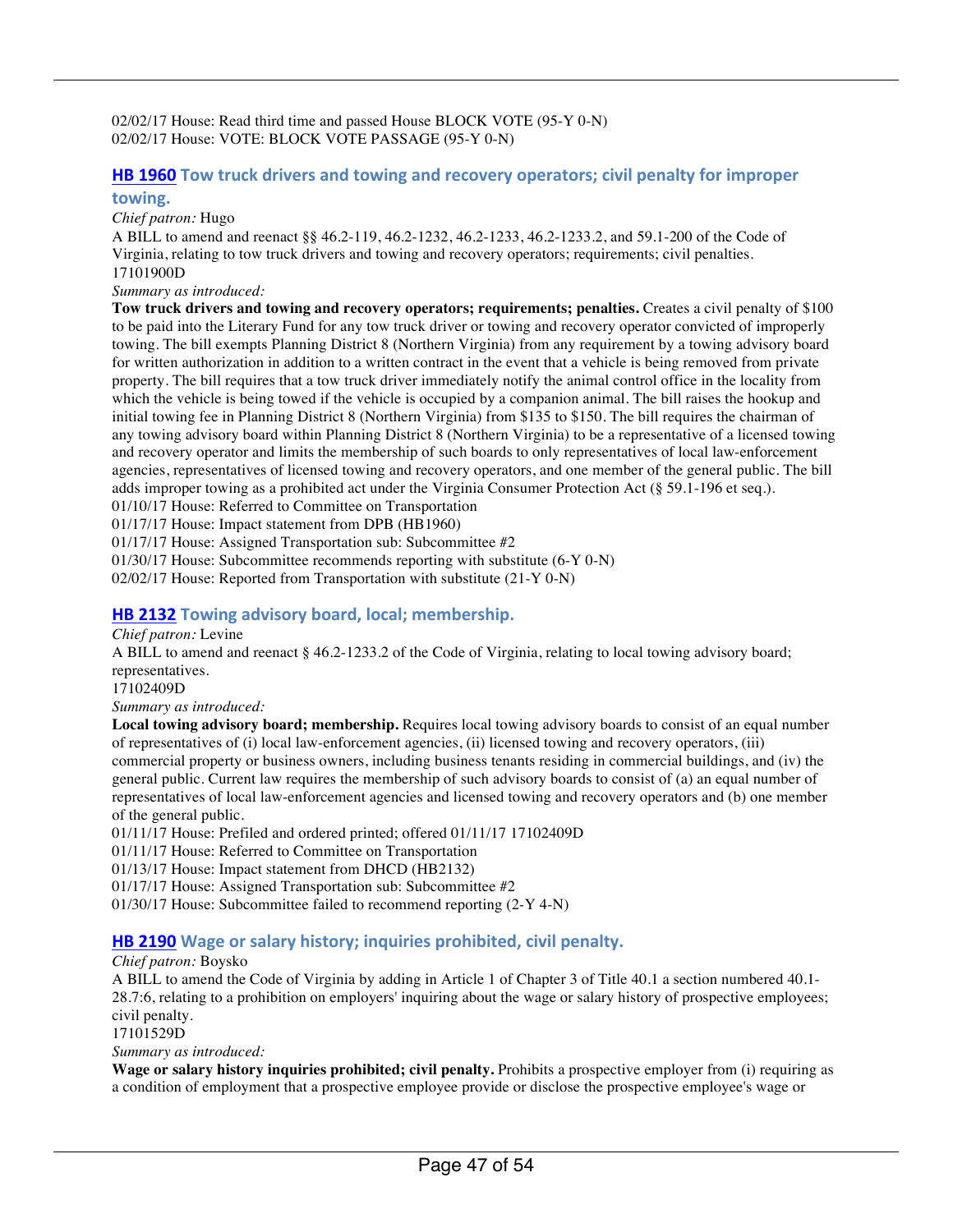salary history or (ii) seeking the wage or salary history of a prospective employee from the prospective employee's current or former employers. Violations are subject to a civil penalty not to exceed \$100 per violation. 01/11/17 House: Prefiled and ordered printed; offered 01/11/17 17101529D 01/11/17 House: Referred to Committee on Commerce and Labor 01/25/17 House: Impact statement from DPB (HB2190) 01/31/17 House: Tabled in Commerce and Labor

#### **HB 2283** Wages; cause of action against an employer for nonpayment.

#### *Chief patron:* Krizek

A BILL to amend and reenact § 40.1-29 of the Code of Virginia, relating to nonpayment of wages; cause of action. 17103283D

*Summary as introduced:*

**Nonpayment of wages; private action.** Provides that an employee has cause of action against an employer who fails to pay wages. The measure provides that if the court finds that the employer failed to pay wages, it shall award the employee the amount of wages due, plus interest at eight percent annually from the date the wages were due, reasonable attorney fees, and other costs. In addition, if the court finds that the employer's failure to pay wages was willful and with intent to defraud the employee, the court is required to award the employee an additional sum equal to the amount of wages due.

01/11/17 House: Presented and ordered printed 17103283D

01/11/17 House: Referred to Committee for Courts of Justice

01/16/17 House: Assigned Courts sub: Civil Law

01/25/17 House: Subcommittee recommends laying on the table

#### **HB 2309** Minimum wage; increases wage to \$11 per hour effective July 1, 2017.

*Chief patron:* Simon

A BILL to amend and reenact §§ 40.1-28.9 and 40.1-28.10 of the Code of Virginia, relating to the minimum wage. 17103167D

*Summary as introduced:*

**Minimum wage.** Increases the minimum wage from its current federally mandated level of \$7.25 per hour to \$11 per hour effective July 1, 2017, and to \$15 per hour effective July 1, 2019, unless a higher minimum wage is required by the federal Fair Labor Standards Act (FLSA). Effective July 1. 2020, the minimum wage shall be adjusted annually to reflect the increase in the Consumer Price Index over the most recent calendar year. The measure also provides that the Virginia minimum wage applies to persons whose employment is covered by the FLSA.

01/12/17 House: Presented and ordered printed 17103167D

01/12/17 House: Referred to Committee on Commerce and Labor

01/17/17 House: Assigned C & L sub: Subcommittee #2

01/24/17 House: Subcommittee recommends laying on the table

01/26/17 House: Impact statement from DPB (HB2309)

#### **HB 2314** Virginia Personnel Act; equal pay for equal work, policy of the Commonwealth.

#### *Chief patron:* Boysko

A BILL to amend and reenact §§ 2.2-1201, 2.2-2900, and 51.1-1101 of the Code of Virginia, relating to the Virginia Personnel Act; equal pay for equal work; policy of the Commonwealth.

17102375D

*Summary as introduced:*

**Virginia Personnel Act; equal pay for equal work; policy of the Commonwealth.** Provides that it is the policy of the Commonwealth that there shall be no discrimination between state employees on the basis of sex by paying wages to state employees at a rate less than the rate at which it pays wages to state employees of the opposite sex for equal work on jobs, the performance of which requires equal skill, effort, and responsibility, and which are performed under similar working conditions, except where such payment is made pursuant to (i) a seniority system, (ii) a merit system, (iii) a system that measures earnings by quantity or quality of production, or (iv) a differential based on any other factor other than sex. The bill also requires the Department of Human Resource Management to establish and administer a program to ensure equal pay for equal work to state employees in all incidents of employment as provided in the Virginia Personnel Act. The bill contains technical amendments.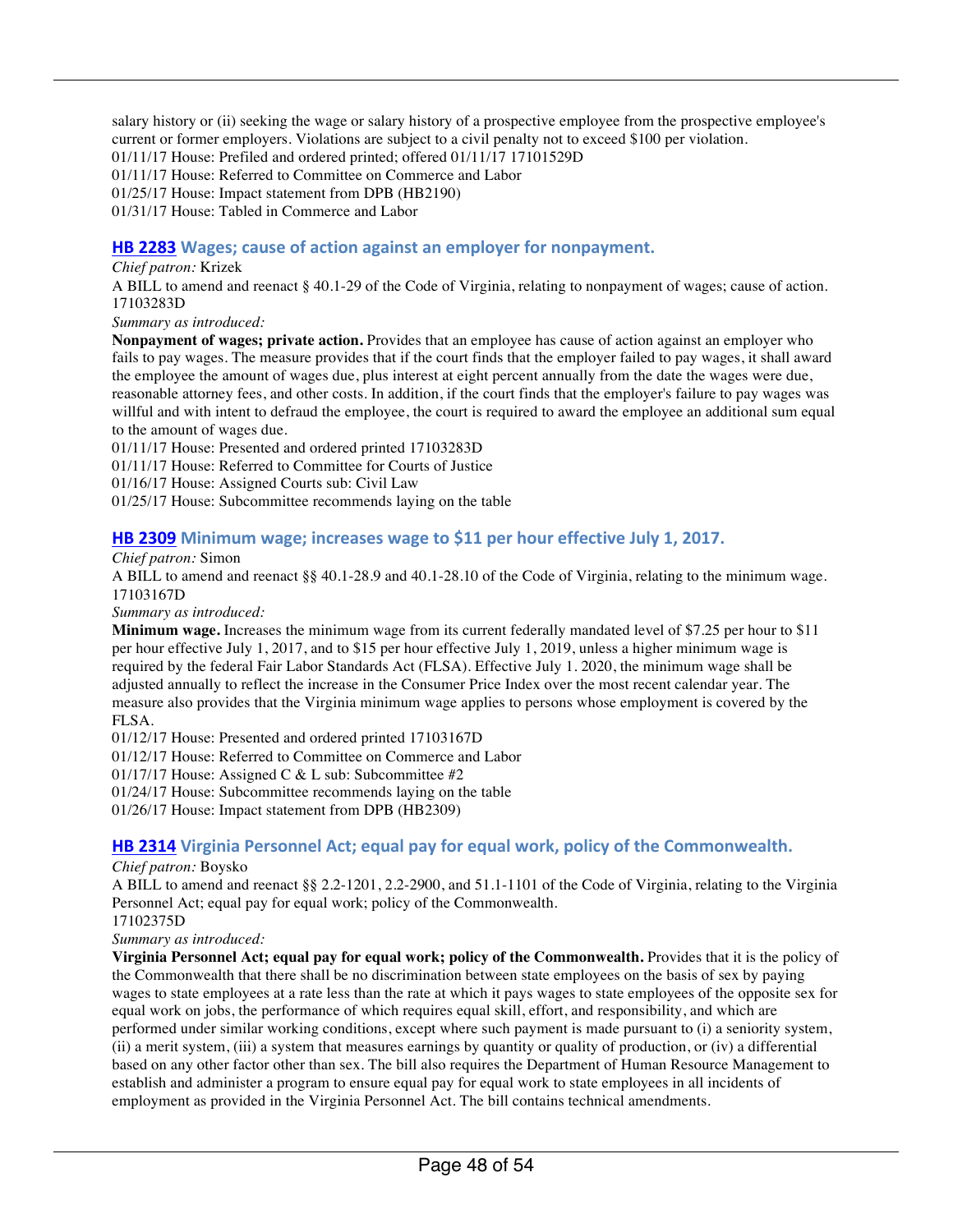01/12/17 House: Presented and ordered printed 17102375D

01/12/17 House: Referred to Committee on General Laws

01/20/17 House: Impact statement from DPB (HB2314)

01/23/17 House: Assigned GL sub: Subcommittee #4

01/31/17 House: Subcommittee failed to recommend reporting (2-Y 4-N)

#### **SB 783** Public employment; prohibits discrimination on basis of sexual orientation or gender **identity.**

*Chief patron:* Ebbin

A BILL to amend and reenact §§ 2.2-3004, 15.2-1507, 15.2-1604, and 22.1-306 of the Code of Virginia and to amend the Code of Virginia by adding sections numbered 2.2-2901.1, 15.2-1500.1, and 22.1-295.2, relating to public employment; prohibited discrimination based on sexual orientation or gender identity. 17100116D

*Summary as introduced:*

**Nondiscrimination in public employment.** Prohibits discrimination in public employment on the basis of sexual orientation or gender identity, as defined in the bill. The bill also codifies for state and local government employment the current prohibitions on discrimination in employment on the basis of race, color, religion, national origin, sex, pregnancy, childbirth or related medical conditions, age, marital status, disability, or status as a veteran. 01/26/17 Senate: Read second time and engrossed

01/27/17 Senate: Read third time and passed Senate (25-Y 14-N)

01/31/17 House: Placed on Calendar

01/31/17 House: Read first time

01/31/17 House: Referred to Committee on General Laws

#### **SB 785** Minimum wage; increases wage from its current level to \$8.00 per hour effective July **1, 2017.**

#### *Chief patron:* Marsden

A BILL to amend and reenact §§ 40.1-28.9 and 40.1-28.10 of the Code of Virginia, relating to the minimum wage. 17100253D

*Summary as introduced:*

**Minimum wage.** Increases the minimum wage from its current federally mandated level of \$7.25 per hour to \$8.00 per hour effective July 1, 2017, to \$9.00 per hour effective July 1, 2018, to \$10.10 per hour effective July 1, 2019, and to \$11.25 per hour effective July 1, 2020, unless a higher minimum wage is required by the federal Fair Labor Standards Act (FLSA). The measure also provides that the cash wage paid to a tipped employee shall not be less than 50 percent of the minimum wage and that the tip credit shall equal the difference between the cash wage required to be paid to a tipped employee and the minimum wage.

08/03/16 Senate: Prefiled and ordered printed; offered 01/11/17 17100253D

08/03/16 Senate: Referred to Committee on Commerce and Labor

01/16/17 Senate: Impact statement from DPB (SB785)

01/16/17 Senate: Passed by indefinitely in Commerce and Labor (11-Y 3-N)

#### **SB 823 Service of process; multifamily residential real estate and common interest**

#### **communities.**

#### *Chief patron:* Wexton

A BILL to amend and reenact §§ 8.01-296, 8.01-299, 8.01-320, 8.01-511, 16.1-264, 20-61.3, 20-99, and 46.2-416 of the Code of Virginia, relating to service of process; multifamily residential real estate and common interest communities.

17100201D

*Summary as introduced:*

**Service of process; multifamily residential real estate and common interest communities.** Requires an employee or agent of an owner of multifamily residential real estate or a common interest community to grant entry into such property to a person attempting to execute service on a person who resides in, occupies, or is known to be present in such property.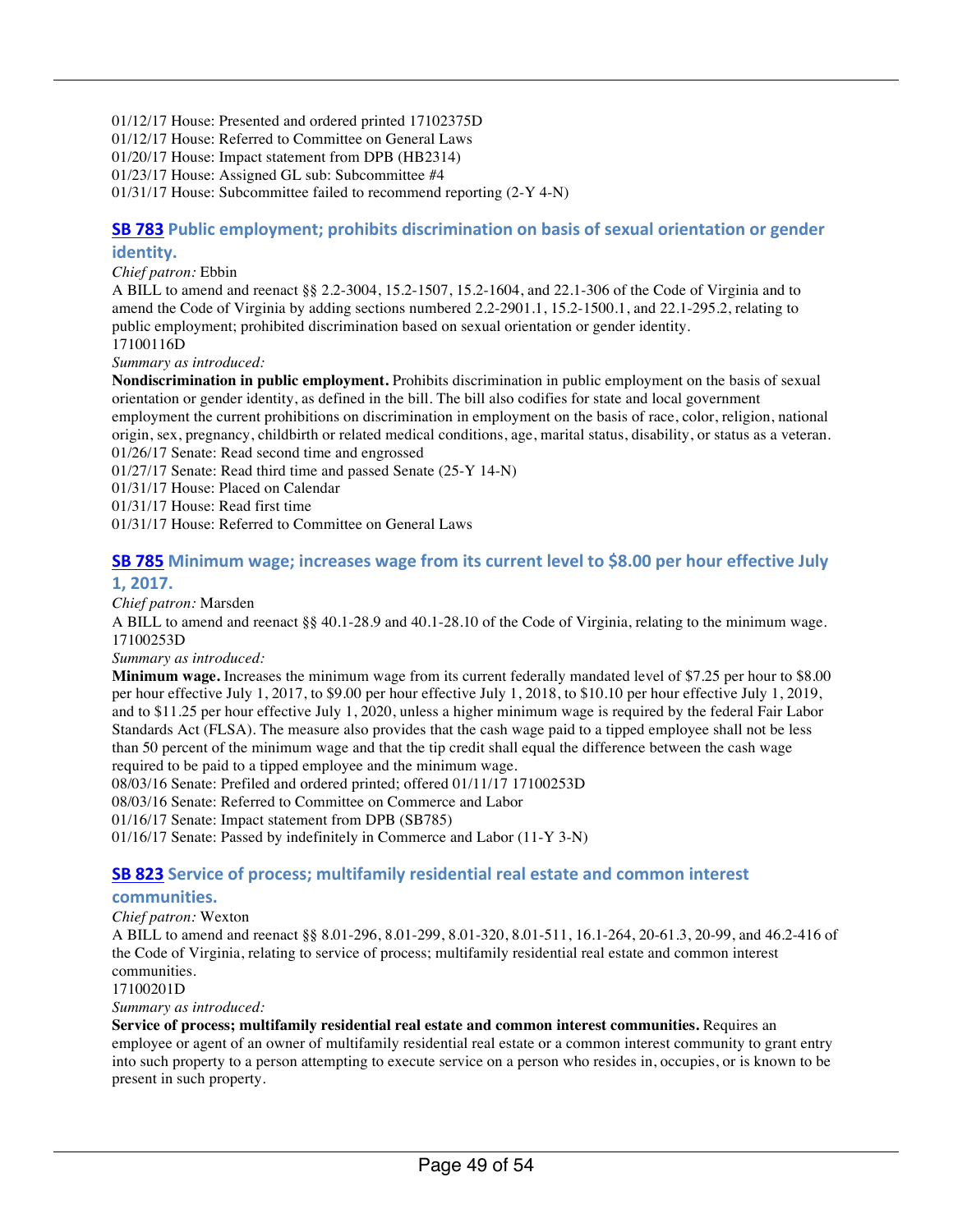11/09/16 Senate: Prefiled and ordered printed; offered 01/11/17 17100201D 11/09/16 Senate: Referred to Committee for Courts of Justice 01/23/17 Senate: Stricken at the request of Patron in Courts of Justice (15-Y 0-N)

#### **SB 824** Sick leave for employees; private employers to give to each full-time employee paid sick days, etc.

#### *Chief patron:* Wexton

A BILL to amend the Code of Virginia by adding in Chapter 3 of Title 40.1 an article numbered 2.1, consisting of sections numbered 40.1-33.1 through 40.1-33.12, relating to the provision of paid sick leave to employees; civil penalties.

#### 17100224D

#### *Summary as introduced:*

**Paid sick days for employees; civil penalties.** Requires private employers to give to each full-time employee paid sick days. Paid sick days would accrue at a rate of no less than one hour for every 50 hours worked in 2018 or, if an employer commences operations in 2018 or thereafter, in the employer's first year of operations. In subsequent years, paid sick days would accrue at a rate of no less than one hour for every 30 hours worked. An employee would be entitled to use accrued sick days beginning on the ninetieth calendar day of employment. The bill would require an employer to provide paid sick days, upon the request of the employee, for diagnosis, care, or treatment of health conditions of the employee or the employee's family member. The bill would prohibit an employer from discriminating or retaliating against an employee who requests paid sick days. The bill would require employers to satisfy specified posting and notice and recordkeeping requirements and would require the Commissioner of Labor and Industry (the Commissioner) to administer and enforce these requirements and to investigate alleged violations of these requirements. The bill would authorize the Commissioner to impose specified civil penalties for violations. The Commissioner would be authorized to bring an action to recover specified civil penalties against an offender. The Commissioner may also recover attorney fees of one-third of the amount set forth in the final order or judgment. The measure would not apply to employees covered by a collective bargaining agreement that provides for paid sick days, nor would it lessen any other obligations of the employer to employees.

11/09/16 Senate: Prefiled and ordered printed; offered 01/11/17 17100224D

11/09/16 Senate: Referred to Committee on Commerce and Labor

01/16/17 Senate: Impact statement from DPB (SB824)

#### **SB 854** Unpaid court fines, etc.; increases grace period for collection.

#### *Chief patron:* Stanley

A BILL to amend and reenact §§ 19.2-349 and 19.2-354 of the Code of Virginia, relating to collection of unpaid court fines, etc.

17100685D

*Summary as introduced:*

**Collection of unpaid court fines, etc.** Increases the grace period after which collection activity for unpaid court fines, costs, forfeitures, penalties, and restitution may be commenced from 30 days to 90 days after sentencing or judgment.

01/30/17 Senate: Read second time and engrossed 01/31/17 Senate: Read third time and passed Senate (40-Y 0-N) 02/03/17 House: Placed on Calendar 02/03/17 House: Read first time 02/03/17 House: Referred to Committee for Courts of Justice

#### **SB 978 Minimum wage.**

*Chief patron:* Dance A BILL to amend and reenact §§ 40.1-28.9 and 40.1-28.10 of the Code of Virginia, relating to the minimum wage. 17101032D

*Summary as introduced:*

**Minimum wage.** Increases the minimum wage from its current federally mandated level of \$7.25 per hour to \$10.00 per hour effective July 1, 2017, to \$13 per hour effective July 1, 2018, and to \$15 per hour effective July 1, 2019, unless a higher minimum wage is required by the federal Fair Labor Standards Act (FLSA). The measure also provides that the Virginia minimum wage applies to persons whose employment is covered by the FLSA.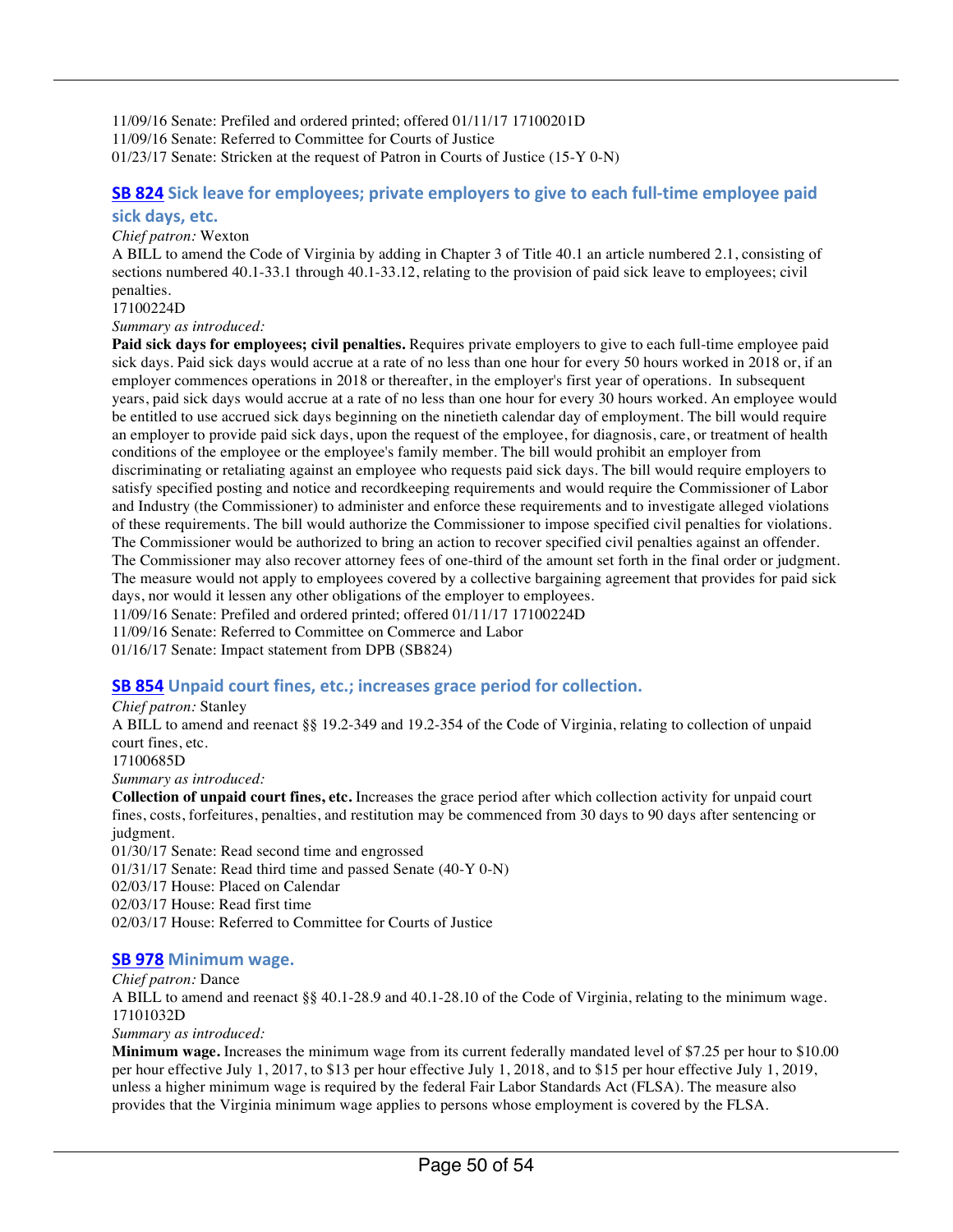01/03/17 Senate: Prefiled and ordered printed; offered 01/11/17 17101032D 01/03/17 Senate: Referred to Committee on Commerce and Labor 01/16/17 Senate: Impact statement from DPB (SB978) 01/16/17 Senate: Passed by indefinitely in Commerce and Labor (11-Y 2-N 1-A)

#### **SB 1151** Local towing advisory board; membership.

#### *Chief patron:* Favola

A BILL to amend and reenact § 46.2-1233.2 of the Code of Virginia, relating to local towing advisory board; representatives.

17101916D

*Summary as introduced:*

**Local towing advisory board; membership.** Requires local towing advisory boards to consist of an equal number of representatives of (i) local law-enforcement agencies, (ii) licensed towing and recovery operators, (iii) commercial property or business owners, including business tenants residing in commercial buildings, and (iv) the general public. Current law requires the membership of such advisory boards to consist of (a) an equal number of representatives of local law-enforcement agencies and licensed towing and recovery operators and (b) one member of the general public.

01/09/17 Senate: Prefiled and ordered printed; offered 01/11/17 17101916D

01/09/17 Senate: Referred to Committee on Transportation

01/13/17 Senate: Impact statement from DHCD (SB1151)

01/18/17 Senate: Stricken at request of Patron in Transportation (12-Y 0-N)

#### **SB 1189** Water and sewer services; liens, owners, lessees, or tenants.

*Chief patron:* Edwards

A BILL to amend and reenact §§ 15.2-2119, 15.2-2119.1, 15.2-2122, and 15.2-5139 of the Code of Virginia and to amend the Code of Virginia by adding a section numbered 15.2-2119.4, relating to water and sewer liens; lessee or tenant.

17103817D

*Summary as introduced:*

**Water and sewer services; liens; owners, lessees, or tenants.** Separates Code provisions regarding water and sewer services provided to lessees or tenants of real property from Code provisions regarding water and sewer services provided to owners of real property. The bill removes a locality's authority to waive a required written authorization by an owner for water or sewer services provided by a locality to a lessee or tenant. A copy of the lease between the lessee or tenant and the owner is acceptable authorization.

The bill provides that no lien can be placed on the property of an owner when a lessee or tenant has delinquent fees for water or sewer charges until the locality has made reasonable collection efforts and practices including (i) applying the security deposit to the payment of the outstanding balance and (ii) either filing for the Setoff Debt Collection Program (§ 58.1-520 et seq.) or placing the account with a debt collection service. A lien against the lessee or tenant shall rank on a parity with a lien for unpaid taxes. When a locality does not require a security deposit from a lessee or tenant to obtain water and sewer services, the locality shall waive its lien rights against the property owner.

The bill also authorizes the locality or authority to provide a partial credit where excessive water and sewer charges result from an intentional cause. A locality or authority cannot deny service to a new lessee or tenant when there are unpaid fees for services to a previous lessee or tenant unless a lien against the property owner is placed on the property.

01/27/17 Senate: Printed as engrossed 17103817D-E

01/30/17 Senate: Read third time and passed Senate (40-Y 0-N)

02/02/17 House: Placed on Calendar

02/02/17 House: Read first time

02/02/17 House: Referred to Committee for Courts of Justice

#### **SB 1309** Transacting business under assumed name; filing of certificate with clerk of SCC.

#### *Chief patron:* Norment

A BILL to amend and reenact §§ 59.1-69, 59.1-70, and 59.1-74 of the Code of Virginia, relating to transacting business under an assumed name; central filing of assumed or fictitious name certificates.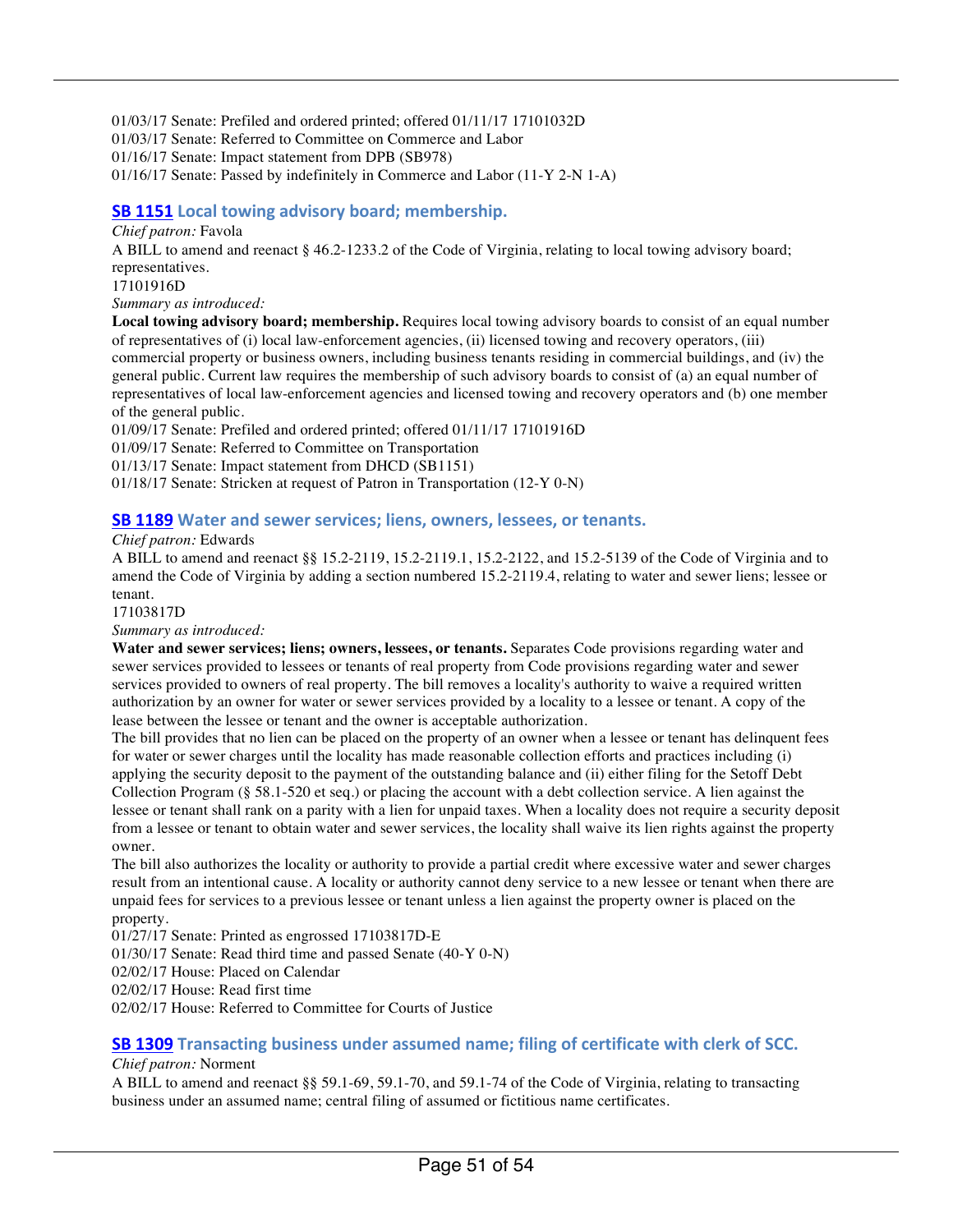#### 17102749D

#### *Summary as introduced:*

**Transacting business under assumed name; filing certificate.** Eliminates the requirement that an individual or entity conducting business under an assumed or fictitious name file a certificate with the clerk of the circuit court where the business is to be conducted. The measure requires that such certificates be filed with the clerk of the State Corporation Commission. The measure has an effective date of October 1, 2017.

01/10/17 Senate: Prefiled and ordered printed; offered 01/11/17 17102749D

01/10/17 Senate: Referred to Committee on Commerce and Labor

01/23/17 Senate: Impact statement from SCC (SB1309)

### **SB 1333** Garnishment; form of summons, maximum portion of disposable earnings subject to

#### **garnishment.**

*Chief patron:* McDougle

A BILL to amend and reenact § 8.01-512.3 of the Code of Virginia, relating to the form of garnishment summons; maximum portion of disposable earnings subject to garnishment.

17101568D

*Summary as introduced:*

**Form of garnishment summons; maximum portion of disposable earnings subject to garnishment.** Provides that the form of garnishment summons will state that an employee who makes the minimum wage or less for his week's earnings will ordinarily get to keep 40 times the minimum hourly wage when such earnings are subject to a garnishment, not 30 times as stated in Title 8.01, Civil Remedies and Procedures. The bill is intended to reflect the current statutory requirement for exemptions in Title 34, Homestead and Other Exemptions, and is technical in nature. The bill further directs the Office of the Executive Secretary of the Supreme Court to update the form of garnishment summons accordingly.

01/10/17 Senate: Referred to Committee for Courts of Justice

01/30/17 Senate: Reported from Courts of Justice (15-Y 0-N)

01/31/17 Senate: Constitutional reading dispensed (40-Y 0-N)

02/01/17 Senate: Read second time and engrossed

02/02/17 Senate: Read third time and passed Senate (40-Y 0-N)

#### **SB 1340** Towing; regulations.

*Chief patron:* Surovell

A BILL to amend and reenact § 59.1-200 of the Code of Virginia, relating to the regulation of tow truck drivers and towing and recovery operators.

17100606D

*Summary as introduced:*

**Regulation of towing.** Includes as violations of the Virginia Consumer Protection Act prohibited acts by tow truck drivers and towing and recovery operators, violations of police towing, and violations of local ordinances regulating police towing, price, and trespass towing.

01/10/17 Senate: Prefiled and ordered printed; offered 01/11/17 17100606D

01/10/17 Senate: Referred to Committee on Transportation

01/23/17 Senate: Impact statement from DPB (SB1340)

01/25/17 Senate: Failed to report (defeated) in Transportation (6-Y 7-N)

#### **SB 1468** Tow truck drivers and towing and recovery operators; civil penalty for improper

#### **towing.**

*Chief patron:* Marsden

A BILL to amend and reenact §§ 46.2-1231, 46.2-1232, and 46.2-1233.2 of the Code of Virginia and to amend the Code of Virginia by adding a section numbered 46.2-1233.3, relating to tow truck drivers and towing and recovery operators; requirements; civil penalties.

17104656D

*Summary as introduced:*

**Tow truck drivers and towing and recovery operators; requirements; penalties.** Creates a civil penalty of \$100 to be paid into the Literary Fund for any tow truck driver or towing and recovery operator convicted of improperly towing. The bill exempts Planning District 8 (Northern Virginia) from any requirement by a towing advisory board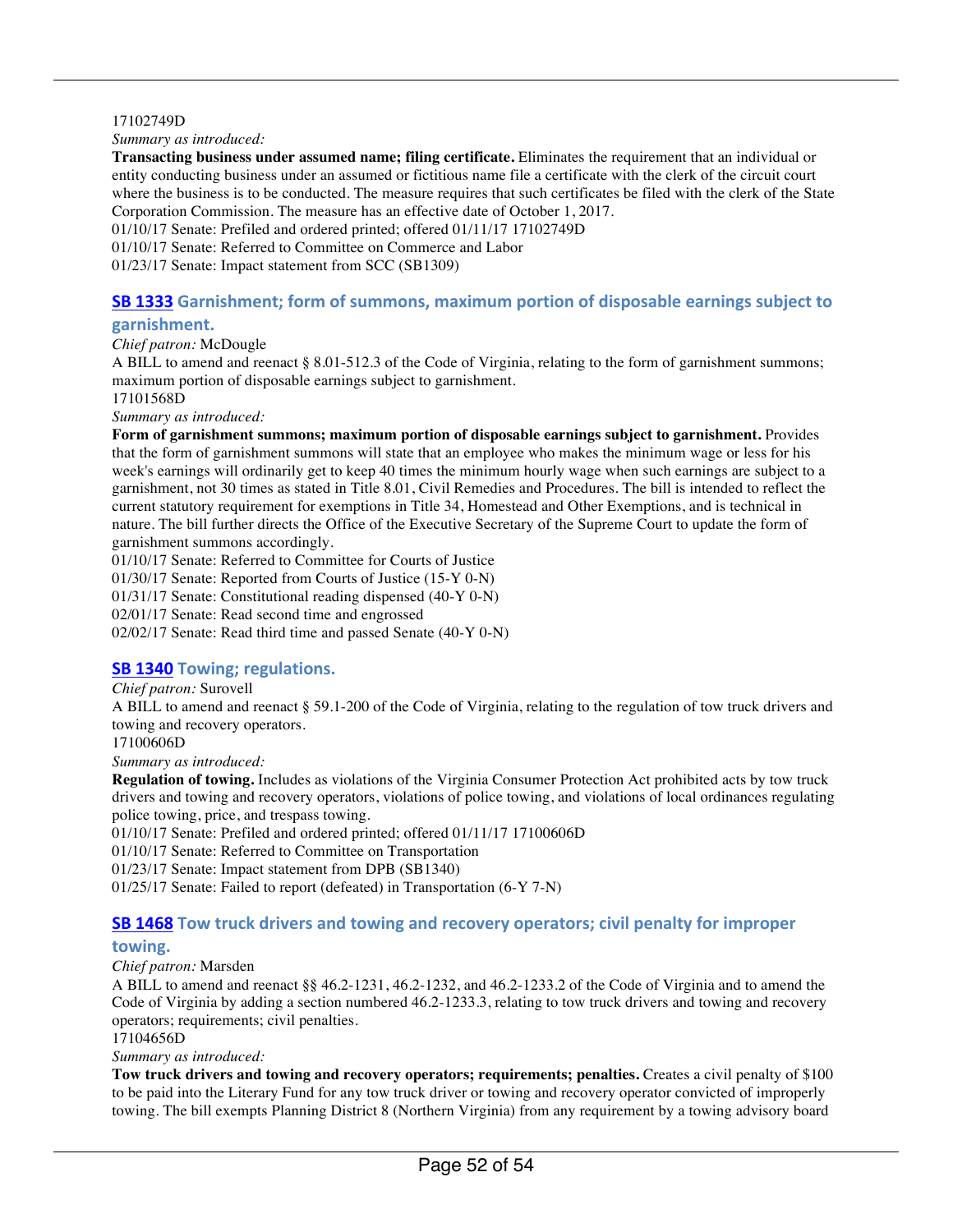for written authorization in addition to a written contract in the event that a vehicle is being removed from private property. The bill requires that a tow truck driver immediately notify the animal control office in the locality from which the vehicle is being towed if the vehicle is occupied by a companion animal. The bill raises the hookup and initial towing fee in Planning District 8 (Northern Virginia) from \$135 to \$150. The bill requires the chairman of any towing advisory board within Planning District 8 (Northern Virginia) to be a representative of a licensed towing and recovery operator and limits the membership of such boards to only representatives of local law-enforcement agencies, representatives of licensed towing and recovery operators, and one member of the general public. The bill adds improper towing as a prohibited act under the Virginia Consumer Protection Act (§ 59.1-196 et seq.).

01/31/17 Senate: Reconsideration of passage agreed to by Senate (40-Y 0-N)

01/31/17 Senate: Defeated by Senate (20-Y 20-N)

01/31/17 Senate: Chair votes No

01/31/17 Senate: Reconsideration of defeated action rejected by Senate (32-Y 7-N)

01/31/17 Senate: Requires 40 affirmative votes for reconsideration of defeated action **Counts:** HB: 14 SB: 12

#### **HB 1597** Stormwater management utility, local; waiver of charges when stormwater retained **on site.**

*Chief patron:* Webert

A BILL to amend and reenact § 15.2-2114 of the Code of Virginia, relating to locality; stormwater management program; fee waiver where no runoff.

17102615D

*Summary as introduced:*

**Local stormwater management utility; waiver of charges; stormwater retained on site.** Requires any locality establishing a stormwater management utility to waive charges for a person whose approved stormwater management plan indicates that the stormwater produced by his property is retained and treated on site. 01/31/17 House: Committee amendments agreed to 01/31/17 House: Engrossed by House as amended HB1597E 01/31/17 House: Printed as engrossed 17102615D-E 02/01/17 House: Read third time and passed House (93-Y 4-N 1-A)

02/01/17 House: VOTE: PASSAGE (93-Y 4-N 1-A)

#### **HB 2384 Drinking water; lead levels.**

*Chief patron:* Lopez A BILL to amend and reenact § 32.1-169 of the Code of Virginia, relating to drinking water; lead levels. 17103773D *Summary as introduced:*

**Drinking water; lead levels.** Directs the State Board of Health to adopt regulations establishing the action level for lead in drinking water as 10 parts per billion beginning January 1, 2018, and as five parts per billion beginning January 1, 2022. The bill authorizes the Board to establish lower action levels for lead in drinking water. 01/17/17 House: Presented and ordered printed 17103773D 01/17/17 House: Referred to Committee on Health, Welfare and Institutions 01/23/17 House: Assigned HWI sub: Subcommittee #3 01/24/17 House: Impact statement from VDH (HB2384)

01/31/17 House: Subcommittee recommends laying on the table

### **SB 819 Alexandria, City of; Combined Sewer Overflow (CSO) system permit, Potomac River**

#### **outfall.**

*Chief patron:* Ebbin A BILL to require the City of Alexandria to assess Combined Sewer Overflow discharges into the Potomac River. 17101094D

*Summary as introduced:*

**City of Alexandria; Combined Sewer Overflow (CSO) system permit; Potomac River outfall.** Directs the State Water Control Board to include in the next renewal of the Virginia Pollutant Discharge Elimination System permit